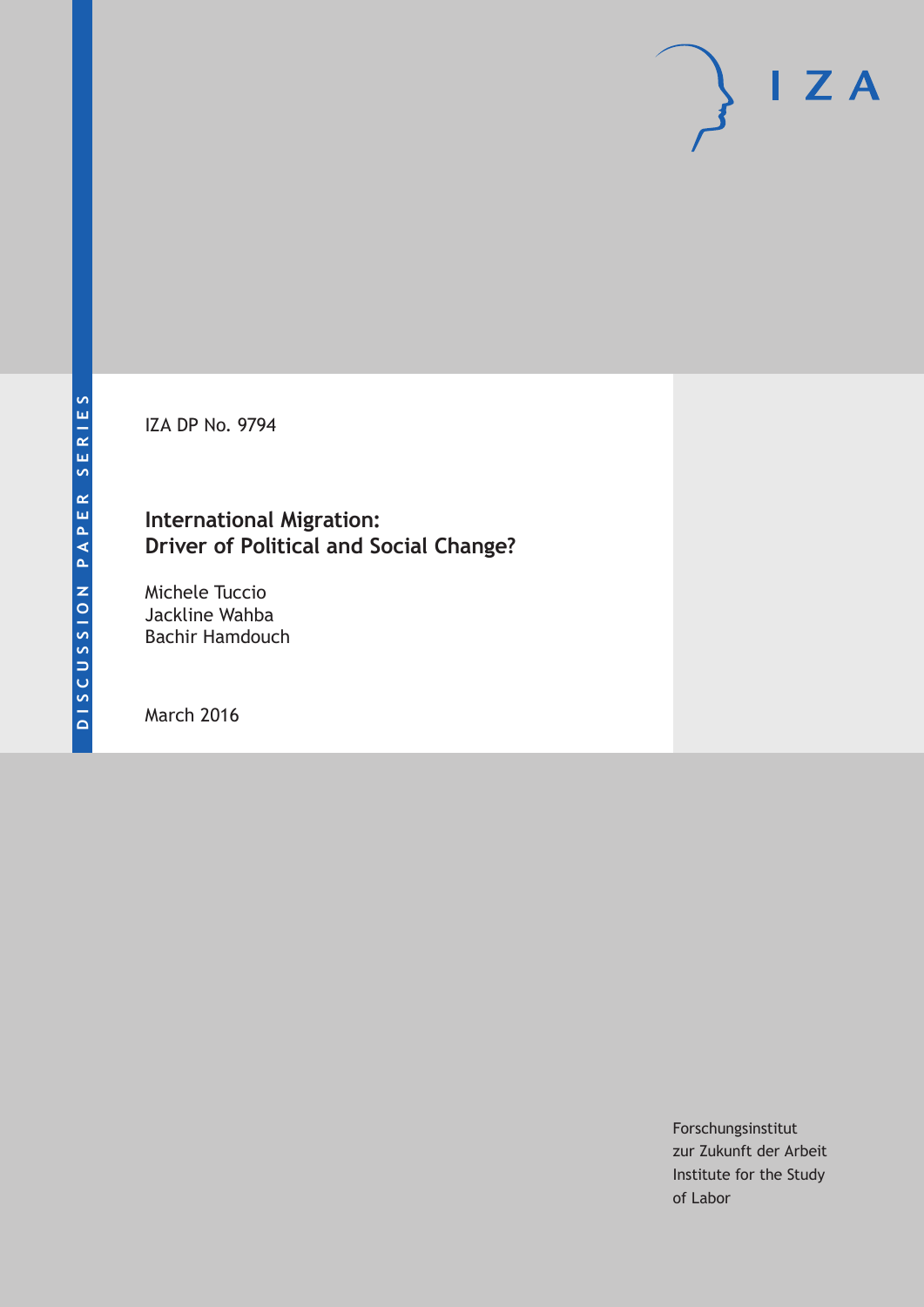# **International Migration: Driver of Political and Social Change?**

## **Michele Tuccio**

*University of Southampton* 

### **Jackline Wahba**

*University of Southampton and IZA* 

### **Bachir Hamdouch**

*INSEA-University Mohammed V Agdal*

Discussion Paper No. 9794 March 2016

IZA

P.O. Box 7240 53072 Bonn Germany

Phone: +49-228-3894-0 Fax: +49-228-3894-180 E-mail: iza@iza.org

Any opinions expressed here are those of the author(s) and not those of IZA. Research published in this series may include views on policy, but the institute itself takes no institutional policy positions. The IZA research network is committed to the IZA Guiding Principles of Research Integrity.

The Institute for the Study of Labor (IZA) in Bonn is a local and virtual international research center and a place of communication between science, politics and business. IZA is an independent nonprofit organization supported by Deutsche Post Foundation. The center is associated with the University of Bonn and offers a stimulating research environment through its international network, workshops and conferences, data service, project support, research visits and doctoral program. IZA engages in (i) original and internationally competitive research in all fields of labor economics, (ii) development of policy concepts, and (iii) dissemination of research results and concepts to the interested public.

IZA Discussion Papers often represent preliminary work and are circulated to encourage discussion. Citation of such a paper should account for its provisional character. A revised version may be available directly from the author.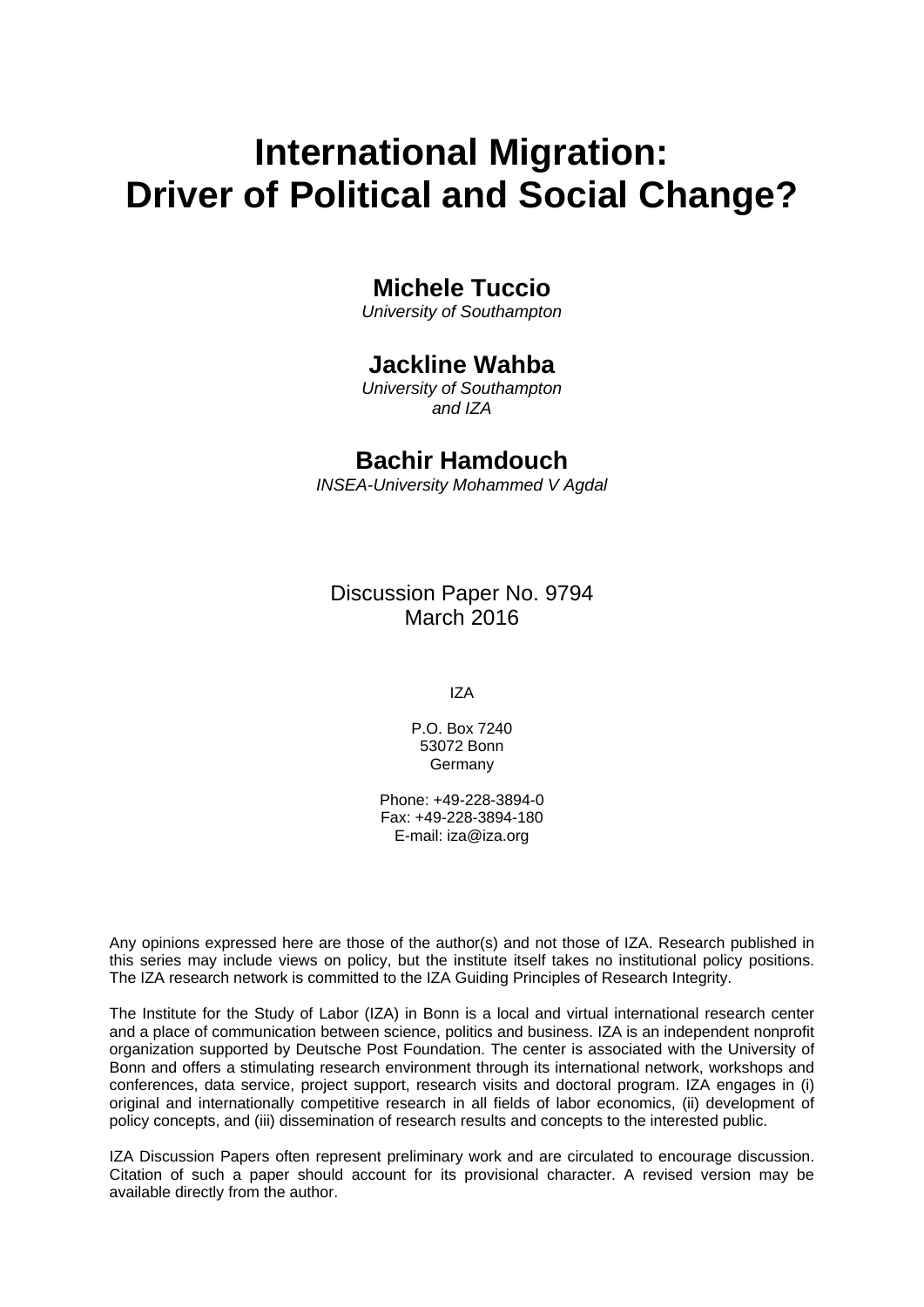IZA Discussion Paper No. 9794 March 2016

## **ABSTRACT**

## **International Migration: Driver of Political and Social Change?\***

This paper focuses on the impact of international migration on the transfer of political and social norms. Exploiting recent and unique data on Morocco, it explores whether households with return and current migrants bear different political preferences and behaviours than nonmigrant families. Once controlling for the double selection into emigration and return migration, findings suggest that having a returnee in the household increases the demand for political and social change, driven by returnees mostly from Western European countries, who have been exposed to more democratic norms at destination. However, we find a negative impact of having a current migrant on the willingness to change of the left-behind household, driven by migrants to non-West countries, where the quality of political and social institutions are lower. Our results are robust to also controlling for destination selectivity. Finally, findings suggest that migration not only affect political attitudes but also actual behaviour: regions with higher returnee shares have had greater participation rates in the 2011 political elections.

#### **NON-TECHNICAL SUMMARY**

Does international migration act as a driver of political and social change? We look at the interesting case of Morocco, a North-African country that has become a major emigration hub to Europe and where there have been insistent calls for political change over the last few years. We exploit a recent and unique dataset in order to test whether returnees have different political behaviours and preferences than non-migrants. Overall, our findings suggest that international migration can be a driver of political and social change. However, the impact of host countries matters, as newly acquired norms and attitudes are not always "superior" to the norms at origin. This implies an eventual benefit for migration to Western countries, where the level of democracy and institutional quality is greater than in the rest of the world, and hence there is potential for positive transfer of norms from host to home countries.

JEL Classification: D72, F22, O15, O55

Keywords: international migration, political change, transfer of norms, Morocco

Corresponding author:

 $\overline{a}$ 

Michele Tuccio Economics Department School of Social Sciences University of Southampton Southampton, SO17 1BJ United Kingdom E-mail: m.tuccio@soton.ac.uk

<sup>\*</sup> We would like to thank Michael Clemens and Mathis Wagner for helpful discussion. We are also grateful to seminar participants at the World Bank, Centre for Global Development, Paris School of Economics, and University of Kent for useful comments. Funding from the Economic and Social Research Council (RES-167-25-0678) is gratefully acknowledged. Any remaining errors are ours.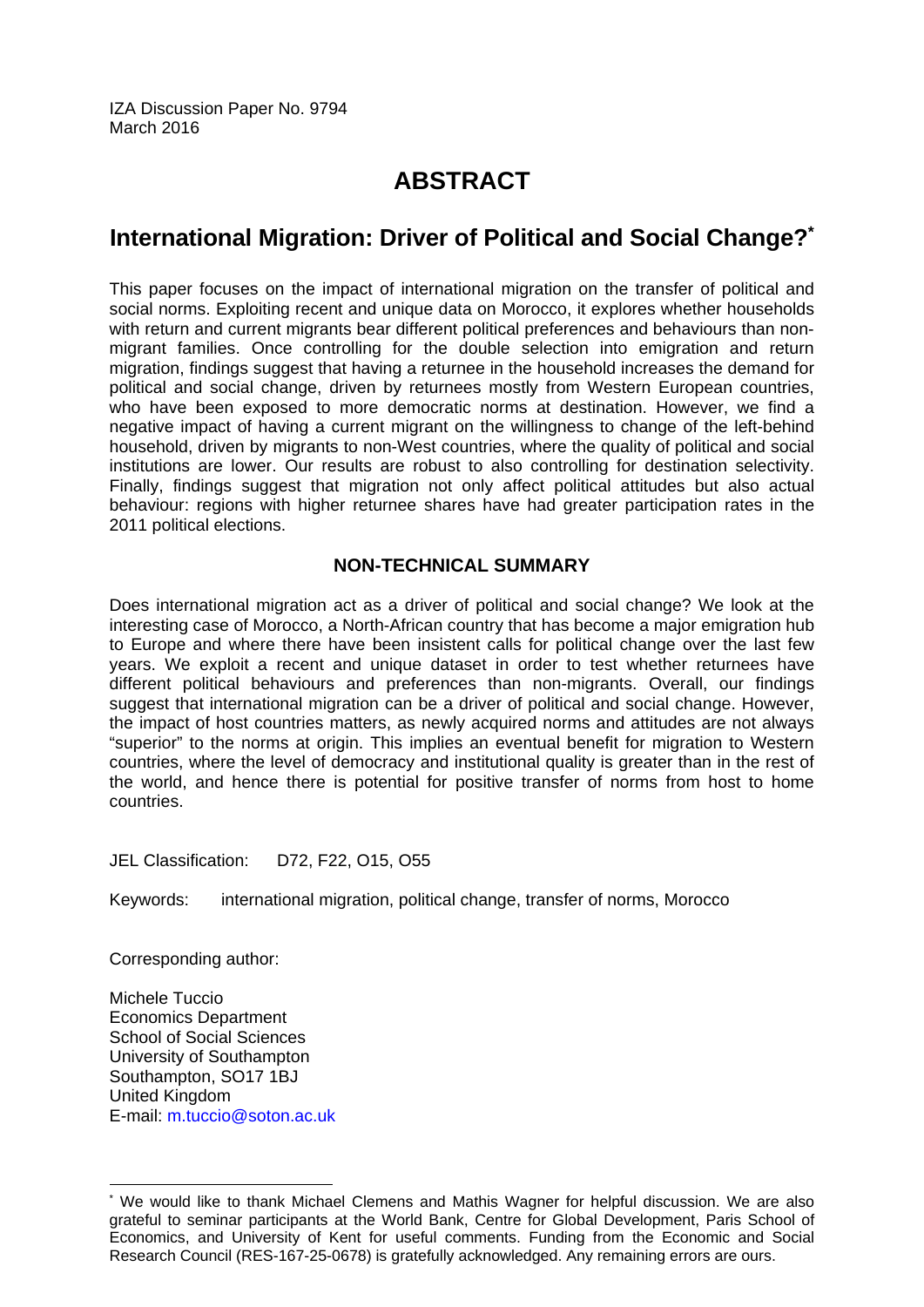## 1 Introduction

In early 2010s the Arab world saw a revolutionary wave of protests spreading throughout the region, sparked by dissatisfaction with the rule of governments, as well as human rights violations and political corruption. By 2014, civil uprisings had been spread across the Arab countries, most notably in Tunisia, Egypt, Libya, Yemen, and Syria. Everybody was asking for one thing: change.

A salient feature of all those troubled Arab countries - with the exception of Libya is that they have high emigration rates. Hence, an interesting question given this context is whether international migration is a driver of political and social change. More precisely, are returnees more likely to ask for change than non-migrants? Do migrants catalyze the diffusion of new values? This paper explores the migration-induced transfer of political and social norms and its linkages with political outcomes. It examines whether international migrants contribute to a change in preferences and behaviors by channelling modern political norms from destination to origin countries. In addition, it investigates the importance of destinations in the adoption of less traditional values, since newlyincorporated norms vary according to the level of democracy and political accountability in host countries.

We focus on a North African country - Morocco - which is one of the world's leading emigration countries, with an estimated 4.5 million Moroccans residing abroad in 2014, approximately 13 percent of the population. In particular, more than 3 million Moroccans are living in Europe making them one of the largest migrant communities in Europe [\(Hamdouch & Wahba](#page-26-0) [\(2015\)](#page-26-0)). At the same time, Morocco has seen instigating calls for political change over the last few years. Inspired by the wave of protests in the neighboring countries, demonstrations have been rallied during 2011-2012 to fight government corruption, the lack of civil rights and the absence of legitimate elections.

The main aim of our analysis is to test the potential causal link of these two key features of Morocco: that is, whether political attitudes are shaped by migration. Empirical studies on the impact of international migration on political norms are very recent, e.g. [Spilimbergo](#page-26-1) [\(2009\)](#page-26-1), [Batista & Vicente](#page-25-0) [\(2011\)](#page-25-0) and [Omar Mahmoud](#page-26-2) *et al.* [\(2014\)](#page-26-2). However, most of those studies do not observe directly how migration affects the political views of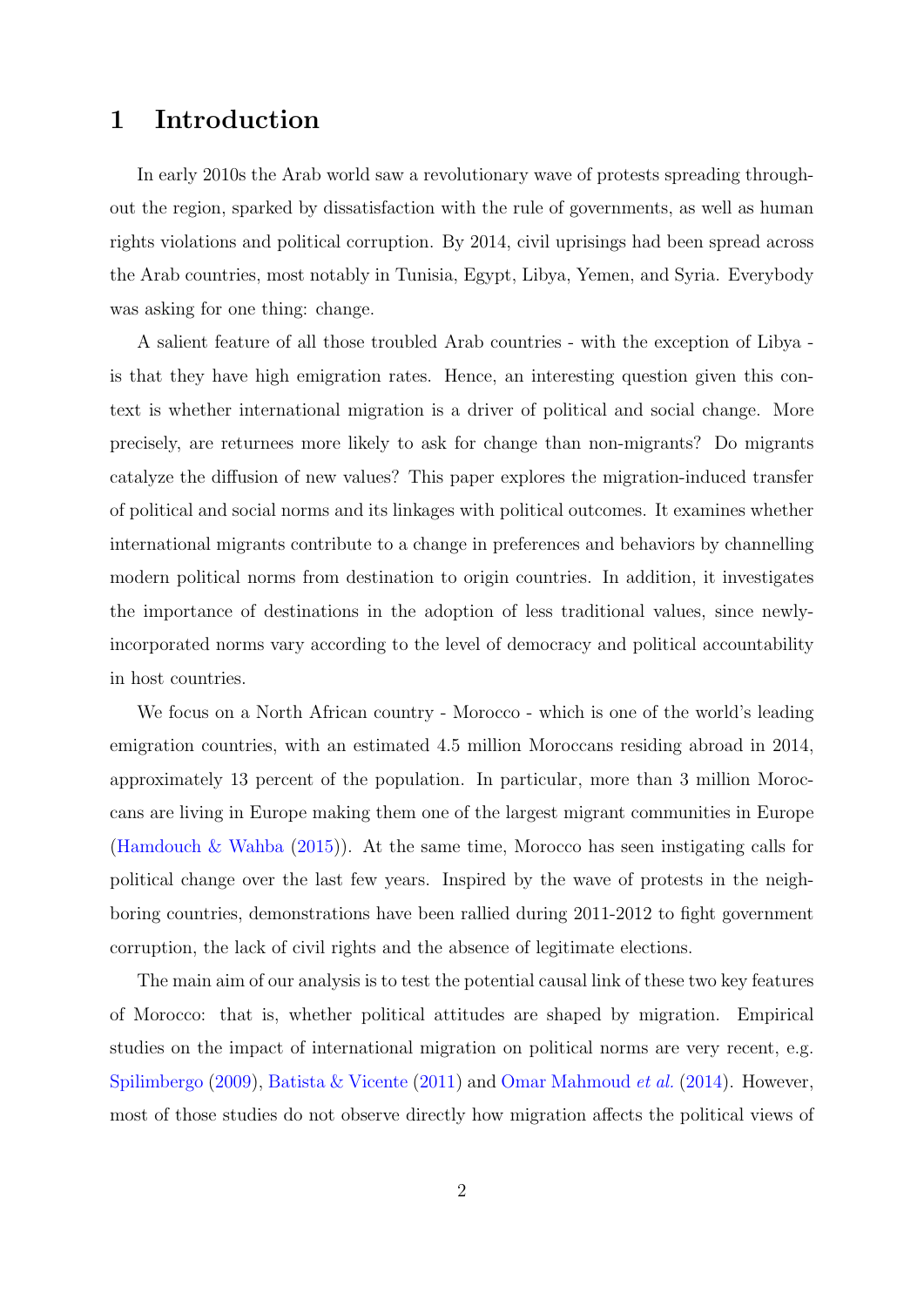the migrants or their households. The contribution of our paper to the current literature is straightforward. We are the first study directly looking at the effect of international migration on political attitudes and preferences, and being able to identify the underlying mechanisms behind the potential impact of migration. In fact, whilst all previous works used cross-country data of aggregate migration flows or the share of migrants in a given community, we are able to exploit information at the individual and household level. Moreover, former literature adopted proxies of political beliefs, such as institutional quality and democracy, which do not capture entirely individuals' preferences nor measure the likelihood of migrants to act as a catalyst of political change. On the contrary, we exploit unique information on migration experiences and political and social norms at individual level, allowing a direct estimation of the impact of migration on the preference for change.

We also contribute to the literature by comparing the different impacts of returnees and diaspora on political and social change. While most previous studies have focused on a single category of migrants (exceptions are [Batista & Vicente](#page-25-0) [\(2011\)](#page-25-0) and [Omar Mahmoud](#page-26-2) [et al.](#page-26-2) [\(2014\)](#page-26-2)), only an overall analysis of all types of international migration can give a clear picture of the mechanisms behind the migration-induced transfer of norms. We hence compare the attitudes of returnees to the ones of non-migrants, as well as the norms of the left-behind household members of current migrants to those of non-migrants. In doing so, we address the double selection into emigration and into return migration, since both migrants and returnees are not a random sample of the population, but they may be selfselected on the basis of observed and unobserved characteristics. We tackle endogeneity and selectivity issues by adopting a multi-equation mixed system, where both emigration selectivity and selection into return migration are taken into account. Importantly, we also show robustness of our results to addressing an additional source of selectivity, that is self-sorting into destination countries. Indeed, this may be a remarkable source of bias in previous literature on the migration-induced transfer of norms. Up to our knowledge, we are the first study simultaneously tackling selection into emigration, selection into return migration, and selection into destination.

In addition, we also make use of the heterogeneity of Moroccan emigrants' destinations in order to corroborate the findings on the importance of host countries. Variability in destinations of Moroccans to Western and Arab countries allows us to estimate opposite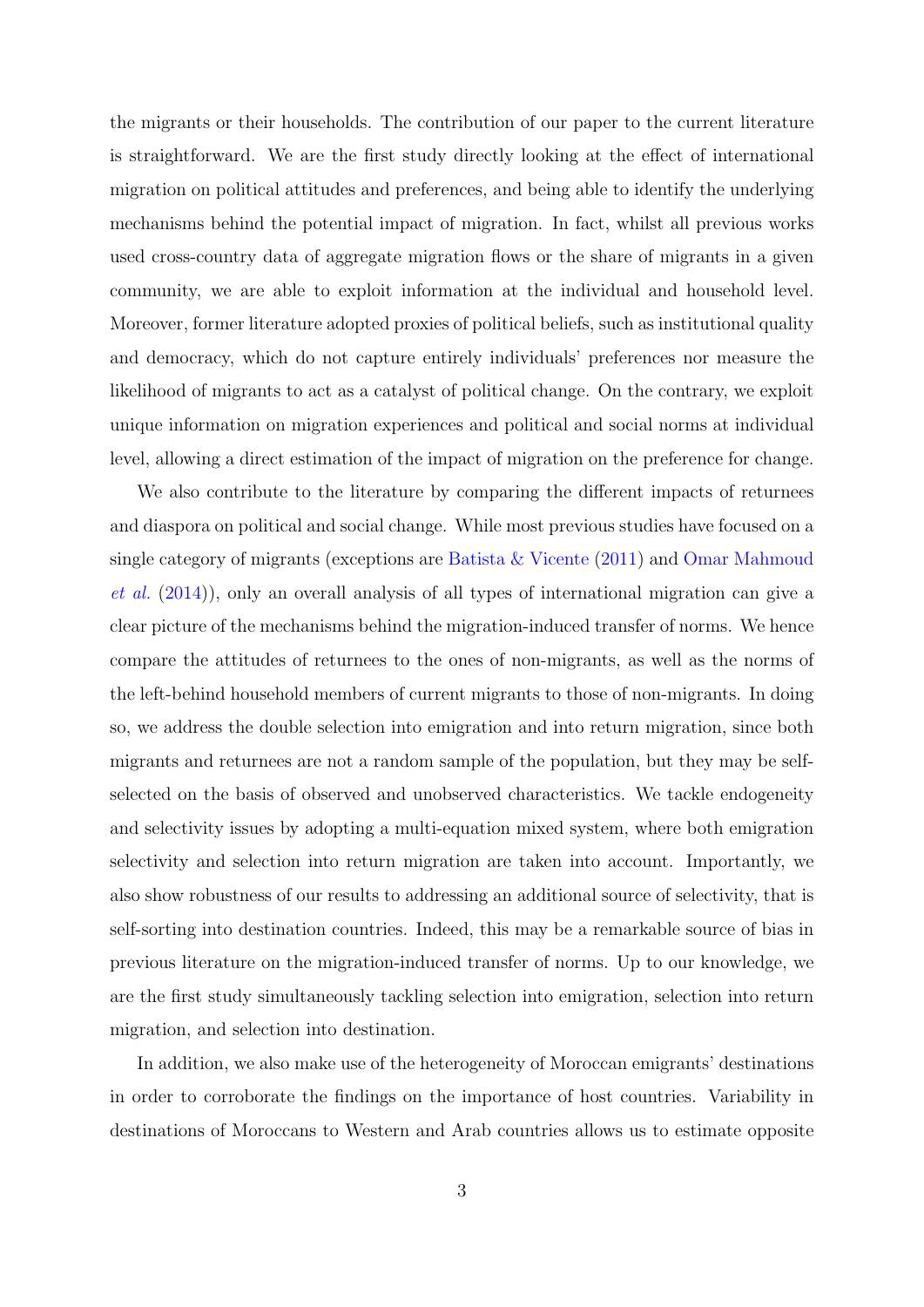preferences for political and social change according to the institutions in place abroad. Finally, we examine whether the impact of migration on norms affect outcomes and not only attitudes. Hence, we show how a greater exposure to return migration is correlated with higher turnout rates to the 2011 parliamentary elections.

Very few studies have examined the impact of migration on the transfer of norms so far. Focusing on the quality of institutions, and using panel data for bilateral student flows from 1950 to 2003, the seminal work of [Spilimbergo](#page-26-1) [\(2009\)](#page-26-1) provides evidence that foreigneducated individuals promote domestic democracy, but only if the level of democracy in destination countries is high. Also at macro level, [Beine & Sekkat](#page-25-1) [\(2013\)](#page-25-1) broaden the analysis by looking at the impact of emigration on the quality of institutions, pointing at a positive and significant effect of international migration on the change in institutions. Findings are confirmed by [Docquier](#page-25-2) *et al.* [\(2016\)](#page-25-2), who restrict the focus to developing countries. [Batista & Vicente](#page-25-0) [\(2011\)](#page-25-0) customize a survey of perceived corruption in public services in Cape Verde, where they additionally ask respondents to mail a pre-stamped postcard if they wanted the anonymous results of the survey to be made publicly available in the media. Interestingly, localities with high international emigration prevalence had higher demand for political accountability.

Electoral data are exploited so far by three studies. Firstly, looking at the 2000-2002 Mexican municipal elections, [Pfutze](#page-26-3) [\(2012\)](#page-26-3) estimates that one percentage point increase in the proportion of migrant households in a municipality increases the probability that a party in opposition to the former state party would win the elections by more than half a percent. Secondly, [Chauvet & Mercier](#page-25-3) [\(2014\)](#page-25-3) use electoral data from Mali in order to explore the link between return migration and political outcomes. They find that localities with greater shares of returnees from non-African countries are more likely to bear higher electoral participation rates. Thirdly, [Omar Mahmoud](#page-26-2) et al. [\(2014\)](#page-26-2) provide evidence that Moldovan municipalities sending migrants to democratic countries experience an increase in political support for more democratic and liberal parties in elections.

Our estimates suggest that, once controlling for selections, return migration boosts the demand for political and social change in Morocco. Results are driven by returnees from the West, which have been exposed to more democratic norms at destination. On the contrary, households with a current migrant are on average less likely to ask for change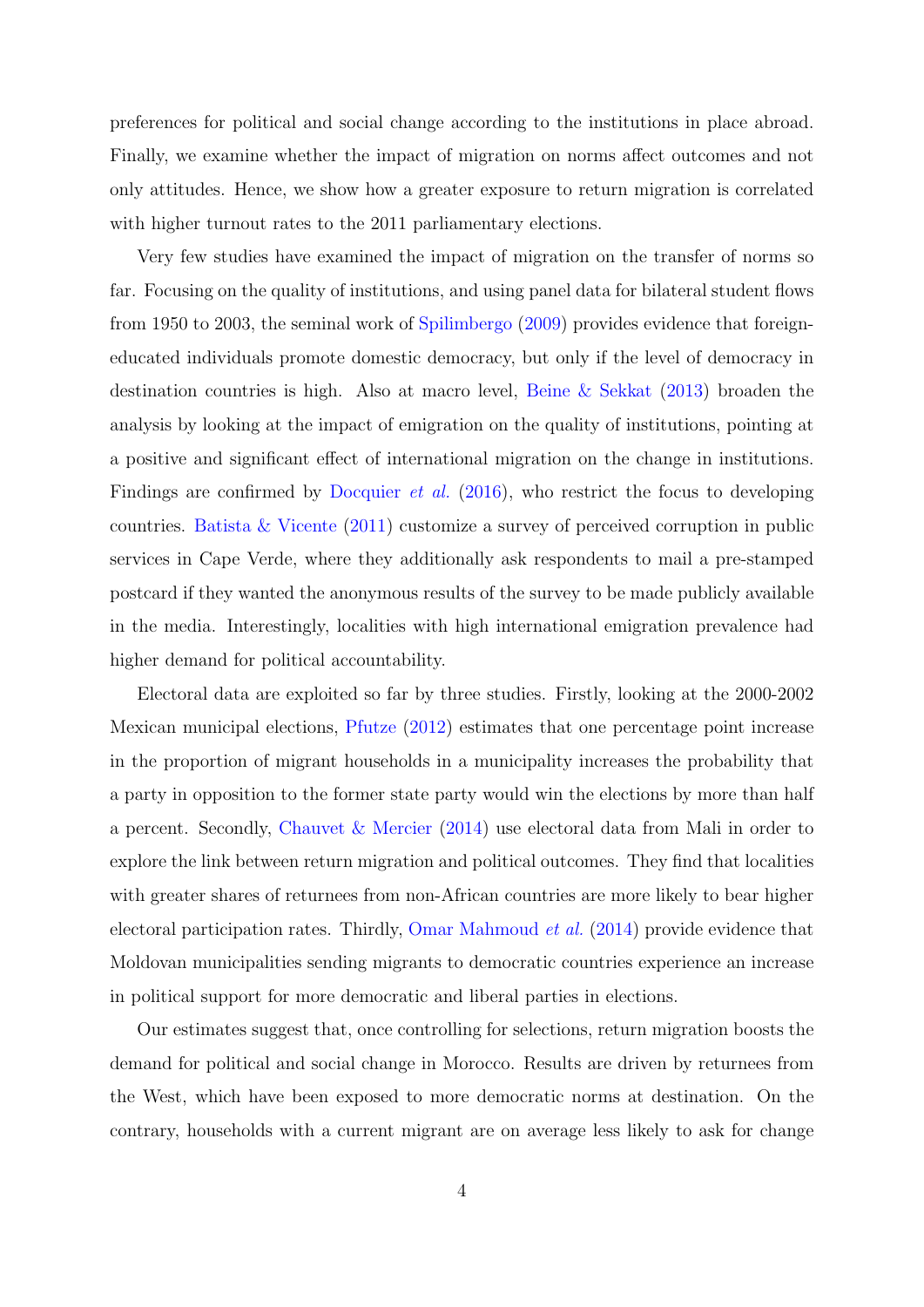than non-migrants families, driven by migrants to non-Western countries. Findings are robust to different specifications, sub-samples and techniques. As a robustness check, we also present results based on the 2011 World Value Survey and the 2004 Census, showing that returnees affect attitudes besides their own households in the region where they live. In addition, we show that return migration is associated with outcomes such as the turnout for elections, as we find that regions with larger returnee shares are more likely to have greater turnout to the 2011 political elections.

The remainder of the paper is structured as follows: Section 2 introduces stylized facts from migration patterns in Morocco, as well as data and summary statistics from our analysis. Section 3 presents our methodology and econometric approach. Estimation results on return and current migration are discussed in section 4, whilst Section 5 presents extensions to the analysis. Section 6 concludes.

## 2 The case of Morocco

#### 2.1 Migration in Morocco

Over the last decades, Morocco has become one of the world's leading emigration countries. Over 4 million Moroccans are estimated to be living abroad. Almost three million Moroccans live in Europe. The largest concentration of Moroccans living abroad is in France. In the Netherlands, Moroccans are the third largest group and in Belgium Moroccans are the largest group of non-EU immigrants. Yet, in terms of absolute numbers of Moroccans, Spain hosts the second largest Moroccan diaspora followed by Italy. At the same time, the remainder of Moroccans is dispersed in the US and Canada among other countries, whilst about 5 percent are in other Arab countries.<sup>[1](#page-6-0)</sup>

Seasonal and circular migration patterns within national borders have characterized Morocco's pre-colonial population history for centuries. However, the great migration boom has exploded only in the 1960s, when the European economies were rapidly expanding in the aftermath of the II World War and were in need of unskilled labour for their mining, industry and construction sectors. Until the mid of the 1970s economic and oil crisis, both Moroccan emigrants and host countries were expecting migration to be

<span id="page-6-0"></span><sup>1</sup>See [Khachani](#page-26-4) [\(2012\)](#page-26-4) and [de Haas](#page-25-4) [\(2014\)](#page-25-4) for a survey on migration trends in Morocco.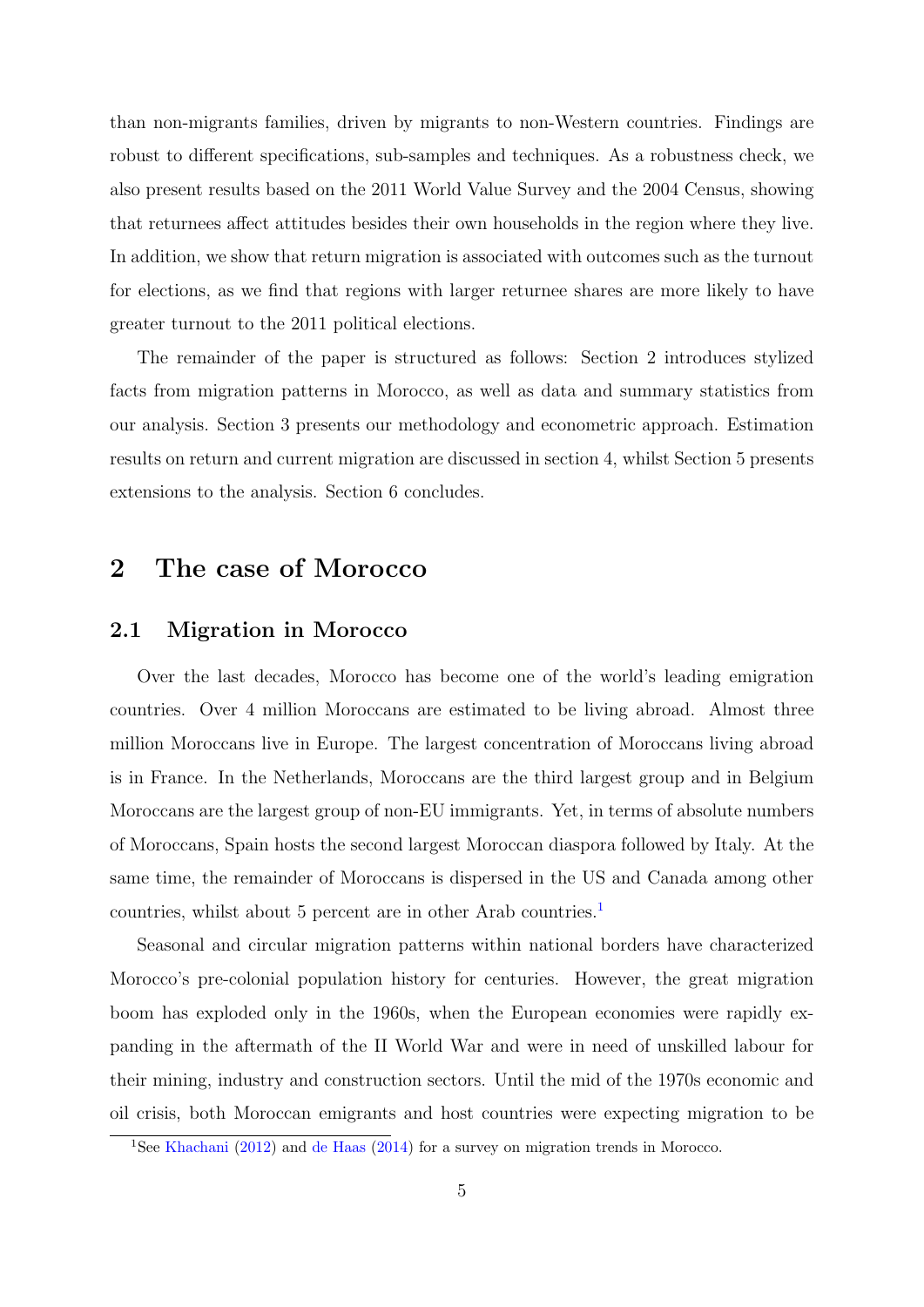temporary in nature, and return migration was a key feature of the Moroccan diaspora. On average, Moroccans resided from seven to ten years in Europe and then returned home [\(Hamdouch & Wahba](#page-26-0) [\(2015\)](#page-26-0)), but the following period of economic stagnation led European governments to close their borders to new migrants, and many Moroccans decided not to return but stay in their host countries. It was mainly through family reunification programme and irregular migration that the Moroccan diaspora in Europe managed to grow steadily.

A direct consequence of the restriction of immigration policies in northwest Europe was a diversification in migration patterns. Many new Moroccan immigrants shifted from classic destinations, such as France, Belgium, Germany and Netherlands, to the southern countries of Spain and Italy, where undocumented trespassing or overstaying was easier. Similarly, a significant number of Moroccans migrated to Libya and oil-producing Gulf countries, as well as to United States and French-speaking Canada.

Despite return migration is relatively less important in Morocco than in other Middle Eastern and North African neighboring countries, it is certainly a growing feature, especially over the last few years, when the financial crisis lowered economic opportunities everywhere, and in particular in those countries where Moroccan immigration is important, such as Spain and Italy. However, national estimates of Moroccan returnees are out-dated. The only national data available are those of the 2004 population census, which indicates an average of  $33,100$  returnees per year.<sup>[2](#page-7-0)</sup> As mentioned by [de Haas](#page-25-4) [\(2014\)](#page-25-4), migration data from European destinations suggest that about a quarter of Moroccans who migrated between 1981 and 2009 returned to Morocco. Also, the share of returnees fluctuates with the business cycle in Europe.

As a result of the lack of data, researches on return migration in Morocco are rather limited. A few studies though have examined the impact of return migration on the economic development of Morocco and in particular on the returnees' occupational choice and entrepreneurship. Using detailed survey data collected by the Centre for Studies and Demographic Research (CERED) at the High Commission of Planning (HCP) in 2003-04 on return migrants in two main regions of Morocco (Great Casablanca and Souss-Massa-

<span id="page-7-0"></span><sup>2</sup>This estimate is eventually an underestimation of the real extent of return migration, since it does not take into account undocumented and illegal migration.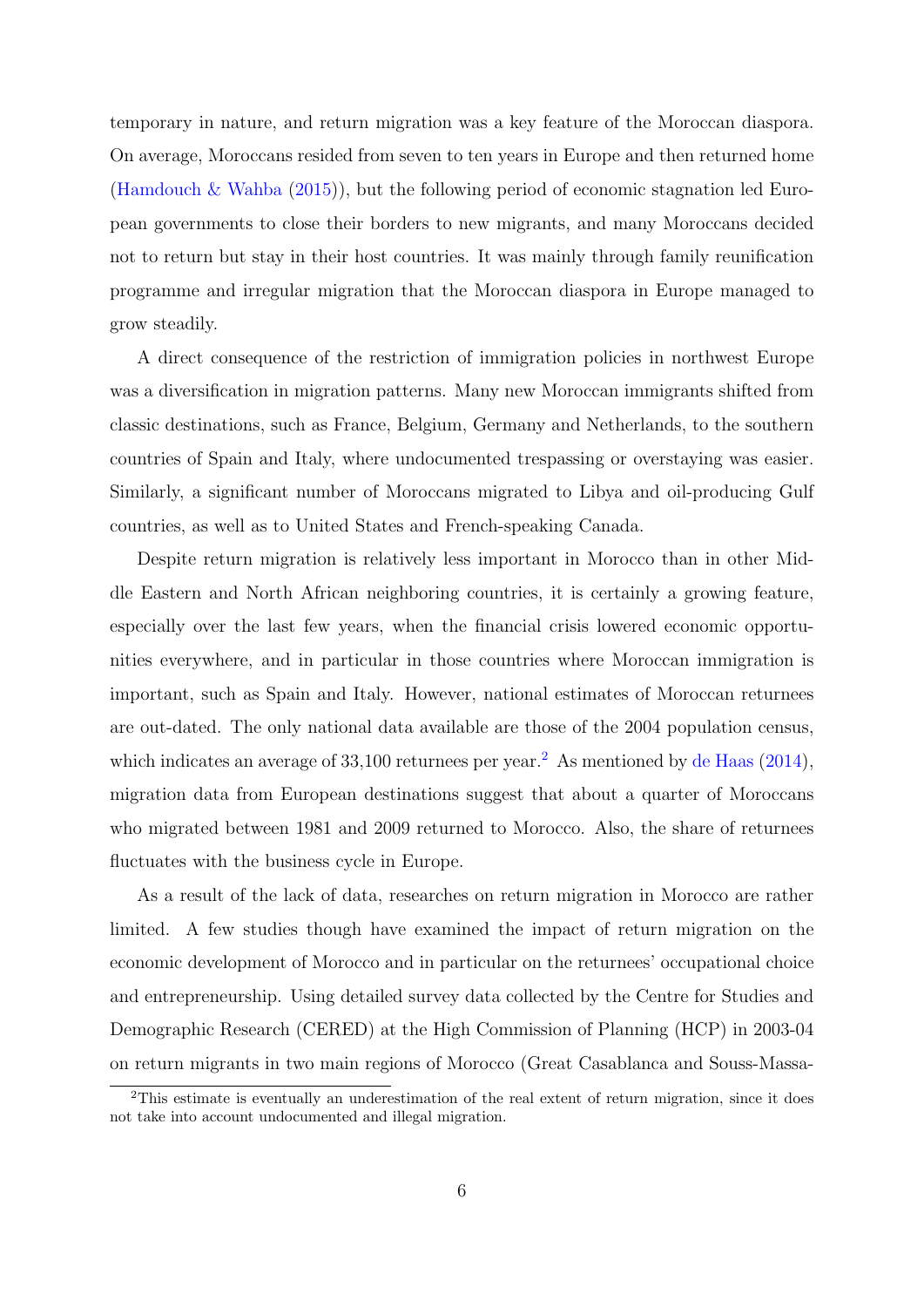Draa), [Hamdouch & Wahba](#page-26-0) [\(2015\)](#page-26-0) examined the determinants of entrepreneurial behavior among return migrants, controlling for the potential endogeneity of migration duration, and the potential endogenous impact of having invested overseas. Another exception is [Gubert & Nordman](#page-25-5) [\(2011\)](#page-25-5) who using the DReMM data explored the occupational status of returnees in Morocco and in the whole of the Maghreb.

To our knowledge, this is the first paper examining the impact of both current and return migration on political and social attitudes in Morocco. Although Morocco has not seen the turmoil caused by the Arab Spring in other parts of the Arab world, intense prodemocracy demonstrations have been put in place in 2011 by the "February 20 Movement" against the political, social and economic conditions. As a result, a new constitution was adopted by referendum in July 2011 aimed at improving democracy and the rule of law.

#### 2.2 Data and Descriptive Statistics

The analysis of this paper is based on a new and unique dataset, the "Investigation on the Impact of International Migration on Development of Morocco" (IIIMD), produced by the Association Migration Internationale with the support of the International Organisation for Migration and the Ministry for the Moroccans Residing Abroad and Emigration. The investigation has been conducted in August-October 2013 for about 1,200 households. Since the investigation is national in scope, it covers the entire national territory. It is conducted with a representative sample of all private households in Morocco (including those composed of foreign individuals), representing the 16 regions of the country in the two areas of residence (urban and rural). The observed units consist of both households having no migrant member, households with one or more migrants currently abroad, households with one or more returnees, and households with at least one immigrant.<sup>[3](#page-8-0)</sup>

The sampling has been conducted randomly on the basis of a previous survey (the 2009-2010 National Demographic Survey (ENDPR)), which itself has been constructed through randomization.[4](#page-8-1) In a first step, 62 primary units are randomly selected from the

<span id="page-8-1"></span><span id="page-8-0"></span><sup>&</sup>lt;sup>3</sup>See [Hamdouch & Mghari](#page-26-5) [\(2014\)](#page-26-5) for a detailed description of the data and its sampling methodology.

<sup>4</sup>Specifically, the sampling of the 2013 IIIMD was based on the "National Population Survey with Repeated Passages" (ENDPR) undertaken by the Haut Commissariat au Plan in 2009-2010 on 105,000 households, which is itself derived from the randomized sample of the "General Census of the Population and Housing" (RGPH) developed in 2009-10 by the Moroccan Department of Statistics in order to meet the needs of household surveys programmed during the intercensal period 2005-2014.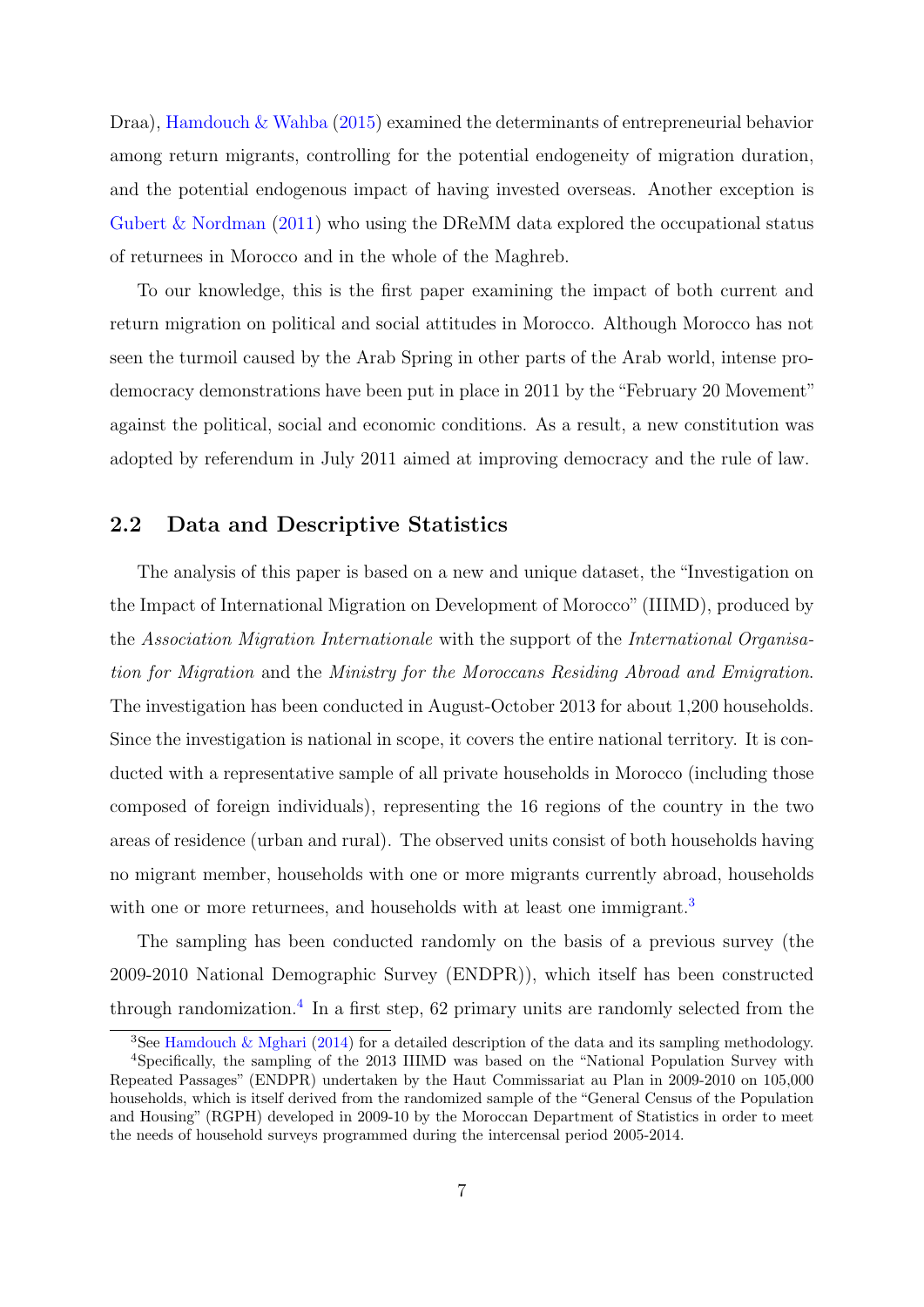ENDPR survey proportionally to the size of the units in terms of density of the various types of migrants (returnee and current). Then two secondary units are randomly drawn in each primary unit (with equal probabilities). Lastly, 10 households are selected with equal probabilities in each secondary units.

The dataset contains unique features that are key for our analysis. Firstly, it includes questions on non-migrant, current and return migrant households, which can be exploited to compare different types of migration experiences, and also to control for the double selection into emigration and return migration. Specifically, the observed units consist of both households having no migrant (243), households with one or more migrants currently abroad (658), households with one or more returnees (228), and households with at least one immigrant (105).

Table [1](#page-27-0) compares destination and education levels of current and return migrants. Host countries are similar for both types of migrants. Interestingly, France, Italy and Spain have been preferred as main destinations by over 75 per cent of migrants. On average, return and currents migrants have spent the same time abroad (11 years), which is consistent with the aforementioned stylized fact that nowadays Moroccans tend to stay longer at destination, due to restrictive immigration policies which would impede them to return to the host country if they leave. On the other hand, education attainment differs greatly among migration experiences. Returnees are less educated, with 41 per cent of no-schooled individuals, whilst only 11 per cent of current migrants have not undertaken formal education. Conversely, over 40 per cent of current migrants hold a secondary or higher degree, a proportion which is halved for returnees.

A second distinctive feature of the IIIMD is the inclusion of questions on the willingness to change the social and political landscapes, which are a direct measure of individuals' attitudes and beliefs. For instance, we exploit a set of variables included in the IIIMD on political and social norms, administered to both households with a returnee, families with a current migrant abroad, and non-migrant households. Our analysis will be based on 5 questions on the willingness to innovate the traditional Moroccan society and politics: (1) "Are you happy about how Morocco is administered?" (2) "I think we should defend the traditional lifestyle in Morocco." (3) "We need to make more effort in order to treat men and women equally." (4) "We need to make more effort in order to treat everybody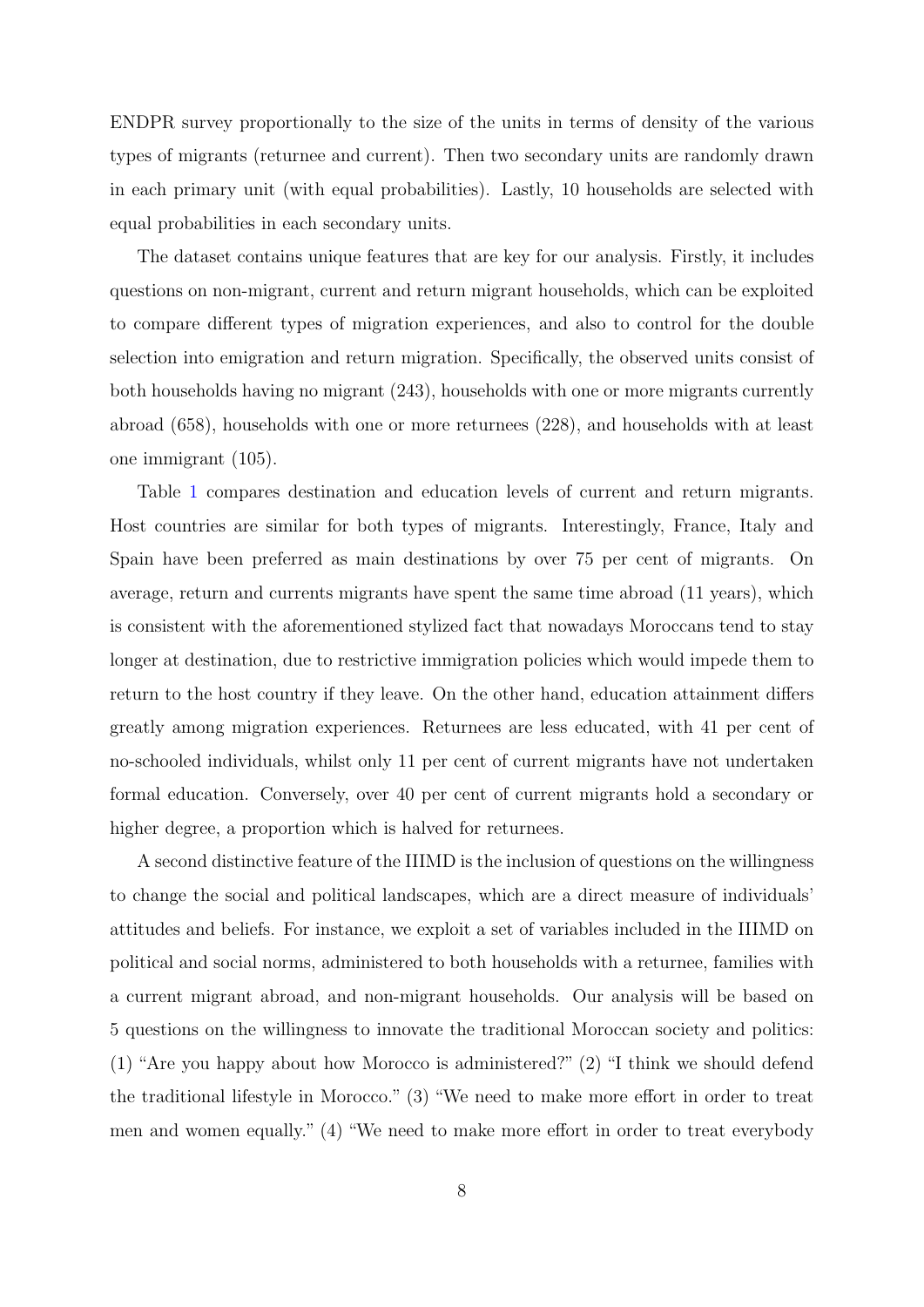equally." (5) "I think people should be more involved in the decision-making process."

We adopt several dimensionality reduction techniques in order to aggregate the 5 aforementioned variables into a composite index of political and social norms. Nevertheless, we also run specifications with each single indicator as dependent variable to show that our results are not driven by the construction of the composite index. In our benchmark analysis, we use Principal Components Analysis (PCA), which has been extensively used to construct multidimensional and composite indices (Filmer  $\&$  Pritchett [\(2001\)](#page-25-6)). Its clear advantage is to measure the group of weights which explains the largest variation in the original variables. The robustness of our composite indicator is tested by using two additional weighting techniques. Firstly, we adopt Multiple Correspondence Analysis (MCA), which has been often preferred to analyze qualitative, categorical and binary variables [\(Asselin](#page-25-7) [\(2002\)](#page-25-7)). Secondly, we make use of equal weights, that have been largely used for their simplicity and apparent objectivity [\(Tuccio & Wahba](#page-26-6) [\(2015\)](#page-26-6)).

The proposed index of political and social change is constructed such that it takes values from 0, corresponding to preference for no change, to 1, meaning complete preference for change, and it is given by:

$$
Y_i^j = A_{i1}W_1^j + A_{i2}W_2^j + \dots + A_{iq}W_q^j \tag{1}
$$

where  $Y_i^j$  $i_i^j$  is the value of composite index Y for individual i using the weighting technique j (namely, PCA, MCA and equal weights),  $A_{iq}$  is the answer of individual i to question q and  $W_q^j$  is the weight obtained using the j methodology applied to question  $q$ .<sup>[5](#page-10-0)</sup>

The analysis of this paper is restricted to individuals in the working age (15 - 65 years old) at the time of the survey, in order to exclude those individuals whose political norms may be very different due to their young or old age. Moreover, we exclude from the analysis migrants who left the country for political issues, as well as returnees who came back to Morocco for political reasons, since they would bias our estimates. Finally, immigrants are not taken into account as non-migrant households, carrying a different set of political and social norms than natives.

<span id="page-10-0"></span><sup>&</sup>lt;sup>5</sup>Table [A1](#page-27-0) in Appendix lists the 5 variables that are used to construct the Political and Social Change Index and the respective weights using PCA, MCA and equal weights. Remarkably, larger weights imply greater preference for political and social change.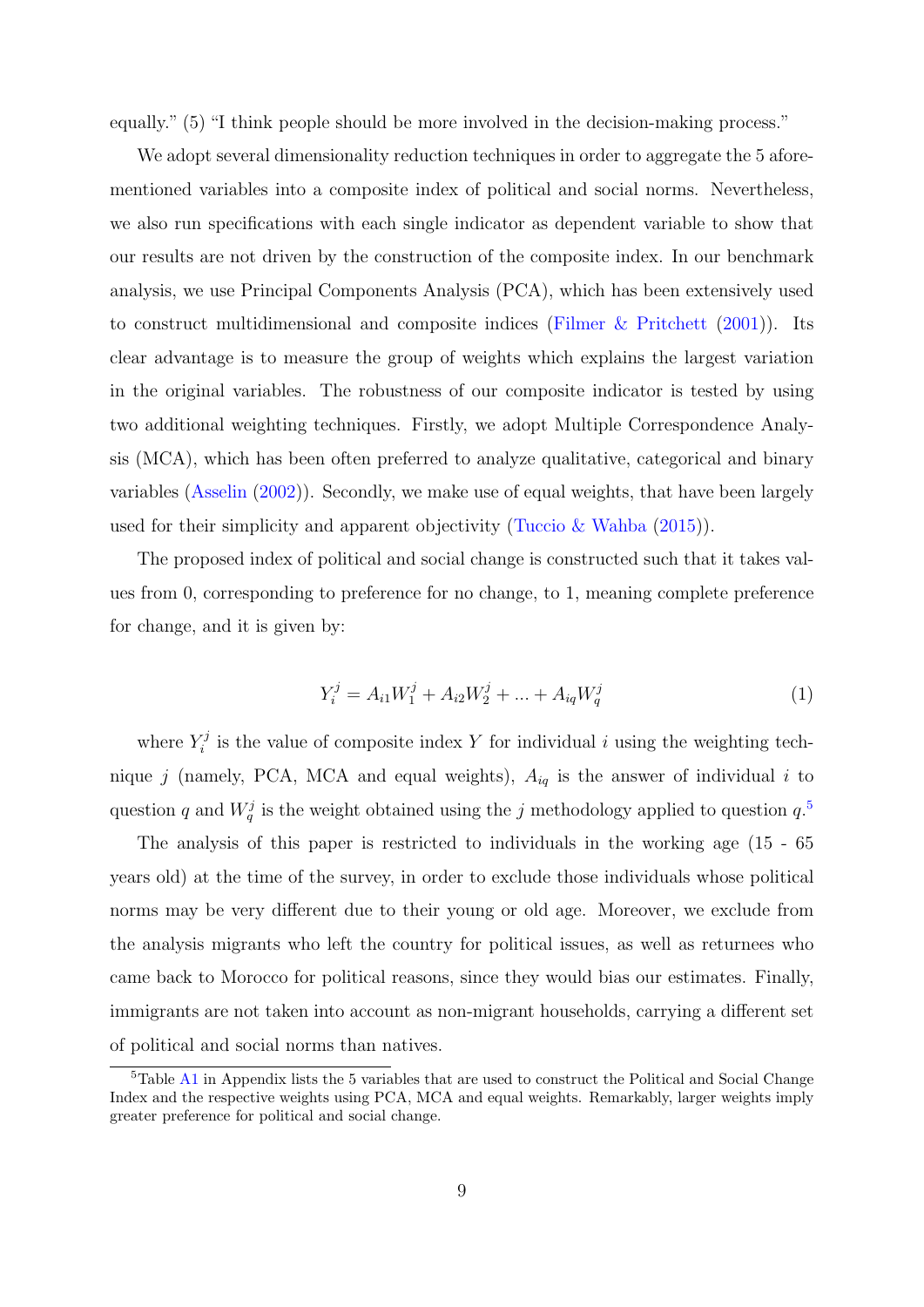Table [2](#page-28-0) compares characteristics of individuals with a returnee among their family members, individuals with a current migrant, and individuals from non-migrant households. It appears clear that, without controlling for selectivity issues, individuals in our sample do not differ along most of characteristics. In particular, our outcomes of interest (i.e. the five proxies of political and social change, as well as the three different composite indicators using PCA, MCA and equal weights) do not suggest specific differences among migration experiences. Econometric techniques are therefore required in order to better understand the impact of international migration on political norms.

#### 3 Methodology

#### 3.1 Empirical Strategy

We first focus on returnees. We are interested in understanding whether returnee households differ in their political norms from non-migrant households. We therefore model two interrelated decision: the propensity to want change (equation [2\)](#page-11-0) and the probability of being a returnee (equation [3\)](#page-12-0). The preference for change in the political and social landscapes is proxied by the constructed composite indicator  $Y_i$ .

$$
Y_i = \alpha_0 + \alpha_1 R_i + \alpha_2 X_i + \alpha_3 F_r + \epsilon_i \tag{2}
$$

<span id="page-11-0"></span>In equation [2,](#page-11-0)  $Y_i$  is the level of political and social change desired by individual i, which can take any value between 0 and 1, where 0 means no change and 1 implies complete change.  $R_i$  is the return migration variable, a dummy being 1 if the individual has at least a returnee member within the household.  $X_i$  is a vector of individual's characteristics, including age, educational attainment, marital status, employment status, living in a rural area or in a metropolis (3 biggest Moroccan cities: Casablanca, Fes, Rabat-Sale), being the head of the household and a dummy for owing the accommodation, a proxy for wealth. Fixed effects at regional level are absorbed by  $F_r$ , while  $\epsilon_i$  is a zero-mean error term.

The return migration decision is instead denoted by  $R$  and is observed only when the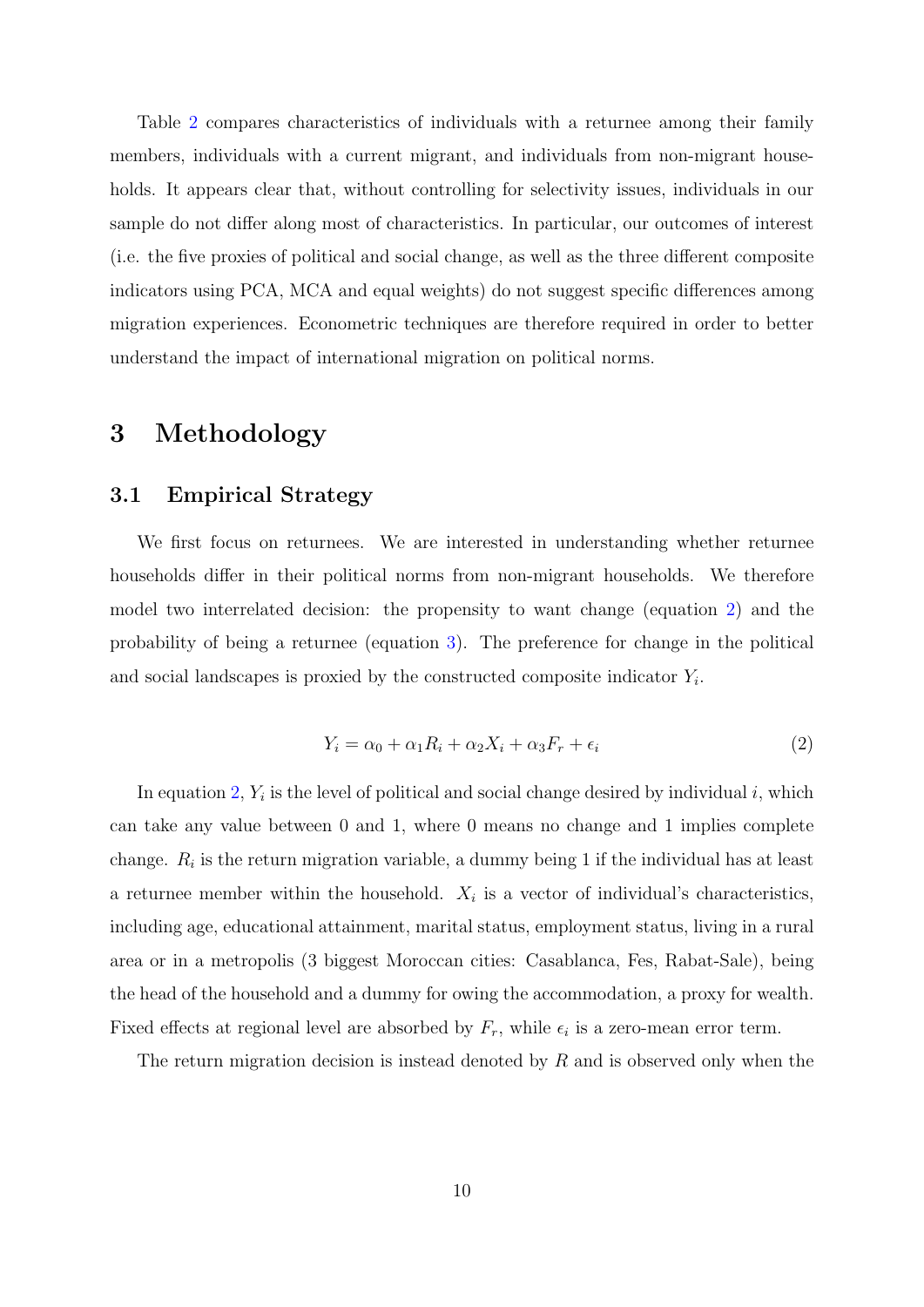<span id="page-12-0"></span>latent variable measuring the gains from being a return migrant  $(R^*)$  is positive.

$$
\begin{cases}\nR = 1 & \text{if } R^* > 0, M > 0 \\
R = 0 & \text{otherwise}\n\end{cases}
$$
\n(3)

However, we need to introduce a third decision, since return migration is only measured if the individual has emigrated. Hence  $R$  is only observed if an individual has emigrated, i.e.,  $M > 0$ . The emigration decision  $(M)$  is observed when the latent variable measuring the gains from migration  $(M^*)$  is positive.

$$
\begin{cases}\nM = 1 & \text{if } M^* > 0 \\
M = 0 & \text{otherwise}\n\end{cases}
$$
\n(4)

We therefore estimate a multi-equation mixed system, where the three decisions above are estimated simultaneously using a Conditional Mixed Process (CMP) estimator [\(Wahba](#page-26-7) [\(2015\)](#page-26-7)). CMP fits a Seemingly Unrelated Regressions (SUR) framework, in which regressors seem unrelated as no endogenous component appears as explanatory variable in the other equations, although their errors can be correlated [\(Roodman](#page-26-8) [\(2011\)](#page-26-8)). In CMP, equations may vary in sample sizes: selection equations will be modelled for the full data set, while the dependent variable of interest in equation (2) for the subset with complete observations.

Although our data allow us to control for observables variables affecting the selection of migrants, unobservables may still induce those who have migrated to be self-selected on the basis of some latent characteristics. If both emigrants and return migrants are not a random sample of the Moroccan population, estimates would be biased.

#### 3.2 Identification

The correct identification of the full structural model requires two valid exclusion restrictions for the emigration and return decisions. For the emigration decision, we construct a proxy for the attractiveness of the foreign labour market in each year. Specifically,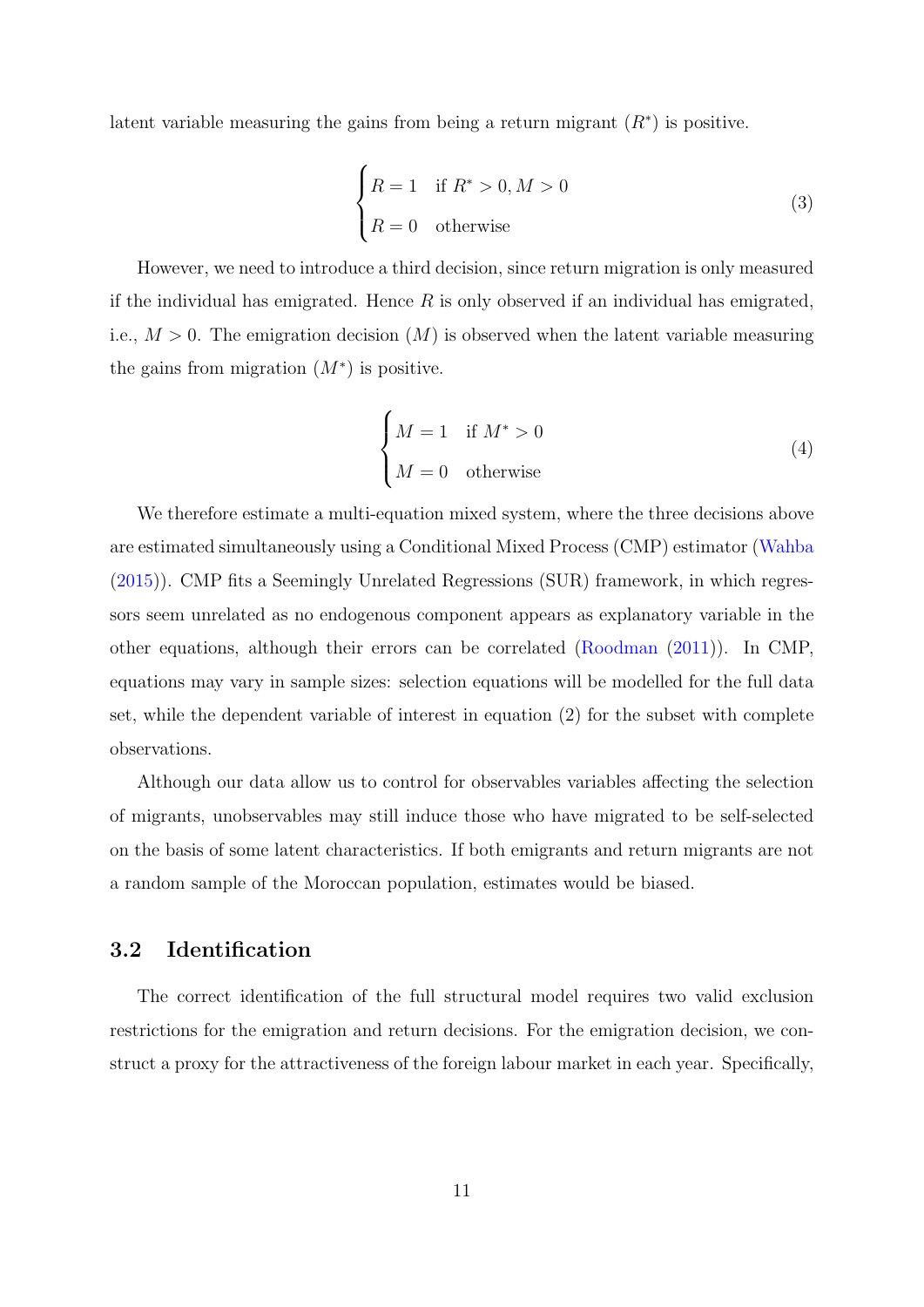<span id="page-13-1"></span>our measure is given by:

$$
A_t = \max(G_{jt} - G_{mt})W_j^{1990}
$$
\n(5)

 $A_t$  is the most attractive foreign labour market at time t.  $G_{jt}$  is the GDP per capita growth rate of destination j at time t, whilst  $G_{mt}$  is the growth rate of Morocco at time t. This measure of foreign attractiveness is weighted by the size of the diaspora given the importance not only of economic factors, but also of social networks in emigration. Weights  $W_j^{1990}$  are constructed as follows: using data from Özden *et al.* [\(2011\)](#page-26-9), we take the share of Moroccan stocks, in each destination country  $j$ , in the total Moroccan migrant population in 1990. We adopt  $A_t$  for when the individual was 23 years old, which is the average year of finishing education, assuming that this is the time in which individuals enter in the labour market. However we also check the robustness of our results using alternative age, between  $25-30$  years of age.<sup>[6](#page-13-0)</sup> Clearly, the attractiveness of foreign countries relative to Morocco in the past when the individual was 23 should have no bearing on their opinion at the time of survey in 2013 when the average age of non-migrant is 49 and 54 years of age in the case of return migrants.

For the return migration decision, we construct a dummy including several exogenous shocks that induced Moroccan emigrants to come back to their homes. Firstly, the explosion of the Gulf War in 1990 has led to a great out-migration of Moroccan migrants from oil-producing Gulf states. Secondly, in 2000 xenophobic uprising exploded in Libya, triggered by the rising unemployment of natives, inconstancy in migration policy and an increasing presence of foreign workers [\(Migration Policy Centre](#page-26-10) [\(2013\)](#page-26-10)). Unrest led to the deaths of hundreds of foreigners, encouraging many immigrants working in Libya to return to their origin countries. Thirdly, in 2004 film-director Van Gogh was murdered by Moroccan Mohammed Bouyeri in Amsterdam. The murder sparked a violent storm of outrage and grief throughout the Netherlands, which may have lead some Moroccan immigrants to return home.

In our shock variable we also include two new legislations emanated in destination countries where Moroccans were more present, as they have been particularly restrictive against undocumented migrants, and consequently they have provoked an inflow of Mo-

<span id="page-13-0"></span><sup>6</sup>See Table [A2](#page-28-0) in Appendix.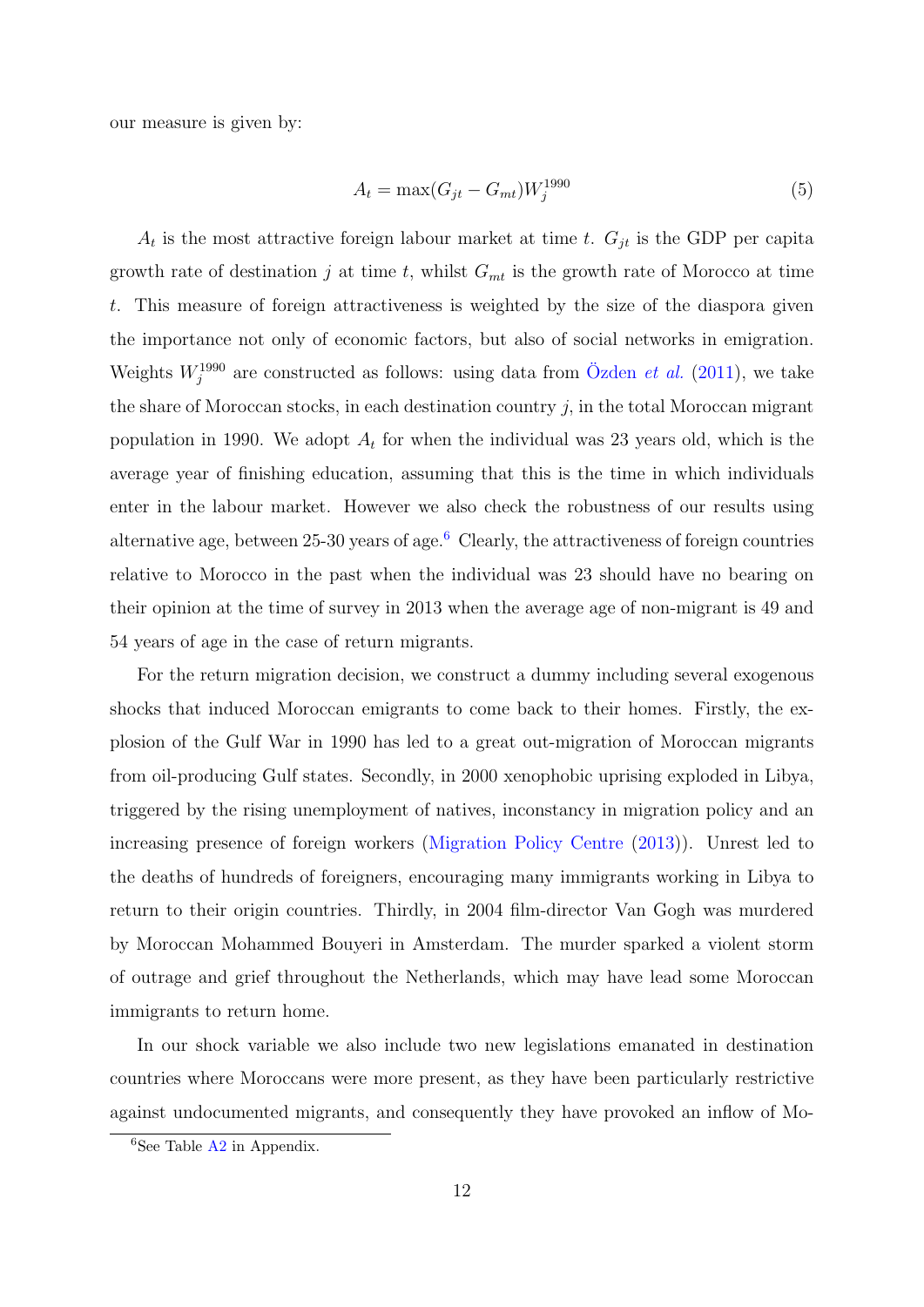roccans back home. In total, 16 percent of our sample of returnees came back to Morocco due to these two shocks. For instance, in 2006 France approved a new immigration law that toughened up restrictions on immigrants who do not have skills and qualifications targeted by the French government as important to France [\(Chou & Baygert](#page-25-8)  $(2007)$ ). Previously, illegal immigrants in France could obtain documents to ensure legal status if they could demonstrate a stay in-country of ten years or more, whilst with the new law these regulations were scrapped. Moreover, the government planned approximately 26,000 deportations in that year only, due to the high volume of undocumented immigrants. Similarly, a new immigration law was passed in Italy in 2009 according to which illegal immigration became an official crime, and as such helping or housing undocumented migrants resulted prosecutable in court. Employment of irregular migrants became punishable with up to 5 years of imprisonment. Teachers in schools were also compelled to report undocumented children to officials.

It is worth stressing that, while these shocks increased the propensity to return home in a given year, they did not affect the probability of emigration given the multiple available destinations. Figure [A1](#page-42-0) in Appendix shows graphically that our chosen shocks are not associated with a decrease in the magnitude of emigration from Morocco. In addition, negative past shocks in destination countries are clearly not directly correlated with Moroccans' political and social norms in 2013, as opinions are measured back home on issues such as gender equality, for example whether individuals think we should make more effort to treat men and women equally, or on local matters such as traditional lifestyle in Morocco.

We therefore obtain a system of three equations as follow:

$$
\begin{cases}\nY_i = \alpha_0 + \alpha_1 R_i + \alpha_2 X_i + \alpha_3 F_r + \epsilon_i \\
R_k = \beta_0 + \beta_1 S_k + \beta_2 C_k + \beta_3 F_r + n_k \\
M_k = \gamma_0 + \gamma_1 A_t + \gamma_2 Z_k + \gamma_3 F_r + \mu_k\n\end{cases} \tag{6}
$$

In the return migration equation,  $R_k$  is the linear probability of individual k being a return migrant, conditional on being an emigrant, and  $S_k$  represents the shock variable, constructed as previously explained.<sup>[7](#page-14-0)</sup> Controls  $C_k$  are the characteristics of the returnee.

<span id="page-14-0"></span><sup>&</sup>lt;sup>7</sup>Note that individuals  $i$  in the first equation and  $k$  in the selection equations may coincide or not.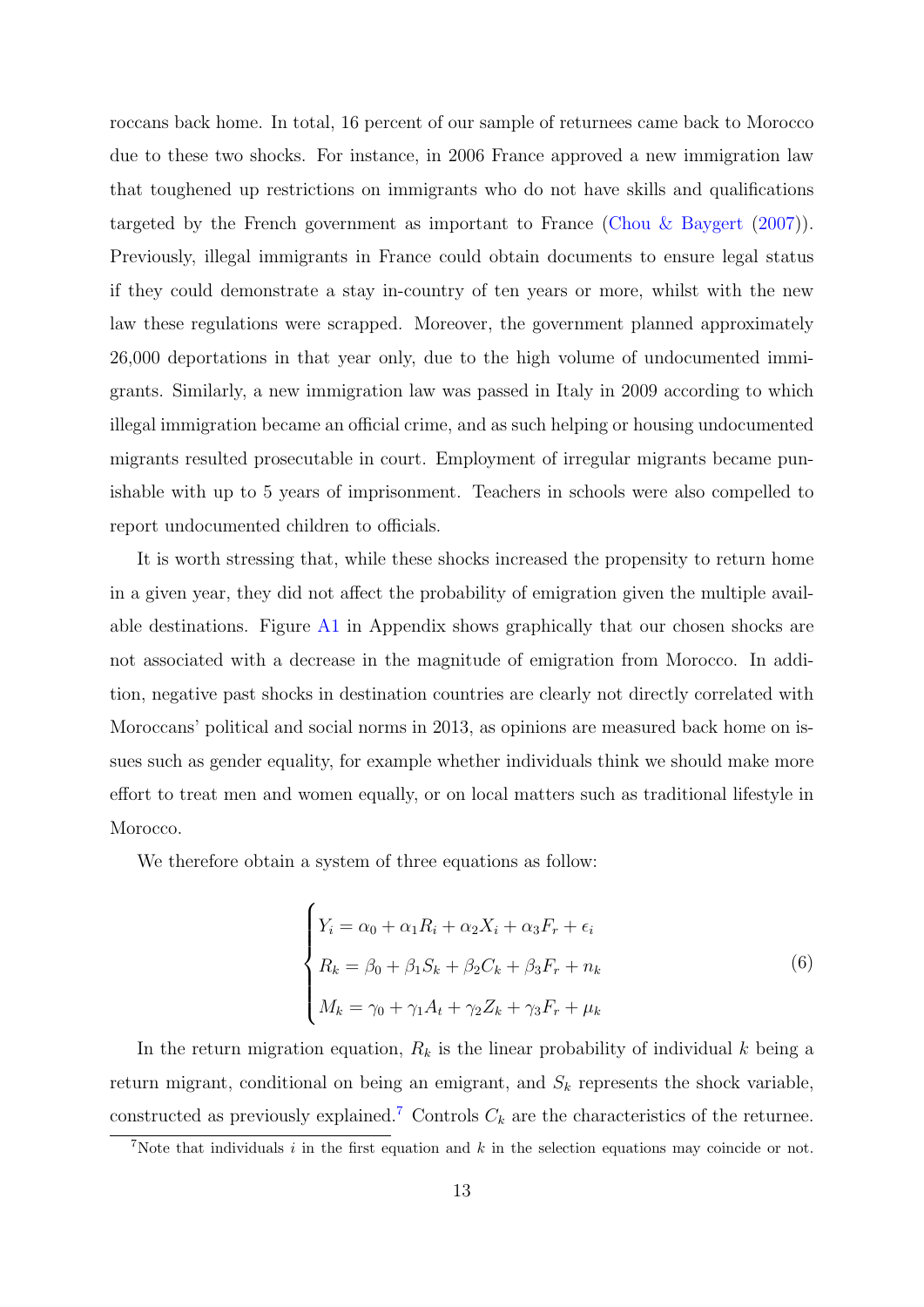In the emigration equation,  $M_k$  is the linear probability being an emigrant, whilst  $A_t$  is the attractiveness of the foreign labour market. Controls  $Z_k$  include the characteristics, such as age, sex, education, of the migrant and the household left behind.

#### 4 Estimation Results

#### 4.1 Households of Return Migrants and Change

We first look at the impact of having a returnee in the household on the preference for political and social change. The main outcome variable in Table [3](#page-29-0) is the composite indicator of preference for change as previously constructed through Principal Component Analysis (PCA). Interestingly, no effect is found using a simple OLS estimator (column 1). However, controlling for selection into return migration and emigration leads to a strongly significant impact of return migration on the demand for political and social change (columns 2 and 3). This emphasizes that migrants are not randomly chosen among the Moroccan population, but are selected on the basis of some observed and unobserved characteristics. The sign of the relationship is positive: returnee households are more likely than non-migrants to ask for change. This may be due to the assimilation of more democratic norms while living abroad, a possibility which will be confirmed below by further analysis.

It is worth noting that both exclusion restrictions used to identify our full model works as expected. The shock dummy is a good predictor of the probability of being a returnee, while our measure of attractiveness of the foreign labour market also has a positive and significant impact on the likelihood of emigrating in a given year. Looking at the correlations among equations, results suggest a negative selection of both current and return migrants. However, those who returned to Morocco are positively selected among the migrants' pool. Return migration behaviors, therefore, accentuate the selection that characterized the initial emigration flows, as discussed by [Borjas & Bratsberg](#page-25-9) [\(1996\)](#page-25-9).

To test the robustness of our findings, Table [4](#page-30-0) shows results using two alternative

In particular,  $i = k$  if the survey respondent i is directly the family member who migrated. Conversely,  $i \neq k$  if respondent i is not the returnee k himself. Importantly, we have only one – or maximum two – individuals per household in the survey.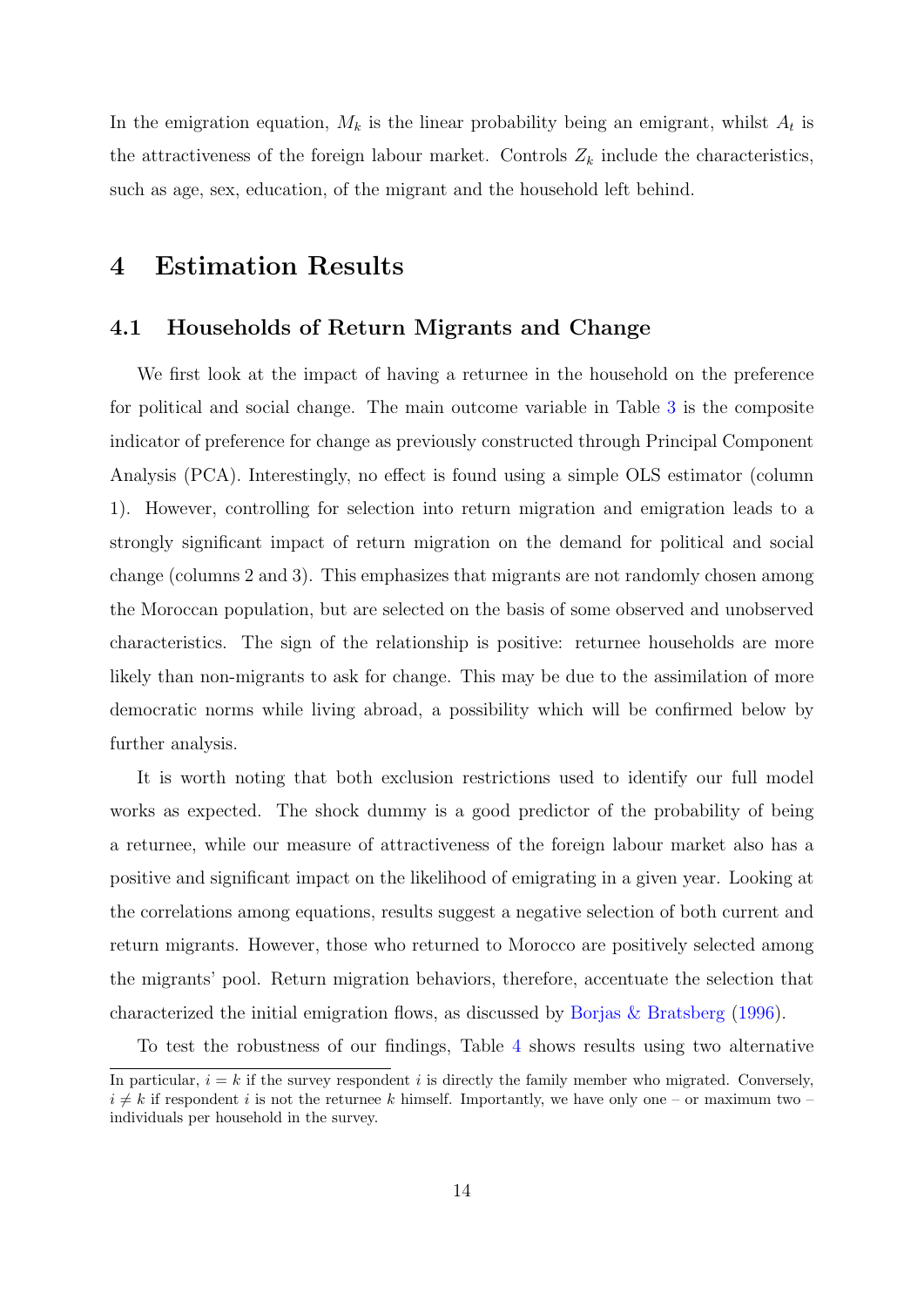outcome variables: the composite index of political and social change aggregated through Multiple Correspondence Analysis (columns 1, 2, and 3), and using equal weights (columns 4, 5, and 6). We can safely reject the eventuality that previous estimates were driven by the weighting technique used to construct the composite indicator, since return migration still bears a positive and significant effect on preference for change.

Results are also robust to the use of a different exclusion restriction for the selection into emigration equation (Table [5\)](#page-31-0). We have constructed the alternative measure as follows: for each year, we picked the maximum attractiveness of the foreign labour markets in only the main destinations in each region, that is France for Europe, Canada for North America, and Libya for MENA.<sup>[8](#page-16-0)</sup> The instrument appears to be a strong predictor of the probability of emigration, leaving positive and significant the effect of return migration on attitude towards change.

Since results may be driven by the use of a composite indicators (regardless of the weighting technique applied), Table [6](#page-32-0) shows specifications where the outcome of interest has been replaced by the single sub-indices. In particular, columns 1, 2 and 3 presents results using the dummy variable "I am not happy with how Morocco is run/administered" (proxy for political norms), whilst column 4, 5 and 6 use the dummy "We need to make more effort in order to treat men and women equally" (proxy for social norms). Findings are robust to this additional test too.

In order to understand the reasons behind the positive sign of the coefficient of return migration, and also to clarify whether migrants do actually transfer norms from host to home countries, we further disaggregates results by destination. By distinguishing between migrants from Western (Europe, US & Canada) and non-Western (Arab) countries, we expect that returnees from more democratic countries should drive our results, as they have assimilated more equal and democratic values while living abroad. Columns 1 and 2 of Table [7](#page-33-0) confirm our hypothesis: findings are driven by returnees from West countries, while the coefficient for non-Western returnees is not statistically significant. Comparing returnees from the West to returnees from non-Western countries suggests that the formers are more likely to demand change than non-Western migrants (column 3). This result is in line with the findings of de Haas  $\&$  Fokkema [\(2010\)](#page-25-10), which, using

<span id="page-16-0"></span><sup>8</sup>On the contrary, the former instrument considered the whole world.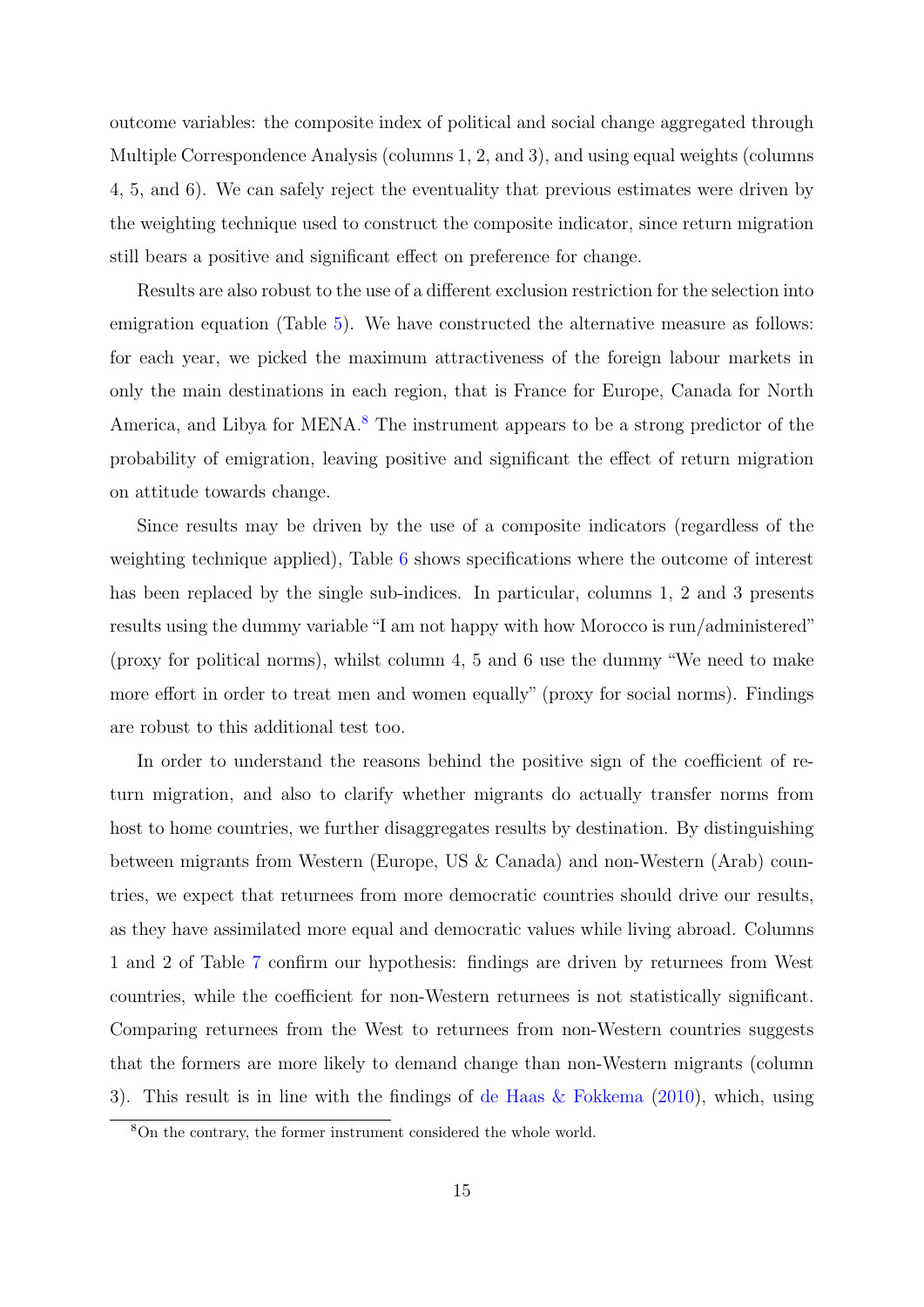semi-structured interviews in the Todgha valley, note that "exposure to European media and public discourse is likely to have influenced migrants' attitudes toward Moroccan lifestyle and bureaucracy. Also, migrants might attempt to present themselves as more modern and superior by dissociating themselves from Moroccan authorities and society."

A concern might rise on the exogeneity of the migration destination. In fact, it can be argued that more open-minded individuals may prefer to migrate in first place to the democratic Western countries. If this is the case, then the effect previously found would not be due to a migration-induced transfer of norms, but rather to a selection issue. In table [A3](#page-29-0) in Appendix we show evidence suggesting that our sample is not remarkably affected by this issue. Indeed, we exploit 3 variables included in the IIIMD database in order to proxy for open-mindedness ("Your main raison to emigrate was to improve your lifestyle"; "Overall, would you say you are happy to have lived abroad?"; "Would you like to migrate again abroad?"). We then run additional migration equation where the dependent variable is a dummy being 1 if the returnee lived in the West, whilst it is 0 if he/she lived in a non-West country. Importantly, we control for the 3 aforementioned proxies of open-mindedness (both separately in columns 1 to 3, simultaneously in column 4, and aggregated in a composite indicator through PCA in column 5) and show that being more open-minded is not a major driver of migration towards more democratic Western countries. We then use the composite index of open-mindedness as additional control in column 4 of Table [7:](#page-33-0) results are robust, suggesting that selection into destination is not an issue in our sample. We will come back to the issue of the self-sorting into destination below, where we will test the robustness of our main findings to the addition of a further selection equation.

#### 4.2 Households of Current Migrants and Change

We now turn to the impact of having a current migrant  $E_k$  in the household on the preference for political and social change (Table [8\)](#page-34-0). We estimate the following model:

$$
\begin{cases}\nY_i = \alpha_0 + \alpha_1 E_k + \alpha_2 X_i + \alpha_3 F_r + \epsilon_i \\
E_k = \gamma_0 + \gamma_1 A_t + \gamma_2 Z_k + \gamma_3 F_r + \mu_k\n\end{cases} (7)
$$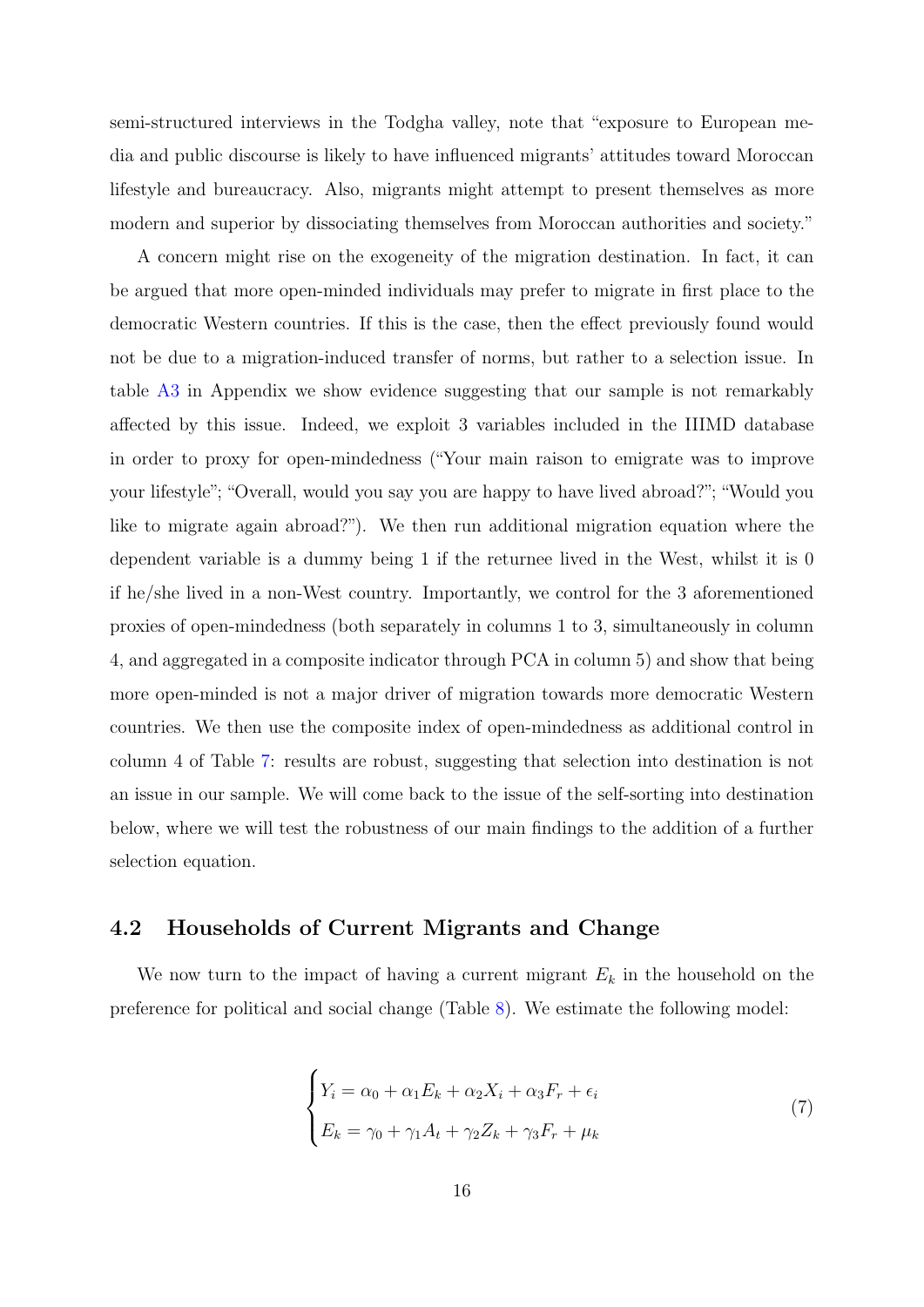As before, in the political change equation  $Y_i$  is the level of political and social change desired by individual i, which can take any value between  $0$  (no change) and  $1$  (complete change). In the emigration equation,  $E_k$  is the probability of being an emigrant.

Caution is however required in estimating this model. In fact, emigration from Morocco is largely male-dominated, and consequently survey respondents in households with a current emigrant abroad are more likely to be left-behind women compared to non-migrant families where the male head is usually the respondent. As a matter of fact our data show that, whilst no woman has been interviewed among non-migrant families, one out of three respondents with a current migrant is a female. A clear bias may arise if men and women carry different social norms. Therefore in order to have comparable treatment and control groups, columns 1 to 4 of Table [8](#page-34-0) exclude females from the estimation sample, although we show results with women included in columns 5 and 6 as robustness.

Remarkably, left behind households of current migrants have lower demand for political and social change across all specifications. Column 2 presents our benchmark results, controlling for selection into emigration and using the composite index constructed through PCA. Results are however robust to the use of MCA (column 3) and equal weights (column 4). It may be the case that current migrants are mostly the former heads of the household, which migrated abroad in order to provide for the left-behind family. If this was correct, comparing non-migrant households to respondents with a current migrant may again bias our estimates, since we might be comparing non-migrant heads of the family with sons or elderly of migrant heads, who may bear different social norms. This is the reason why column 5 includes only heads of the household from the analysis. In column 6, we also test the robustness of our findings to focusing only on employed people, as we may want to restrict the analysis to individuals comparable in terms of their labour market status. Finally, column 7 is most parsimonious specification, where we focus only on male and employed heads of the household.

Regardless of the specification, results suggest a negative impact of current migration on political and social change, and according to our theoretical predictions this should be due to a stream of less democratic norms from destination countries. We therefore test this hypothesis by disaggregating between West and non-West migrants. Findings in Table [9](#page-35-0) do confirm a transfer of norms and show that the negative coefficient of current migration is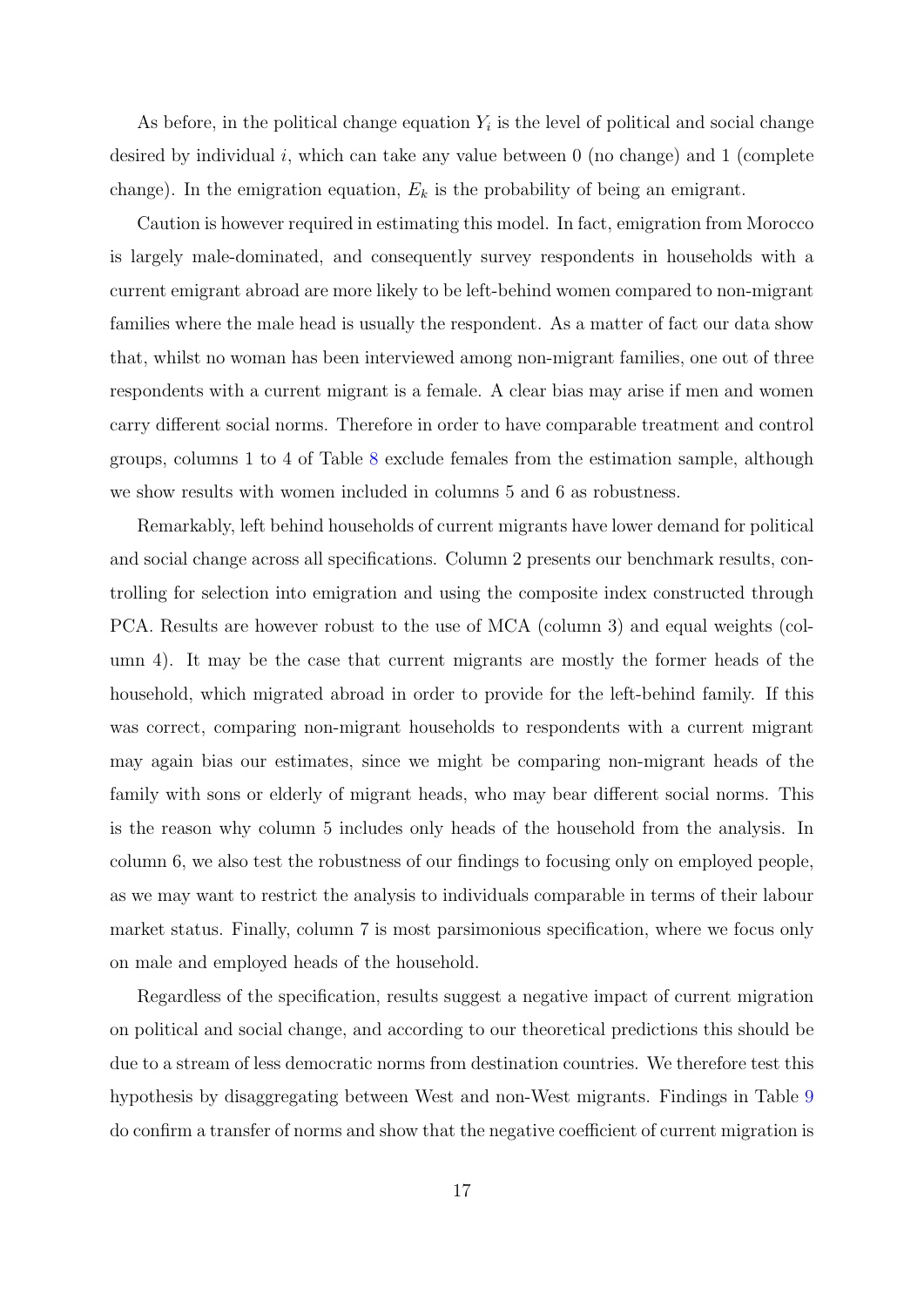driven by migrants from non-West countries, which indeed have lower institutional quality and democracy levels than Morocco. When comparing migrants currently in the West to migrants in non-West countries, we notice that, conditional on migration, individuals in Europe and North America are more likely to transfer political change than migrants in the Arab world (column 3).

#### 4.3 Destination Selectivity

Importantly, a still unexplored potential source of bias may derive from a self-selection process of migrants into destination countries. In fact, when deciding to emigrate, individuals may choose to move to specific locations according to unobservable (to the econometrician) characteristics or preferences. For instance, in the previous section and table [A3](#page-29-0) we provided evidence that open-mindedness does not affect our results on return migration. In table [10,](#page-36-0) we test the robustness of our main findings to the inclusion of an additional selection equation for self-sorting into West/non-West destinations. Specifically, our dependent variable is a dummy whether the migrant lived in the West or Arab world.

In order to estimate the model, however, a further exclusion restriction is needed, and remarkably this does not have to be correlated with the probability of emigration in the first place, nor the likelihood of return migration or social/political preferences in 2013. We hence construct the instrument as the ratio between GDP per capita growth in France versus Libya (the two main destination countries in the regions) as follows  $FL_t = G_{France,t}/G_{Libya,t}$ . Again we use the average age of finishing education and entering the labour market (i.e. 23 years of age). This would clearly affect the location where the migrant chooses to move, but not the migration decision itself. It is worth noting that our previous exclusion restriction for the selection into emigration expressed in equation [5](#page-13-1) would be violated if we include the selection into destination equation in the simultaneous model. In fact, the most attractive foreign labour market would also affect the destination choice. Hence, we replace this instrument with the average attractiveness of the foreign market in time, as follows:  $AV_t = mean(G_{jt} - G_{mt})W_j^{1990}$ . We argue that  $AV_t$  would capture more the push factor in determining migration: if Morocco is doing badly relative to on average all other countries, the individual decides to emigrate, otherwise they would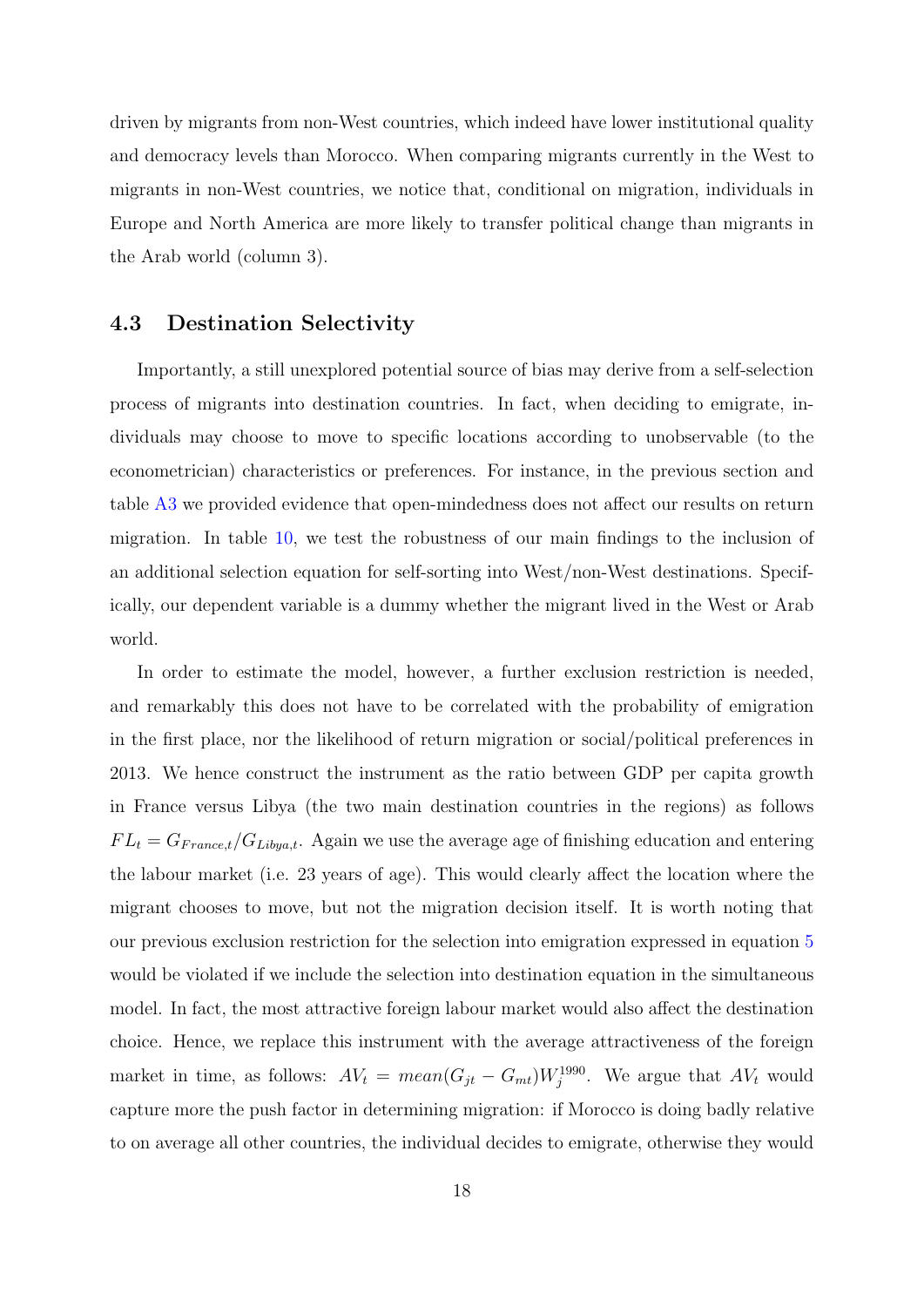not emigrate. Also,  $FL_t$  (the ratio between GDP per capita growth in France versus Libya) when the individual first enters the labor market (at the age of 23 years) should not have any impact on the return decision nor on political and social preferences in 2013.

We estimate the following system to control for destination selectivity in the case of return migration.

$$
\begin{cases}\nY_i = \alpha_0 + \alpha_1 R_i + \alpha_2 X_i + \alpha_3 F_r + \epsilon_i \\
R_k = \beta_0 + \beta_1 S_k + \beta_2 C_k + \beta_3 F_r + n_k \\
D_k = \theta_0 + \theta_1 F L_t + \theta_2 I_k + \theta_3 F_r + \epsilon_k \\
M_k = \gamma_0 + \gamma_1 A V_t + \gamma_2 Z_k + \gamma_3 F_r + \mu_k\n\end{cases} (8)
$$

Similarly in the case of current migrants, we add the destination selection equation as follows:

$$
\begin{cases}\nY_i = \alpha_0 + \alpha_1 E_k + \alpha_2 X_i + \alpha_3 F_r + \epsilon_i \\
D_k = \theta_0 + \theta_1 F L_t + \theta_2 I_k + \theta_3 F_r + \epsilon_k \\
E_k = \gamma_0 + \gamma_1 A_t + \gamma_2 Z_k + \gamma_3 F_r + \mu_k\n\end{cases} \tag{9}
$$

Estimates for both return migration (column 1) and the diaspora (column 2) show that self-selectivity into destination does not alter our results. We find that return migration increases the demand for political and social change, but households of current migrants are less likely to quest for change; i.e. our findings remain robust to this further test. Indeed, we find that there is positive selection between choosing Western countries relative to Arab countries and emigration. However, we find a negative significant correlation between return migration and Western destinations relative to Arab countries, albeit it is not significant.

We finally calculate the predicted values of the impact of return and current migration on the preference for political and social change (Table [11\)](#page-37-0). Results suggest that having a returnee family member increases preference for change by over 60 percent. Confirming previous findings, this effect is due to returnees from Western countries, whilst returnees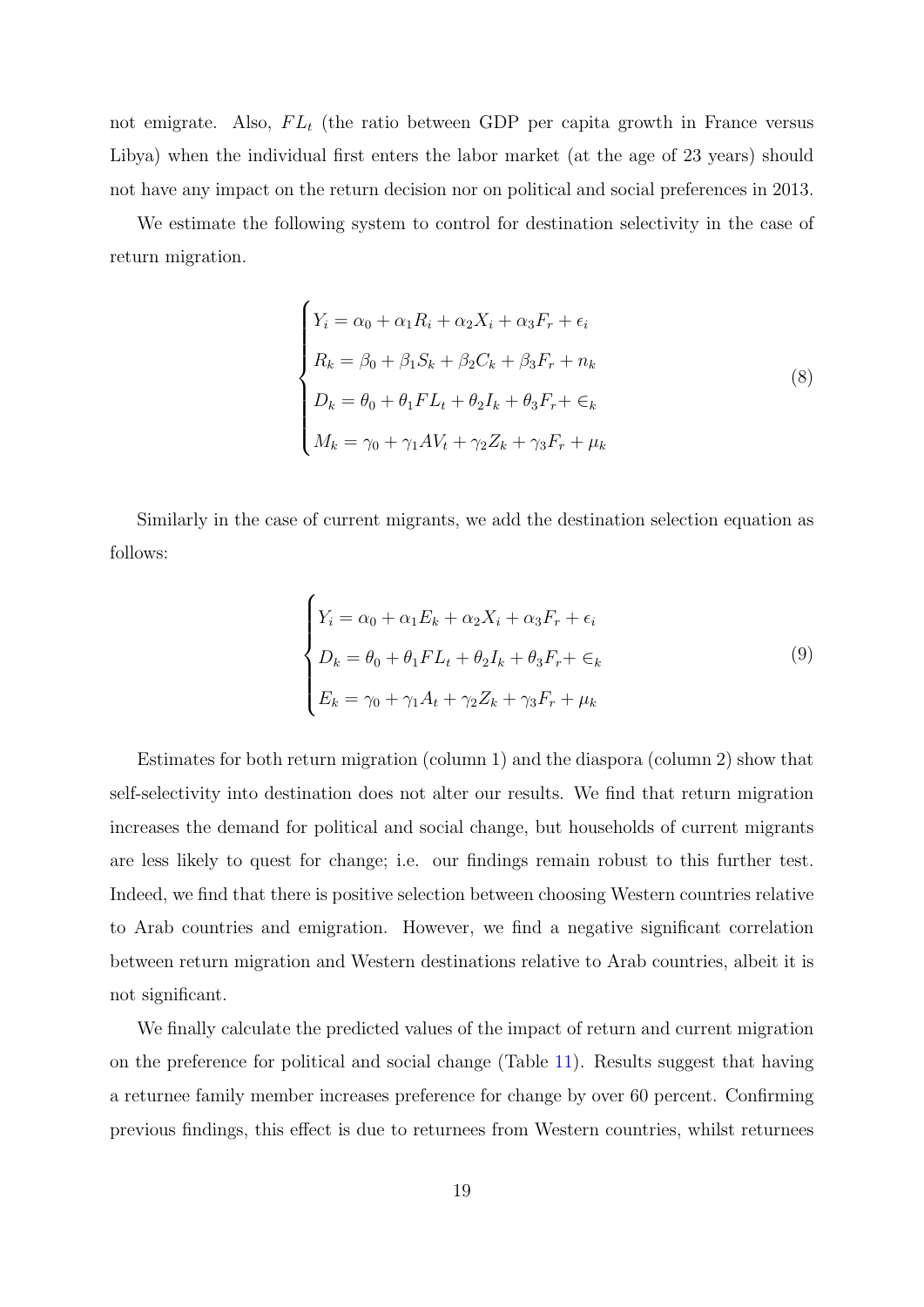from non-West countries have much closer preferences for change than non-migrant households. Focusing on families with a current migrant shows that on average diaspora decreases preference for change by 20 percentage points compared to respondents with no migration experience. This time, current migrants outside the Western world drive this result.

#### 5 Spillover Effects of Return Migration

In order to show the consistency of our findings, we extend the present analysis by looking at different data sources. We intend to explore whether the new political norms that return migrants bring back home expand beyond the household of origin to the local community.

First, we use the 2011 World Values Survey (WVS) of Morocco and exploit two questions: "I do not have confidence in the government" and "I am interested into politics", which proxy for political preferences. We then utilize the most current available population census carried out in 2004 to calculate the share of returnees among the population of each of the 24 available sub-regions, which we then merge into the 2011 WVS. The resulting dataset provides information on over 1,100 individuals in Morocco on both political norms and the share of returnees in each sub-region. The following OLS regression is therefore estimated in order to test the existence of spillover effects of return migration:

$$
N_{is} = \alpha_0 + \alpha_1 R_s + \alpha_2 C_{is} + \epsilon_{is}
$$
\n<sup>(10)</sup>

<span id="page-21-0"></span>where  $N_{is}$  is our proxy of political norms for individual i living in sub-region s, and  $R_s$  is the share of returnees in each of the 24 sub-regions. Controls  $C_{is}$  include sex and marital status dummies, age and age squared, number of children, educational attainment, working status, as well as a dummy if individual  $i$  works for the government.

Columns 1 (Dependent variable: "I do not have confidence in the government") and 2 (Dependent variable: "I am interested into politics") in Table [12](#page-38-0) show the results of equation [10,](#page-21-0) which confirm that return migration affects political norms beyond the household of origin thanks to spillover effects to the local communities. Since the share of returnees may be endogenous, we also adopt a 2SLS estimation, where return migration is instru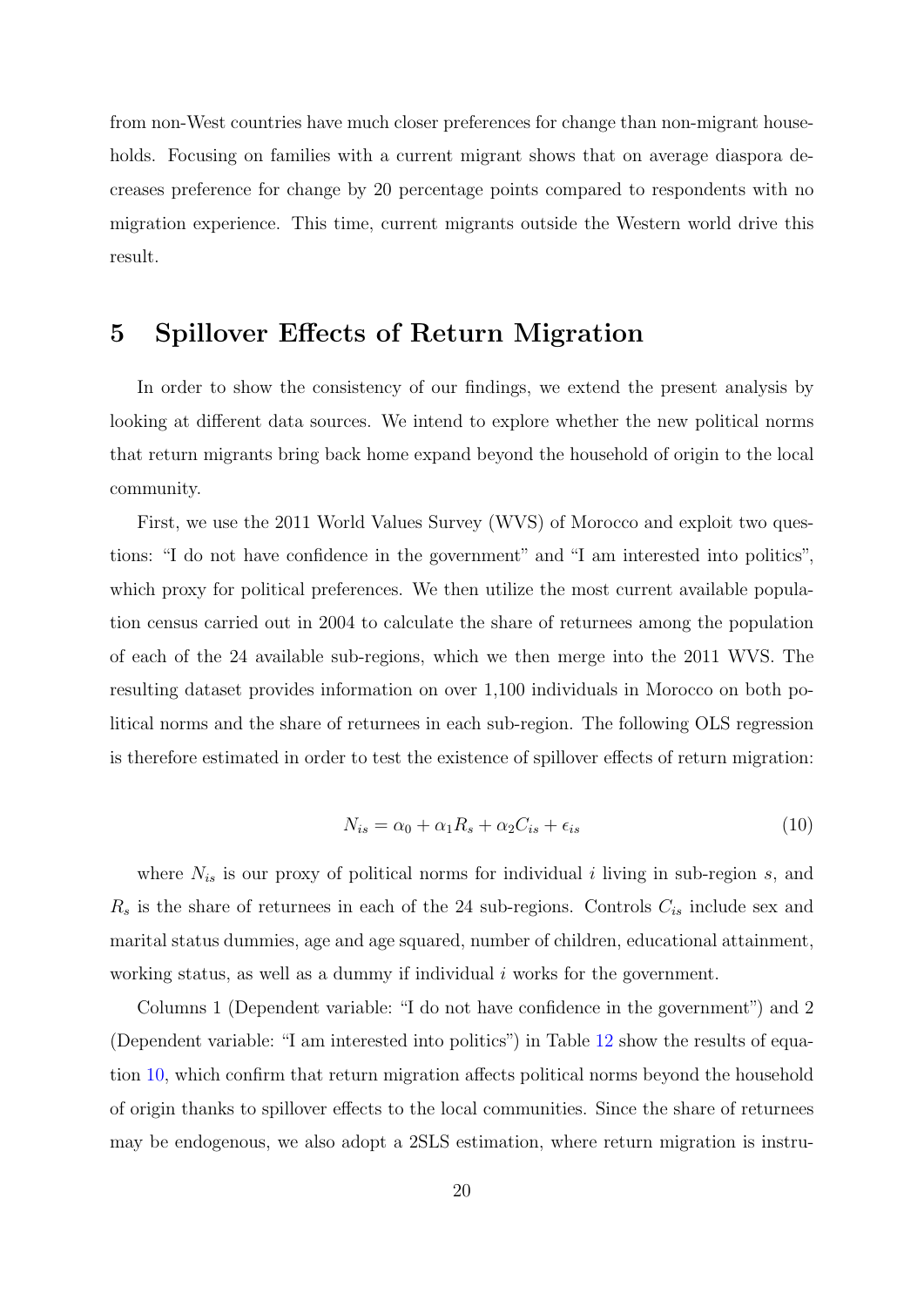mented by the growth rate of returnees in each sub-region  $(RG<sub>s</sub>)$ . In particular, data on the share of returnees by sub-region  $(R_s)$  are calculated using the 2004 and the 1994 Moroccan census. The growth rate  $RG_s$  of returnees in each sub-region s is given by:

$$
RG_s = \frac{R_s^{2004} - R_s^{1994}}{R_s^{1994}}
$$
\n
$$
\tag{11}
$$

2SLS estimation in columns 3 and 4 of Table [12](#page-38-0) emphasizes the validity of our instrument and the robustness of our findings: political norms are indeed transferred from returnees to household members and ultimately spread by word of mouth to the local communities.

Second, we want to examine whether political and social attitudes translate into actions or outcomes. We adopt the Round 5 of the AfroBarometer, a survey that measures public attitudes on economic, political, and social matters in more than 30 African countries, carried out by the Institute for Justice and Reconciliation (IJR) in South Africa, the Ghana Center for Democratic Development, the Institute for Empirical Research in Political Economy in Benin, the Institute for Development Studies (IDS) at the University of Nairobi, and the Department of Political Science at Michigan State University.

Specifically, we focus on the survey for Morocco, which has been undertaken in 2013 on 1,200 individuals, and we exploit one question on the 2011 parliamentary election: "Did you vote in the last national election held in 2011?". It is worth noting that the demonstrations exploded during the Arab spring led King Mohammed VI to establish earlier election, to be held all around Morocco on November 25th 2011. By matching again the shares of returnees in each of the 60 localities from the 2004 Census with the AfroBarometer data, we are able to estimate the following specification:

$$
V_{il} = \alpha_0 + \alpha_1 R_l + \alpha_2 C_{il} + \epsilon_{il} \tag{12}
$$

where  $V_{il}$  is a dummy being 1 if individual i has voted in the 2011 elections;  $R_l$  is the share of returnees in locality  $l$  where individual  $i$  lives, and  $C_{il}$  are the controls, which include sex, age, age squared, rural dummy, education and employment status, as well as proxies for wealth, such as having a the shelter's roof in cement and having the main source of water inside the house.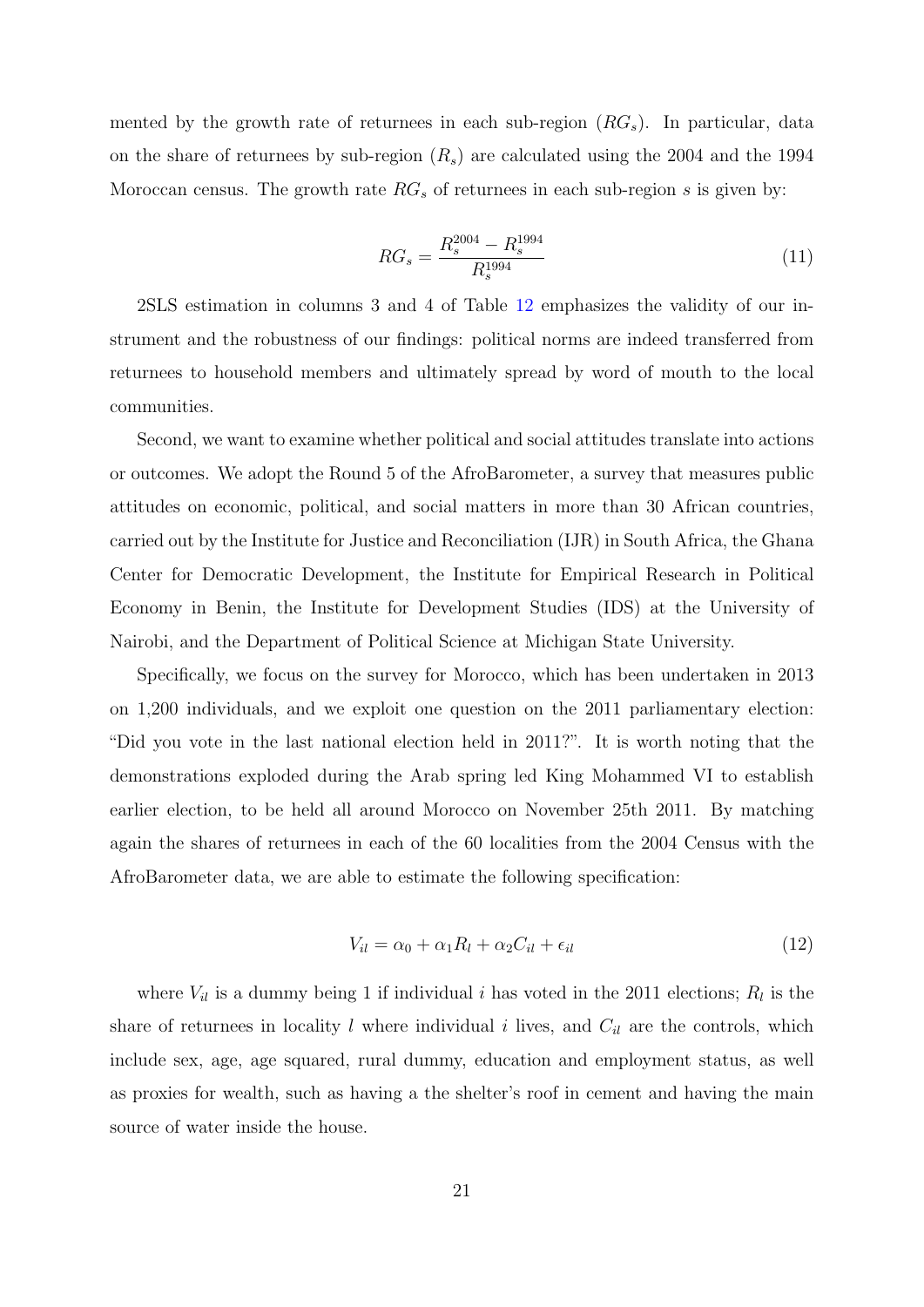Remarkably, results in Table [13](#page-39-0) shows that individuals living in areas with higher concentration of returnees are more likely to have participated in the 2011 elections. Findings are robust to the inclusion of additional controls capturing regional characteristics, such as average educational attainment, employment rate, access to water and electricity (column 2), as well as instrumenting the share of returnees in a given locality by the growth rate of returnees in each locality  $(RG_l)$ , as calculated above. In sum, using different databases, such as the 2011 World Value Survey, the 2013 AfroBarometer and the 1994/2004 Census, indicates that migration affects political preferences as well as behaviors.

## 6 Conclusions

Does international migration act as a driver of political and social change? We look at the interesting case of Morocco, a North-African country that has become a major emigration hub to Europe and where there have been insistent calls for political change over the last few years. We exploit a recent and unique dataset in order to test whether returnees have different political behaviors and preferences than non-migrants. Findings provide evidence that return migration has a positive impact on the preference for political and social change after controlling for the double selectivity of emigration and return migration. We further demonstrate that the positive impact of return migration is driven by returnees coming from Western countries, where they have acquired democratic political norms.

We also examine the impact of having a current migrant overseas on the attitudes of the left behind versus non-migrants. Interestingly, having a current migrant among the household members has an opposite and negative effect on the demand for political and social change, driven by migrants residing in Arab countries, where the level of political institutions and accountability is low. Importantly, we control for the destination selectivity, and find that our results are robust.

Furthermore, in order to test whether the impact of migration not only affects attitudes but also actions, we study electoral participation and find a positive and significant impact of the share of returnees in a given locality on the participation rate in the 2011 parliamentary elections.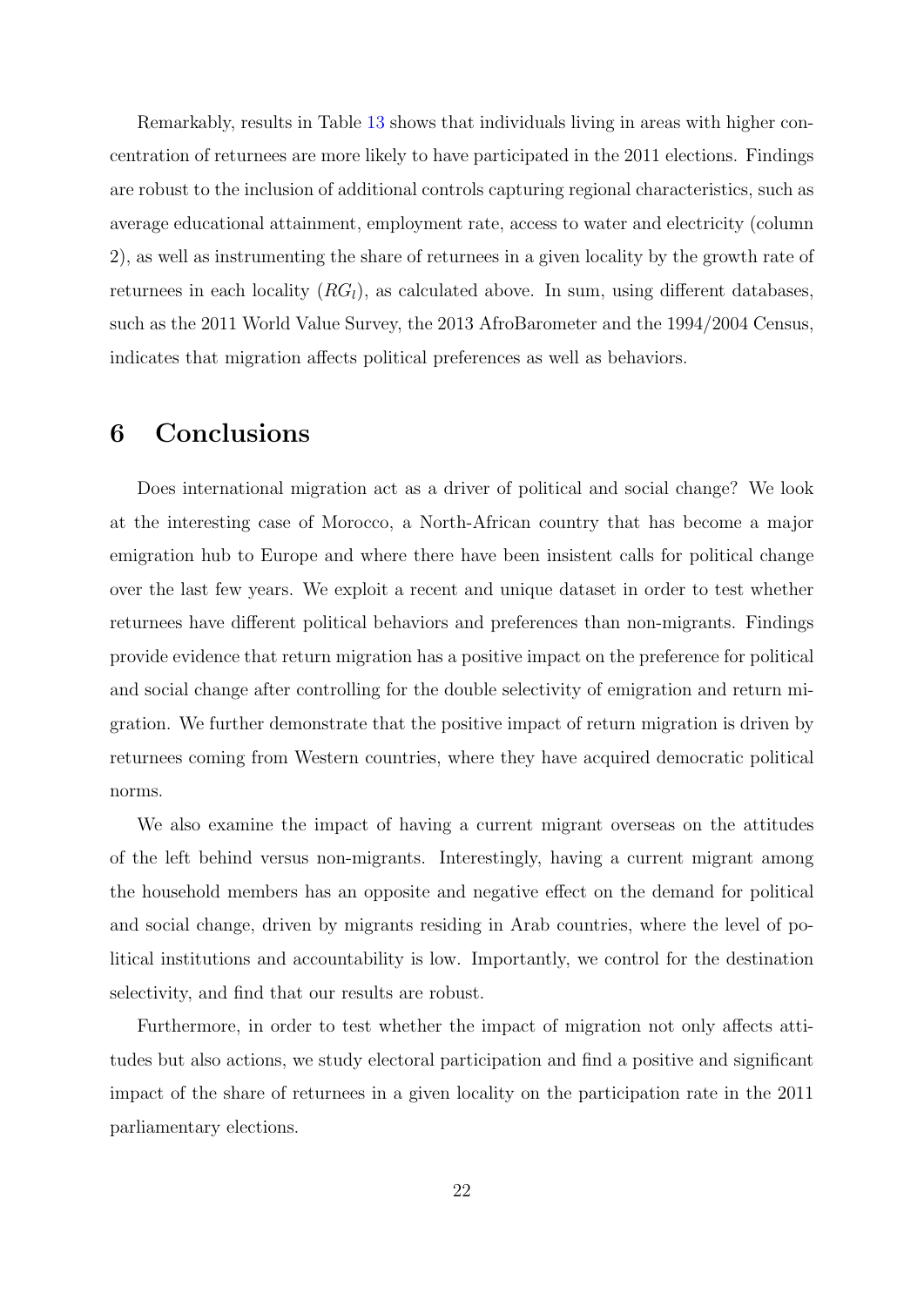Overall, our findings suggest that international migration can be a driver of political and social change. However, the impact of host countries matters, as newly acquired norms and attitudes are not always "superior" to the norms at origin. This implies an eventual benefit for migration to Western countries, where the level of democracy and institutional quality is greater than in the rest of the world, and hence there is potential for positive transfer of norms from host to home countries.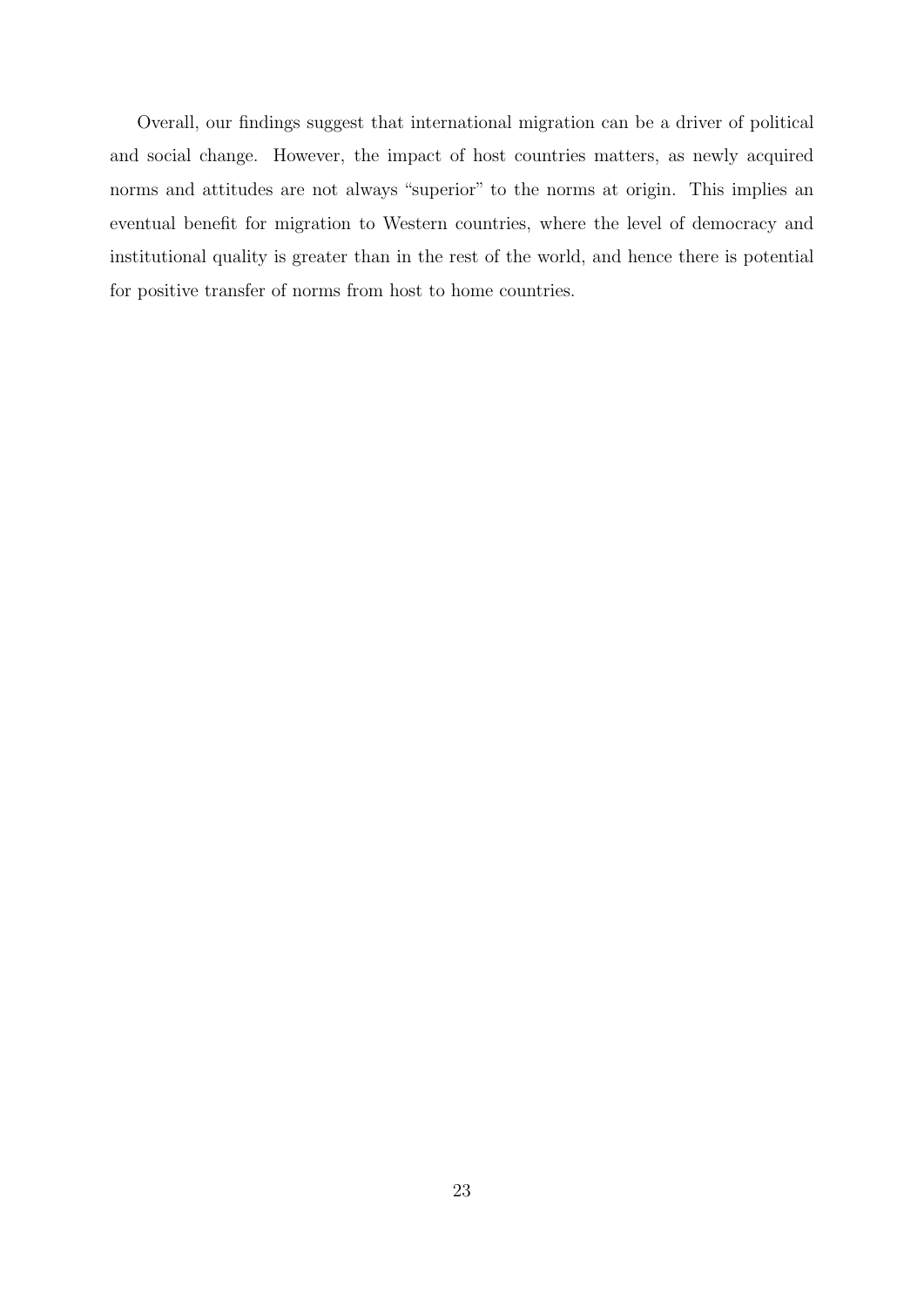## Bibliography

- <span id="page-25-7"></span>Asselin, Louis-Marie. 2002. Multidimensional poverty theory. Composite indicator of multidimensional poverty. Levis: Institut de Mathematique Gauss.
- <span id="page-25-0"></span>Batista, Catia, & Vicente, Pedro C. 2011. Do migrants improve governance at home? Evidence from a voting experiment. World Bank Economic Review, 25(1), 77–104.
- <span id="page-25-1"></span>Beine, Michel, & Sekkat, Khalid. 2013. Skilled migration and the transfer of institutional norms. IZA Journal of Migration,  $2(1)$ , 1–19.
- <span id="page-25-9"></span>Borjas, George, & Bratsberg, Bernt. 1996. Who leaves? The outmigration of the foreignborn. The Review of Economics and Statistics, 78(1), 165–76.
- <span id="page-25-3"></span>Chauvet, Lisa, & Mercier, Marion. 2014. Do return migrants transfer political norms to their origin country? Evidence from Mali. Journal of Comparative Economics, 42(3), 630–651.
- <span id="page-25-8"></span>Chou, Meng Hsuan, & Baygert, Nicolas. 2007. The 2006 French immigration and integration law: Europeanisation or Nicolas Sarkozy's presidential keystone? COMPAS Working Paper No. 45. Oxford: COMPAS.
- <span id="page-25-4"></span>de Haas, Hein. 2014. Morocco: Profile. Washington, DC: Migration Policy Institute.
- <span id="page-25-10"></span>de Haas, Hein, & Fokkema, Tineke. 2010. Intra-household conflicts in migration decisionmaking: Return and pendulum migration in Morocco. Population and Development *Review*, **36** $(3)$ , **541–561**.
- <span id="page-25-2"></span>Docquier, Frédéric, Lodigiani, Elisabetta, Rapoport, Hillel, & Schiff, Maurice. 2016. Emigration and democracy. Journal of Development Economics, Forthcoming.
- <span id="page-25-6"></span>Filmer, Deon, & Pritchett, Lant H. 2001. Estimating wealth effects without expenditure data - Or tears: An application to educational enrollments in states of India. Demography,  $38(1)$ ,  $115-132$ .
- <span id="page-25-5"></span>Gubert, Flore, & Nordman, Christophe J. 2011. Return migration and small enterprise development in the Maghreb. In Diaspora for Development in Africa. Washington, DC: World Bank.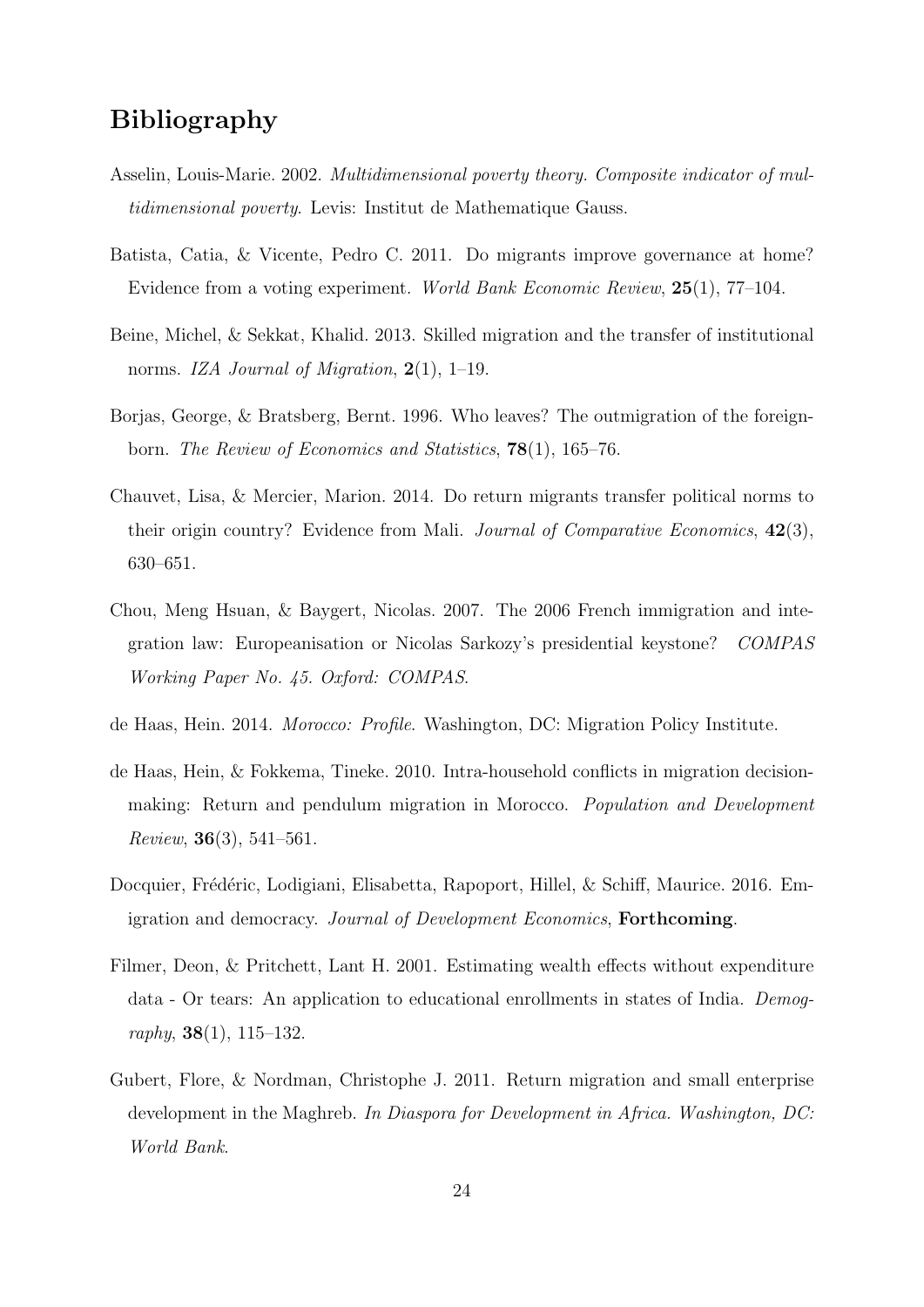- <span id="page-26-5"></span>Hamdouch, Bachir, & Mghari, M. 2014. Impact de la migration internationale sur le developpement au Maroc: Resultats de l'enquete de 2013. IOM and MCMREAM.
- <span id="page-26-0"></span>Hamdouch, Bachir, & Wahba, Jackline. 2015. Return migration and entrepreneurship in Morocco. *Middle East Development Journal*,  $7(2)$ , 129–148.
- <span id="page-26-4"></span>Khachani, Mohamed. 2012. Migrations et competences au Maroc. Projet de Rapport ETF, AMERM, ENP-S-CSP Working Paper.
- <span id="page-26-10"></span>Migration Policy Centre. 2013. MPC - Migration Profile: Libya. Fiesole: European University Institute.
- <span id="page-26-2"></span>Omar Mahmoud, Toman, Rapoport, Hillel, Steinmayr, Andreas, & Trebesch, Christoph. 2014. The effect of labor migration on the diffusion of democracy: Evidence from a former Soviet Republic. IZA Discussion Paper No. 7980.
- <span id="page-26-9"></span>Ozden, Çağlar, Parsons, Christopher R, Schiff, Maurice, & Walmsley, Terrie L. 2011. Where on earth is everybody? The evolution of global bilateral migration 1960–2000. World Bank Economic Review, 25(1), 12–56.
- <span id="page-26-3"></span>Pfutze, Tobias. 2012. Does migration promote democratization? Evidence from the Mexican transition. Journal of Comparative Economics, 40(2), 159–175.
- <span id="page-26-8"></span>Roodman, David. 2011. Estimating fully observed recursive mixed-process models with cmp. Stata Journal, 11(2), 159–206.
- <span id="page-26-1"></span>Spilimbergo, Antonio. 2009. Democracy and foreign education. American Economic Review, 528–543.
- <span id="page-26-6"></span>Tuccio, Michele, & Wahba, Jackline. 2015. Can I have permission to leave the house? Return migration and the transfer of gender norms. IZA Discussion Paper No. 9216.
- <span id="page-26-7"></span>Wahba, Jackline. 2015. Selection, selection, selection: The impact of return migration. Journal of Population Economics, 28, 535–563.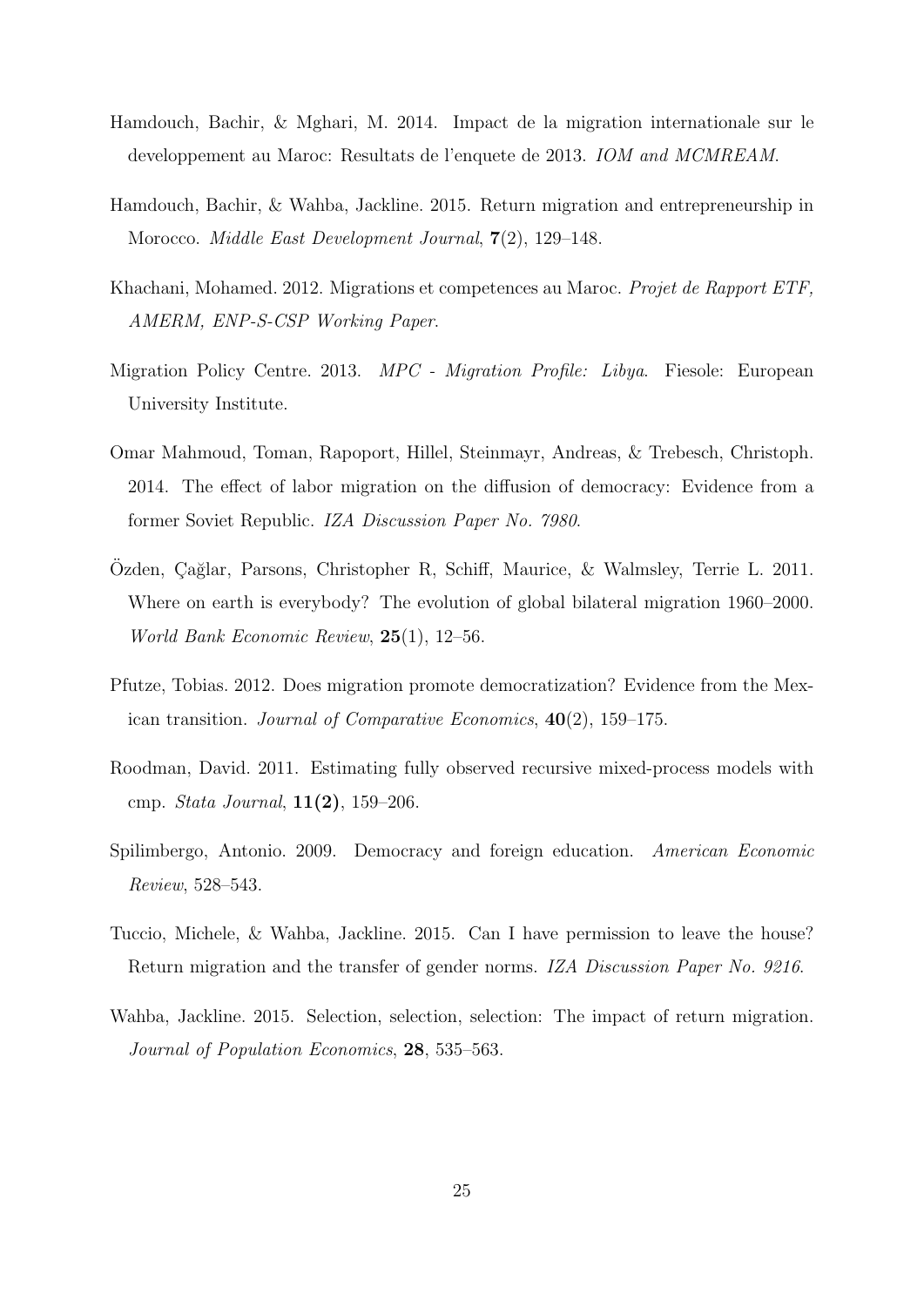|                                |       | Return migrant Current migrant |
|--------------------------------|-------|--------------------------------|
| Destination $(\%)$             |       |                                |
| Spain                          | 14.67 | 20.75                          |
| France                         | 34.22 | 30.30                          |
| Italy                          | 28.44 | 22.72                          |
| Other European countries       | 7.99  | 15.80                          |
| USA                            | 0.89  | 4.61                           |
| Canada                         | 1.33  | 1.98                           |
| Arab countries                 | 11.09 | 3.30                           |
| African countries              | 0.44  | 0.22                           |
| Other countries                | 0.89  | 0.33                           |
| $\emph{Educational level (%)}$ |       |                                |
| No education                   | 0.41  | 0.11                           |
| Primary education              | 0.17  | 0.22                           |
| College                        | 0.20  | 0.25                           |
| Secondary education            | 0.15  | 0.29                           |
| Superior education             | 0.06  | 0.12                           |
| Duration of migration          |       |                                |
| Years                          | 11.32 | 11.51                          |

<span id="page-27-0"></span>Table 1: Characteristics of migrants

Data source: IIIMD, 2013.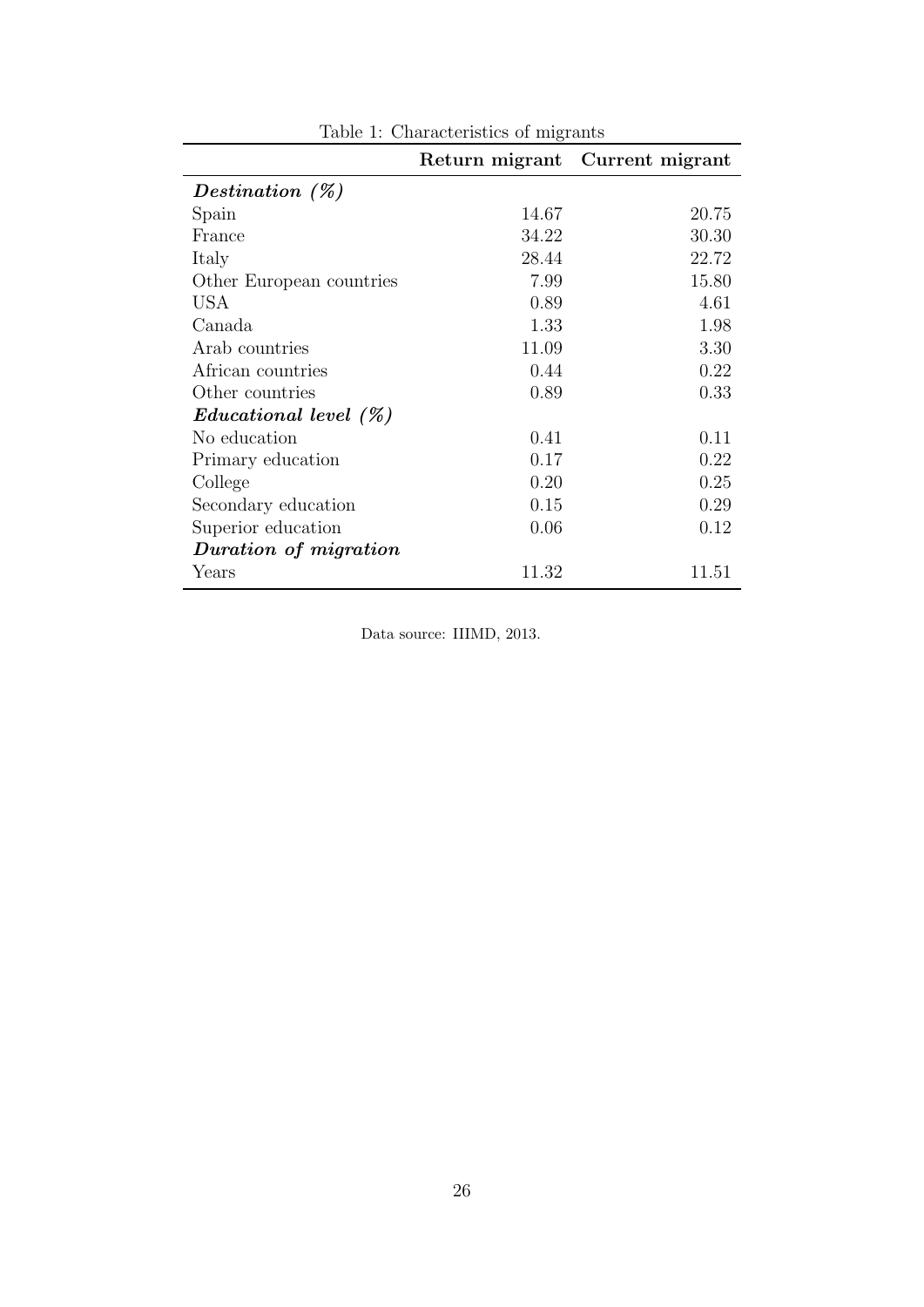|                                    | Without migrant With returnee |            | With current |
|------------------------------------|-------------------------------|------------|--------------|
| Political and social change $(\%)$ |                               |            |              |
| Political administration           | 0.24                          | 0.32       | 0.29         |
| Civil engagement                   | 0.92                          | $0.86*$    | 0.89         |
| Traditional lifestyle              | 0.06                          | 0.04       | 0.04         |
| Gender equality                    | 0.89                          | 0.89       | 0.89         |
| Social cohesion                    | 0.94                          | 0.95       | 0.94         |
| Composite index (PCA)              | 0.61                          | 0.61       | 0.61         |
| Composite index (MCA)              | 0.8                           | 0.79       | 0.79         |
| Composite index (equal weights)    | 0.61                          | 0.61       | 0.61         |
| Educational level (%)              |                               |            |              |
| No education                       | 0.35                          | 0.40       | 0.40         |
| Primary education                  | 0.23                          | 0.18       | 0.20         |
| College                            | $0.15\,$                      | 0.18       | 0.12         |
| Secondary education                | 0.18                          | 0.19       | 0.20         |
| Superior education                 | 0.09                          | 0.06       | 0.09         |
| Individual characteristics         |                               |            |              |
| Female                             | 0.29                          | $0.19*$    | $0.43***$    |
| Age                                | 48.5                          | $54.44***$ | 53.79***     |
| Married                            | 0.81                          | 0.79       | $0.69***$    |
| Rural areas                        | 0.15                          | 0.16       | 0.12         |
| Metropolis                         | 0.23                          | 0.19       | 0.22         |
| Employment status                  | 0.54                          | 0.45       | $0.34***$    |
| Head of household                  | 0.73                          | 0.74       | 0.69         |
| Accommodation owner                | 0.63                          | $0.89***$  | $0.80***$    |
| N                                  | 216                           | 225        | 915          |

<span id="page-28-0"></span>Table 2: Characteristics of respondents from households with no migrants, returnees and current migrants

Notes. (I) T-test for different means, where the control group is always those individuals with no migrant in the household. (II) \*\*\*, \*\*, and \* respresent 1%, 5% and 10% significance levels, respectively. (III) Data source: IIIMD, 2013.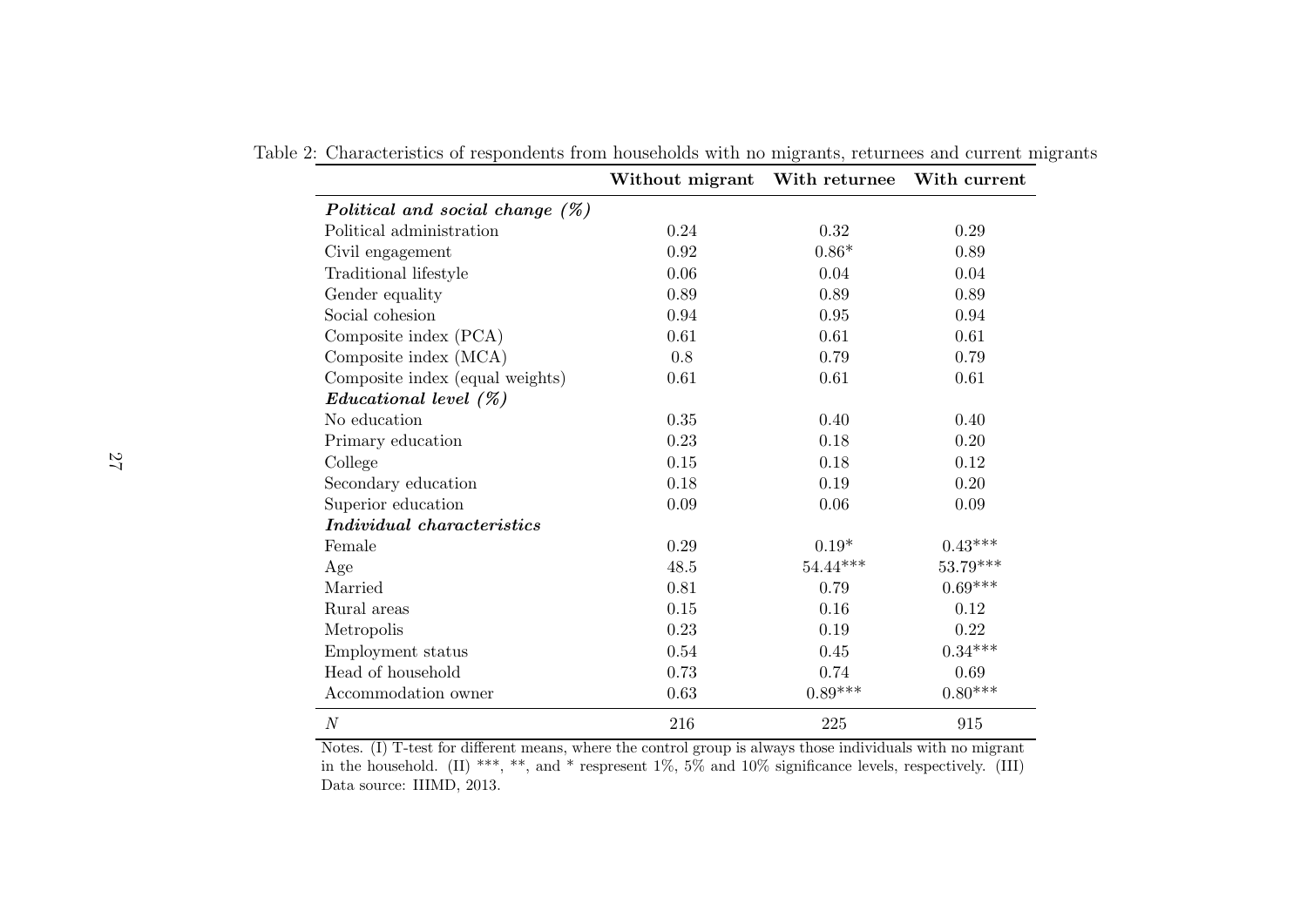<span id="page-29-0"></span>

|                                 | (1)      | (2)           | (3)                         |
|---------------------------------|----------|---------------|-----------------------------|
| Political and Social Change     |          |               |                             |
| return migration                | $-0.004$ | 0.059         | 0.093                       |
|                                 | (0.26)   | $(2.52)$ **   | $(2.72)$ ***                |
| Probability of Return Migration |          |               |                             |
| shock                           |          | 0.833         | 0.792                       |
|                                 |          |               | $(33.68)$ *** $(27.28)$ *** |
| Probability of Emigration       |          |               |                             |
| attractiveness                  |          |               | 0.050                       |
|                                 |          |               | $(2.84)$ ***                |
| sigma <sub>-1</sub>             |          | $-1.163$      | $-1.160$                    |
|                                 |          | $(31.30)$ *** | $(30.99)$ ***               |
| $sigma_2$                       |          |               | $-0.981$                    |
|                                 |          |               | $(29.59)$ ***               |
| $rho_12$                        |          | $-0.181$      | $-0.212$                    |
|                                 |          | $(2.79)$ ***  | $(2.93)$ ***                |
| $rho_13$                        |          |               | $-0.169$                    |
|                                 |          |               | $(1.78)^*$                  |
| $rho_2$ 3                       |          |               | 0.292                       |
|                                 |          |               | $(6.46)$ ***                |
| N                               | 441      | 441           | 441                         |

Table 3: Return migration and the preference for political and social change

Notes. (I) \*\*\*, \*\*, and \* respresent 1%, 5% and 10% significance levels, respectively. (II) All specifications are weighted by the sampling weights provided in the dataset, with robust standard errors. (III) The selection equations are based on full sample of 1,524 observations. (IV) Data source: IIIMD, 2013.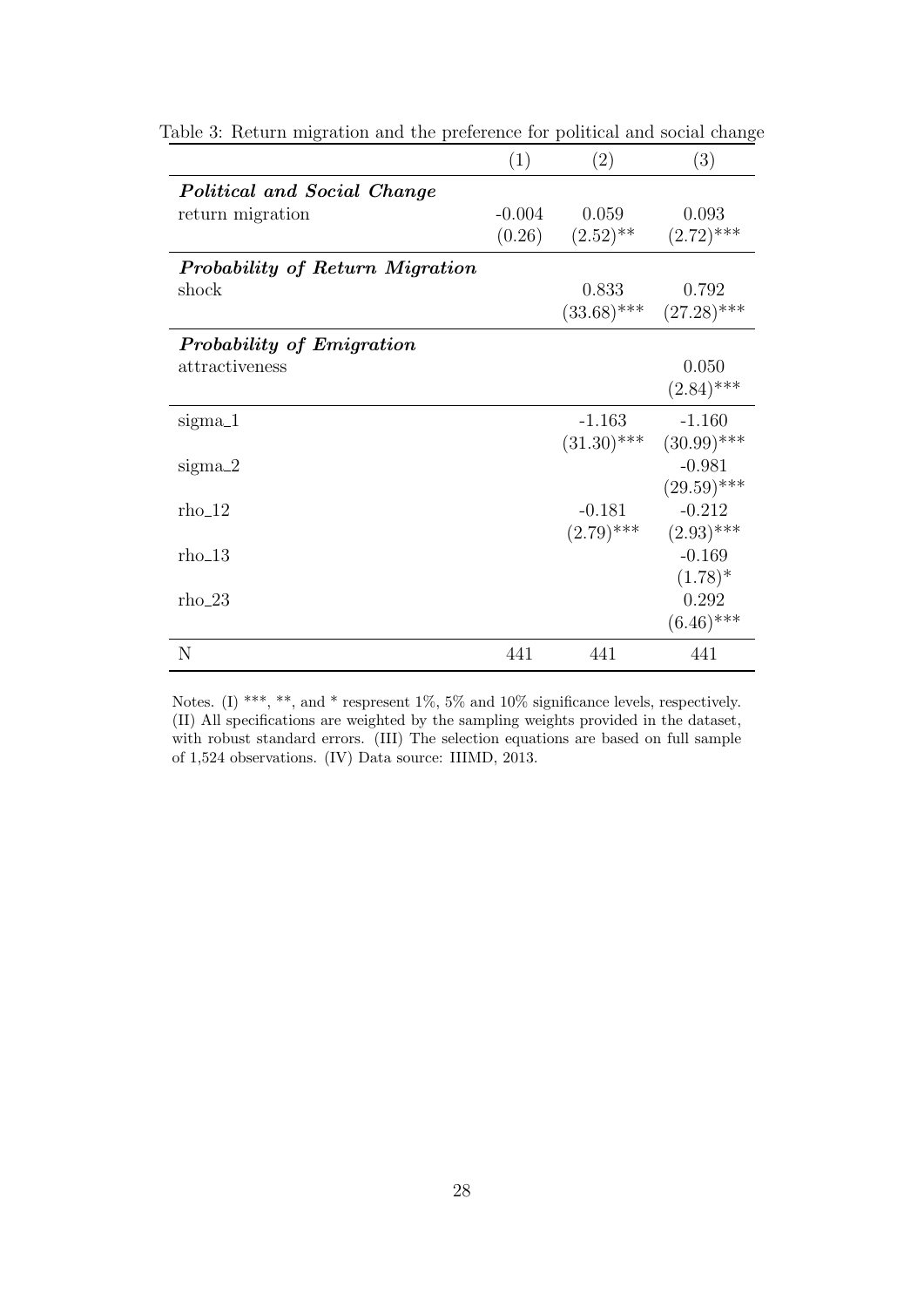|                                 | (1)    | (2)           | (3)           | (4)    | (5)           | (6)           |
|---------------------------------|--------|---------------|---------------|--------|---------------|---------------|
| Political and Social Change     |        | $_{mca}$      |               |        | equal         |               |
| return migration                | 0.004  | 0.050         | 0.072         | 0.005  | 0.055         | 0.079         |
|                                 | (0.21) | $(1.88)^*$    | $(2.24)$ **   | (0.33) | $(2.20)$ **   | $(2.60)$ ***  |
| Probability of Return Migration |        |               |               |        |               |               |
| shock                           |        | 0.833         | 0.792         |        | 0.833         | 0.792         |
|                                 |        | $(33.68)$ *** | $(27.30)$ *** |        | $(33.68)$ *** | $(27.29)$ *** |
| Probability of Emigration       |        |               |               |        |               |               |
| attractiveness                  |        |               | 0.050         |        |               | 0.050         |
|                                 |        |               | $(2.88)$ ***  |        |               | $(2.87)$ ***  |
| sigma_1                         |        | $-1.163$      | $-1.160$      |        | $-1.163$      | $-1.160$      |
|                                 |        | $(31.30)$ *** | $(30.99)$ *** |        | $(31.30)$ *** | $(30.99)$ *** |
| $sigma_2$                       |        |               | $-0.981$      |        |               | $-0.981$      |
|                                 |        |               | $(29.59)$ *** |        |               | $(29.60)$ *** |
| $rho_12$                        |        | $-0.123$      | $-0.143$      |        | $-0.146$      | $-0.171$      |
|                                 |        | $(1.87)^*$    | $(1.99)$ **   |        | $(2.20)$ **   | $(2.38)$ **   |
| $rho_13$                        |        |               | $-0.106$      |        |               | $-0.132$      |
|                                 |        |               | (1.38)        |        |               | $(1.66)^*$    |
| $rho_2$ 3                       |        |               | 0.292         |        |               | 0.292         |
|                                 |        |               | $(6.45)$ ***  |        |               | $(6.47)$ ***  |
| N                               | 441    | 441           | 441           | 441    | 441           | 441           |

<span id="page-30-0"></span>Table 4: Return migration and the preference for change using different weighting techniques

Notes. (I) \*\*\*, \*\*, and \* respresent 1%, 5% and 10% significance levels, respectively. (II) All specifications are weighted by the sampling weights provided in the dataset, with robust standard errors. (III) The selection equationsare based on full sample of 1,524 observations. (IV) Data source: IIIMD, 2013.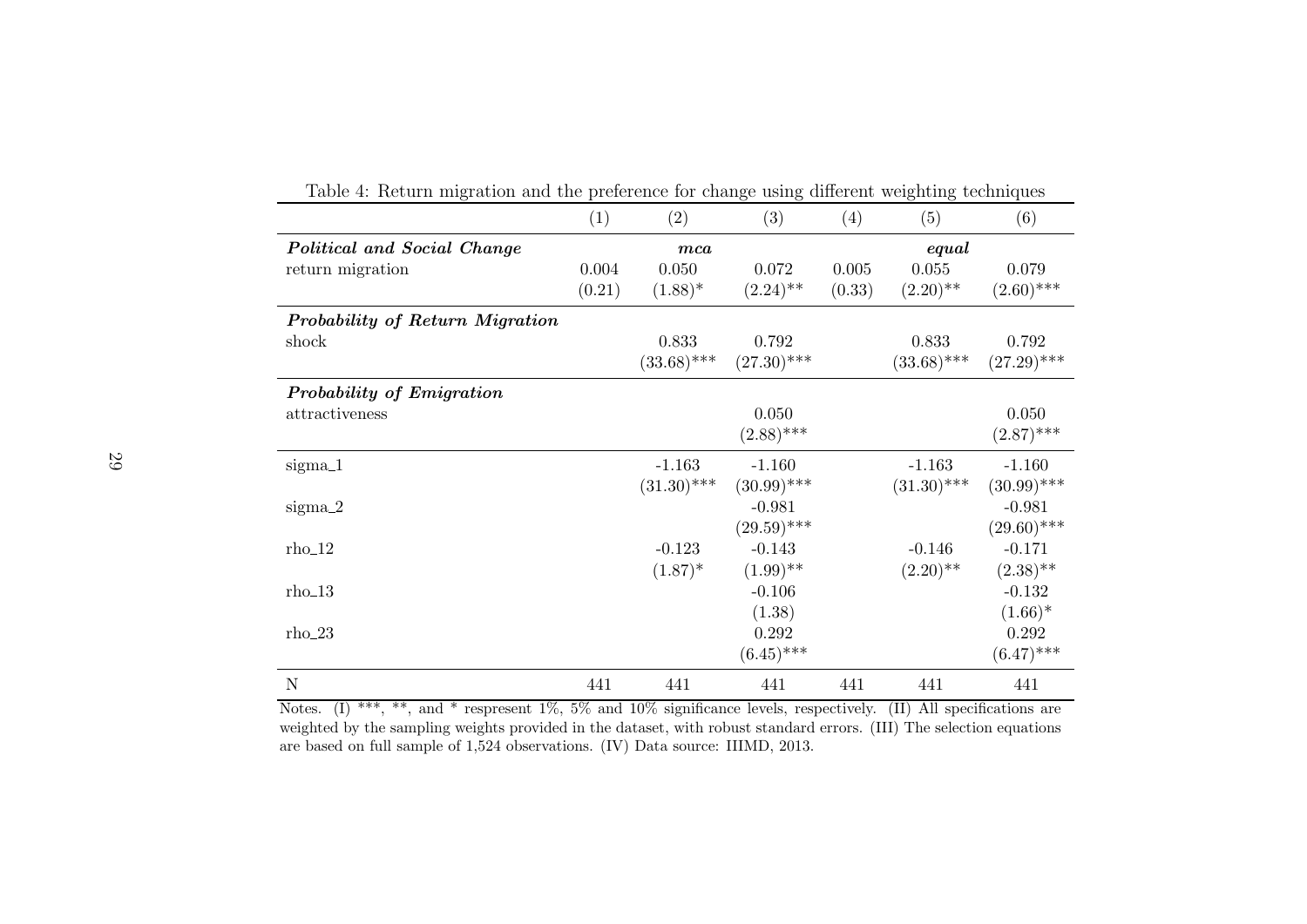<span id="page-31-0"></span>

|                                 | (1)           | (2)                                       | (3)           |
|---------------------------------|---------------|-------------------------------------------|---------------|
| Political and Social Change     | pca           | $_{mca}$                                  | equal         |
| return migration                | 0.093         | 0.072                                     | 0.079         |
|                                 | $(2.72)$ ***  | $(2.23)$ **                               | $(2.59)$ ***  |
| Probability of Return Migration |               |                                           |               |
| shock                           | 0.792         | 0.792                                     | 0.792         |
|                                 |               | $(27.14)$ *** $(27.16)$ *** $(27.14)$ *** |               |
| Probability of Emigration       |               |                                           |               |
| attractiveness (FRA, CAN, LBY)  | 0.048         | 0.049                                     | 0.048         |
|                                 | $(2.81)$ ***  | $(2.85)$ ***                              | $(2.83)$ ***  |
| sigma_1                         | $-1.160$      | $-1.160$                                  | $-1.160$      |
|                                 | $(30.99)$ *** | $(30.99)$ ***                             | $(31.00)$ *** |
| $sigma_2$                       | $-0.981$      | $-0.981$                                  | $-0.981$      |
|                                 | $(29.63)$ *** | $(29.63)$ ***                             | $(29.64)$ *** |
| $rho_1$ 12                      | $-0.212$      | $-0.143$                                  | $-0.171$      |
|                                 | $(2.93)$ ***  | $(1.99)$ **                               | $(2.38)$ **   |
| $rho_{13}$                      | $-0.170$      | $-0.107$                                  | $-0.131$      |
|                                 | $(1.78)^*$    | (1.37)                                    | $(1.65)^*$    |
| rho_23                          | 0.290         | 0.291                                     | 0.290         |
|                                 | $(6.40)$ ***  | $(6.40)$ ***                              | $(6.41)$ ***  |
| N                               | 441           | 441                                       | 441           |

Table 5: Return migration and the preference for change using a different instrument for the selection into emigration

Notes. (I) \*\*\*, \*\*, and \* respresent 1%, 5% and 10% significance levels, respectively. (II) All specifications are weighted by the sampling weights provided in the dataset, with robust standard errors. (III) The selection equations are based on full sample of 1,524 observations. (IV) Data source: IIIMD, 2013.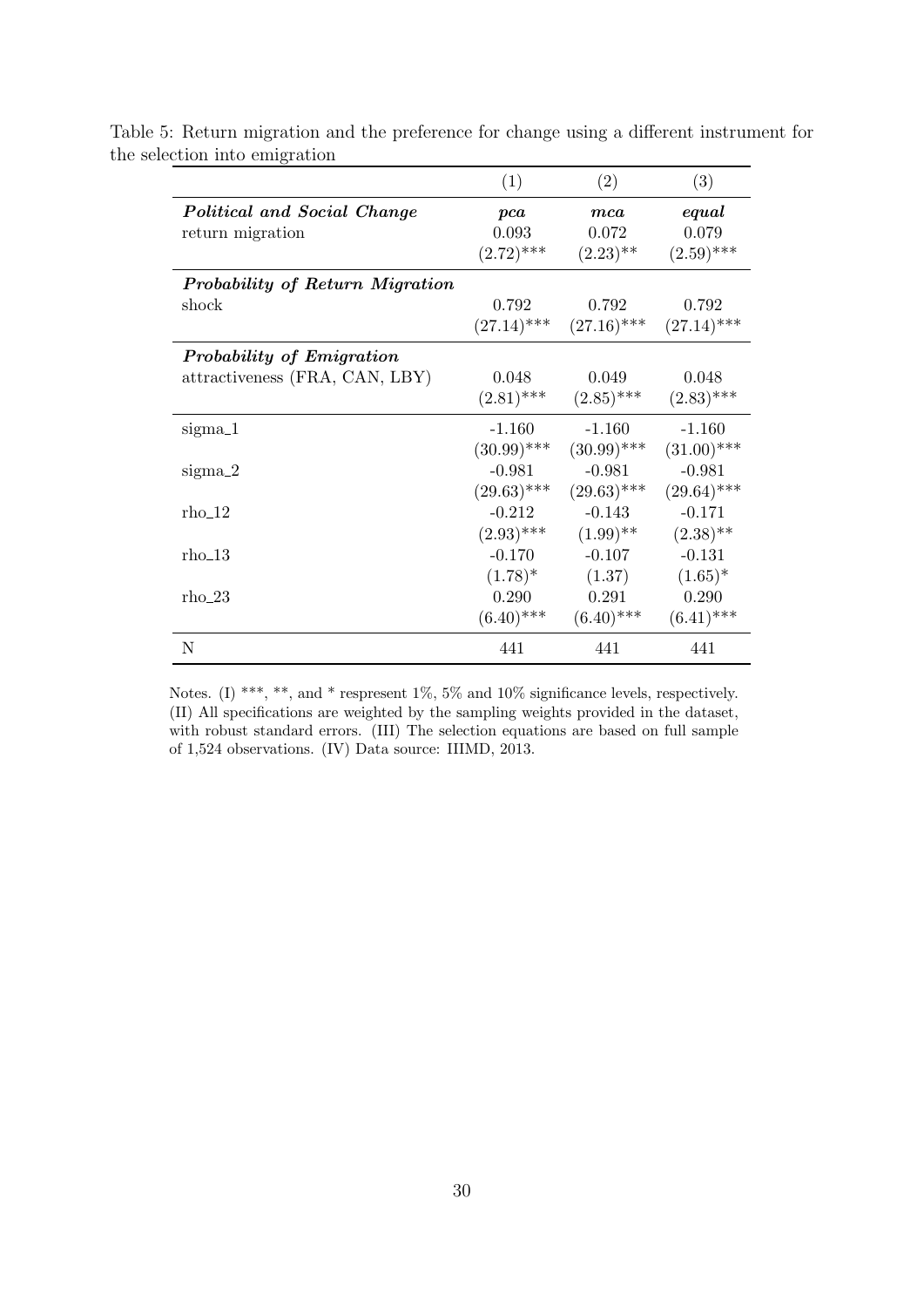|                                 | (1)    | (2)                 | (3)           | (4)        | (5)             | (6)           |
|---------------------------------|--------|---------------------|---------------|------------|-----------------|---------------|
| Political and Social Change     |        | Good administration |               |            | Gender equality |               |
| return migration                | 0.060  | 0.126               | 0.176         | 0.060      | 0.069           | 0.099         |
|                                 | (1.48) | $(1.91)^*$          | $(1.86)^*$    | $(1.71)^*$ | (1.57)          | $(1.75)^*$    |
| Probability of Return Migration |        |                     |               |            |                 |               |
| shock                           |        | 0.833               | 0.792         |            | 0.833           | 0.792         |
|                                 |        | $(33.68)$ ***       | $(27.29)$ *** |            | $(33.68)$ ***   | $(27.38)$ *** |
| Probability of Emigration       |        |                     |               |            |                 |               |
| attractiveness                  |        |                     | 0.050         |            |                 | 0.050         |
|                                 |        |                     | $(2.87)$ ***  |            |                 | $(2.86)$ ***  |
| sigma_1                         |        | $-1.163$            | $-1.160$      |            | $-1.163$        | $-1.160$      |
|                                 |        | $(31.30)$ ***       | $(31.01)$ *** |            | $(31.30)$ ***   | $(31.01)$ *** |
| $sigma_2$                       |        |                     | $-0.980$      |            |                 | $-0.981$      |
|                                 |        |                     | $(29.57)$ *** |            |                 | $(29.67)$ *** |
| $rho_12$                        |        | $-0.066$            | $-0.084$      |            | $-0.050$        | $-0.064$      |
|                                 |        | (1.06)              | (1.23)        |            | (1.00)          | (1.18)        |
| $rho_13$                        |        |                     | $-0.092$      |            |                 | $-0.071$      |
|                                 |        |                     | (0.91)        |            |                 | (0.96)        |
| $rho_2$ 3                       |        |                     | 0.292         |            |                 | 0.290         |
|                                 |        |                     | $(6.47)$ ***  |            |                 | $(6.44)$ ***  |
| N                               | 441    | 441                 | 441           | 441        | 441             | 441           |

<span id="page-32-0"></span>Table 6: Return migration and the preference for change using single variables

Notes. (I) \*\*\*, \*\*, and \* respresent 1%, 5% and 10% significance levels, respectively. (II) All specifications are weighted by the sampling weights provided in the dataset, with robust standard errors. (III) The selection equationsare based on full sample of 1,524 observations. (IV) Data source: IIIMD, 2013.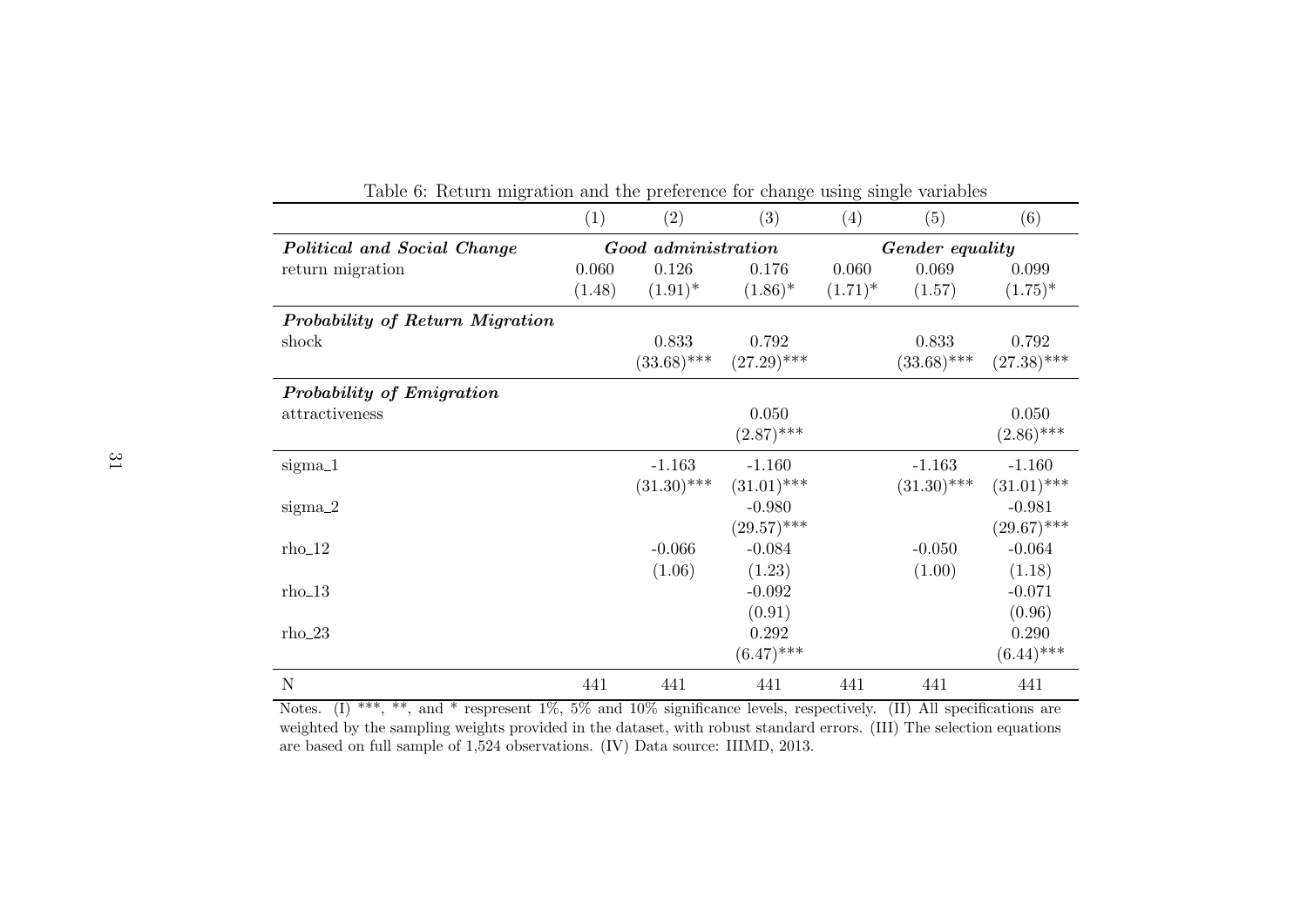|                                 | (1)                                                 | (2)           | (3)                          | (4)           |
|---------------------------------|-----------------------------------------------------|---------------|------------------------------|---------------|
|                                 |                                                     | Unconditional |                              | Conditional   |
| Political and Social Change     | $\mathit{non-West}$<br>$\boldsymbol{\mathit{West}}$ |               | $\boldsymbol{\mathit{West}}$ | West          |
| return migration                | 0.074                                               | $-0.044$      | 0.067                        | 0.068         |
|                                 | $(2.71)$ ***                                        | (1.15)        | $(2.05)$ <sup>**</sup>       | $(2.08)$ **   |
| Probability of Return Migration |                                                     |               |                              |               |
| shock                           | 0.796                                               | 0.798         | 0.792                        | 0.792         |
|                                 | $(28.20)$ ***                                       | $(28.23)$ *** | $(27.41)$ ***                | $(27.45)$ *** |
| Probability of Emigration       |                                                     |               |                              |               |
| attractiveness                  | 0.050                                               | 0.051         | 0.051                        | 0.051         |
|                                 | $(2.85)$ ***                                        | $(2.89)$ ***  | $(2.91)$ ***                 | $(2.91)$ ***  |
| sigma_1                         | $-1.160$                                            | $-1.160$      | $-1.160$                     | $-1.160$      |
|                                 | $(31.02)$ ***                                       | $(31.03)$ *** | $(30.97)$ ***                | $(30.98)$ *** |
| $sigma_2$                       | $-0.981$                                            | $-0.981$      | $-0.981$                     | $-0.980$      |
|                                 | $(29.62)$ ***                                       | $(29.63)$ *** | $(29.59)$ ***                | $(29.60)$ *** |
| $rho_12$                        | $-0.170$                                            | $-0.068$      | $-0.243$                     | $-0.248$      |
|                                 | $(2.90)$ ***                                        | (1.43)        | $(2.92)$ ***                 | $(2.96)$ ***  |
| $rho_13$                        | $-0.117$                                            | 0.029         | $-0.375$                     | $-0.341$      |
|                                 | (1.43)                                              | (0.47)        | (1.47)                       | (1.38)        |
| $rho_2$ 3                       | 0.290                                               | 0.290         | 0.291                        | 0.293         |
|                                 | $(6.47)$ ***                                        | $(6.50)$ ***  | $(6.47)$ ***                 | $(6.52)$ ***  |
| $\mathbf N$                     | 441                                                 | 441           | 225                          | 225           |

<span id="page-33-0"></span>Table 7: Return migration by destination and the preference for change

Notes. (I) \*\*\*, \*\*, and \* respresent 1%, 5% and 10% significance levels, respectively. (II) All specifications are weighted by the sampling weights provided in the dataset, with robust standard errors. (III) Theselection equations are based on full sample of 1,524 observations. (IV) Data source: IIIMD, 2013.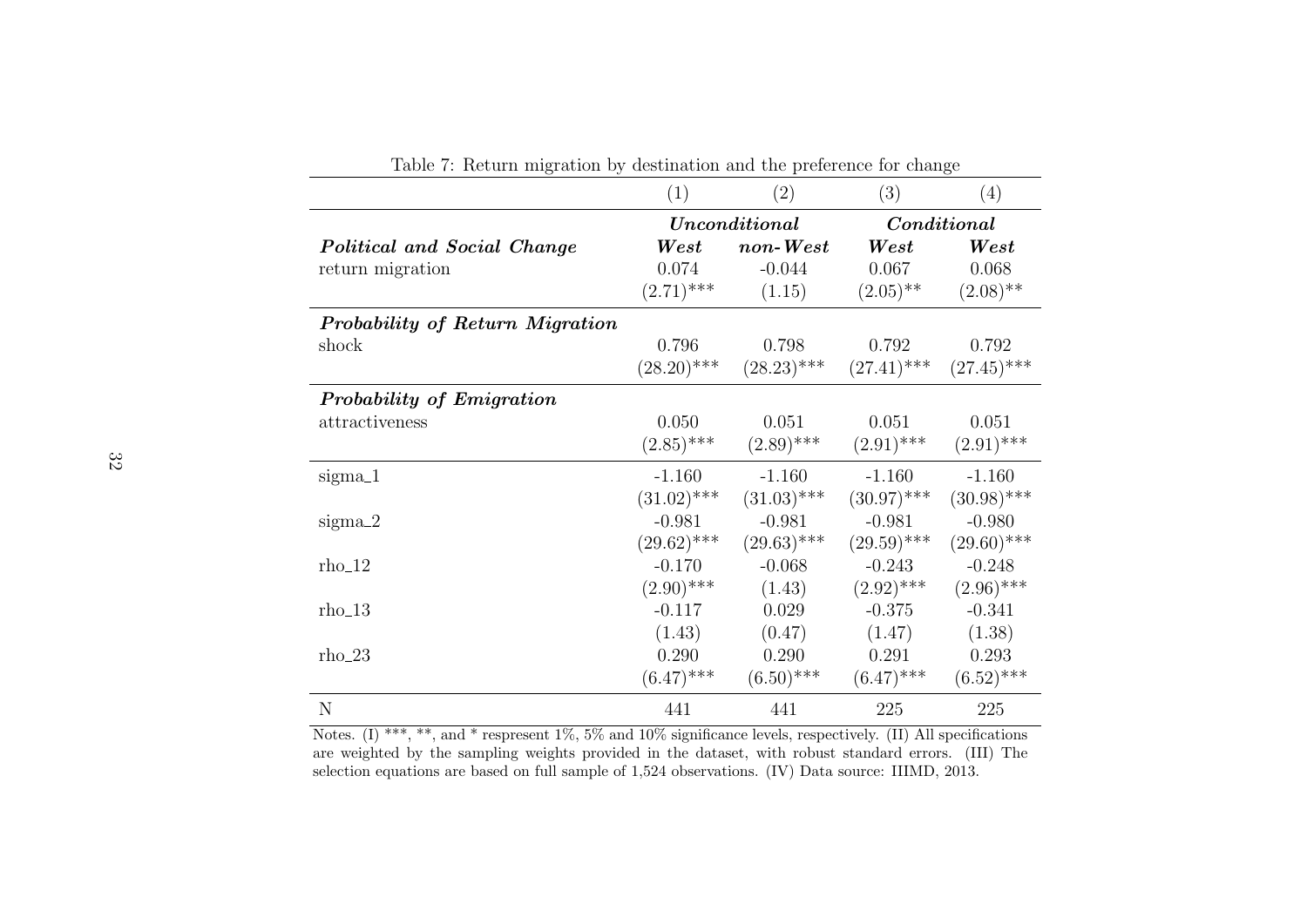|                                                  | $\left( 1\right)$             | (2)                             | $\left( 3\right)$               | $\left( 4\right)$               | (5)                            | (6)                             | $\left( 7\right)$              |
|--------------------------------------------------|-------------------------------|---------------------------------|---------------------------------|---------------------------------|--------------------------------|---------------------------------|--------------------------------|
| Political and Social Change<br>current migration | pca<br>$-0.036$<br>$(1.67)^*$ | pca<br>$-0.140$<br>$(2.66)$ *** | mca<br>$-0.158$<br>$(2.58)$ *** | equal<br>$-0.084$<br>$(1.88)^*$ | pca<br>$-0.134$<br>$(2.20)$ ** | pca<br>$-0.183$<br>$(2.61)$ *** | pca<br>$-0.179$<br>$(2.49)$ ** |
| Probability of Emigration<br>attractiveness      |                               | 0.073<br>$(3.33)$ ***           | 0.070<br>$(3.20)$ ***           | 0.071<br>$(3.10)$ ***           | 0.058<br>$(2.77)$ ***          | 0.089<br>$(3.47)$ ***           | 0.102<br>$(3.52)$ ***          |
| $sigma_1$                                        |                               | $-0.908$<br>$(28.55)$ ***       | $-0.908$<br>$(28.55)$ ***       | $-0.908$<br>$(28.53)$ ***       | $-0.954$<br>$(26.11)$ ***      | $-0.881$<br>$(22.60)$ ***       | $-0.879$<br>$(18.64)$ ***      |
| $rho_12$                                         |                               | 0.364<br>$(2.37)$ **            | 0.381<br>$(2.74)$ ***           | 0.224<br>$(1.69)^*$             | 0.303<br>$(1.75)^*$            | 0.517<br>$(2.62)$ ***           | 0.527<br>$(2.50)$ **           |
| N                                                | 448                           | 448                             | 448                             | 448                             | 510                            | 300                             | 228                            |

<span id="page-34-0"></span>Table 8: Current migration and the preference for political and social change

Notes. (I) \*\*\*, \*\*, and \* respresent 1%, 5% and 10% significance levels, respectively. (II) All specifications are weighted by the sampling weights provided in the dataset, with robust standard errors. (III) The selection equations are based on full sample of<sup>732</sup> observations. (IV) Data source: IIIMD, 2013.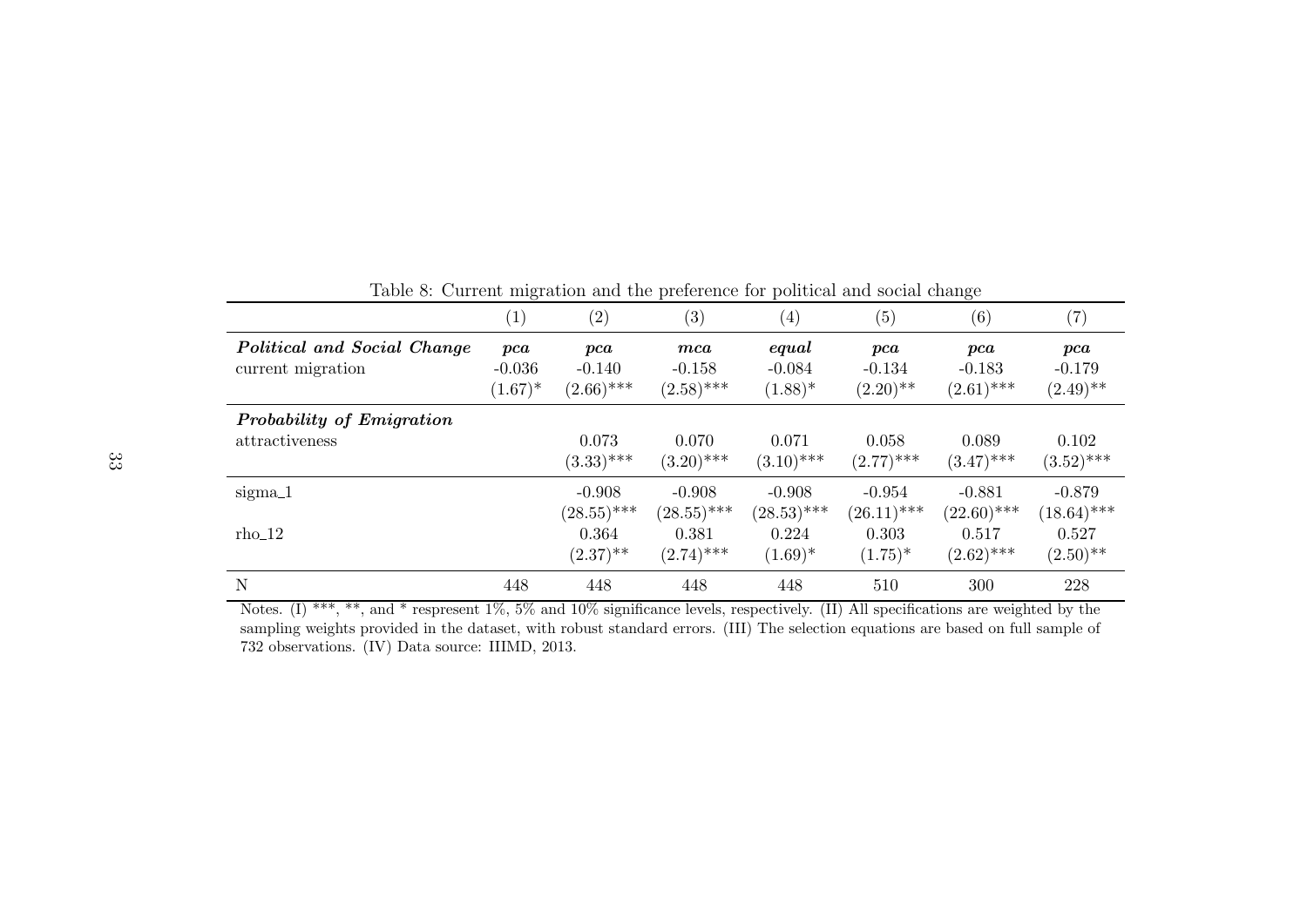|                             | $\left( 1\right)$            | $\left( 2\right)$ | $\left(3\right)$             |
|-----------------------------|------------------------------|-------------------|------------------------------|
|                             |                              | Unconditional     | Conditional                  |
| Political and Social Change | $\boldsymbol{\mathit{West}}$ | $\it non-West$    | $\boldsymbol{\mathit{West}}$ |
| current migration           | 0.008                        | $-0.095$          | 0.092                        |
|                             | (0.16)                       | $(2.43)$ **       | $(2.61)$ ***                 |
| Probability of Emigration   |                              |                   |                              |
| attractiveness              | 0.056                        | 0.057             | 0.059                        |
|                             | $(2.59)$ ***                 | $(2.67)$ ***      | $(2.78)$ ***                 |
| $sigma_1$                   | $-1.013$                     | $-1.013$          | $-1.013$                     |
|                             | $(31.45)$ ***                | $(31.45)$ ***     | $(31.47)$ ***                |
| $rho_12$                    | $-0.068$                     | $-0.034$          | 0.112                        |
|                             | (0.54)                       | (0.60)            | (0.45)                       |
| N                           | 448                          | 448               | 319                          |

<span id="page-35-0"></span>Table 9: Current migration by destination and the preference for change

Notes. (I) \*\*\*, \*\*, and \* respresent 1%, 5% and 10% significance levels, respectively. (II) All specifications are weighted by the sampling weights provided in the dataset, with robust standard errors. (III) The selection equations are based on full sample of 732 observations. (IV) Data source: IIIMD, 2013.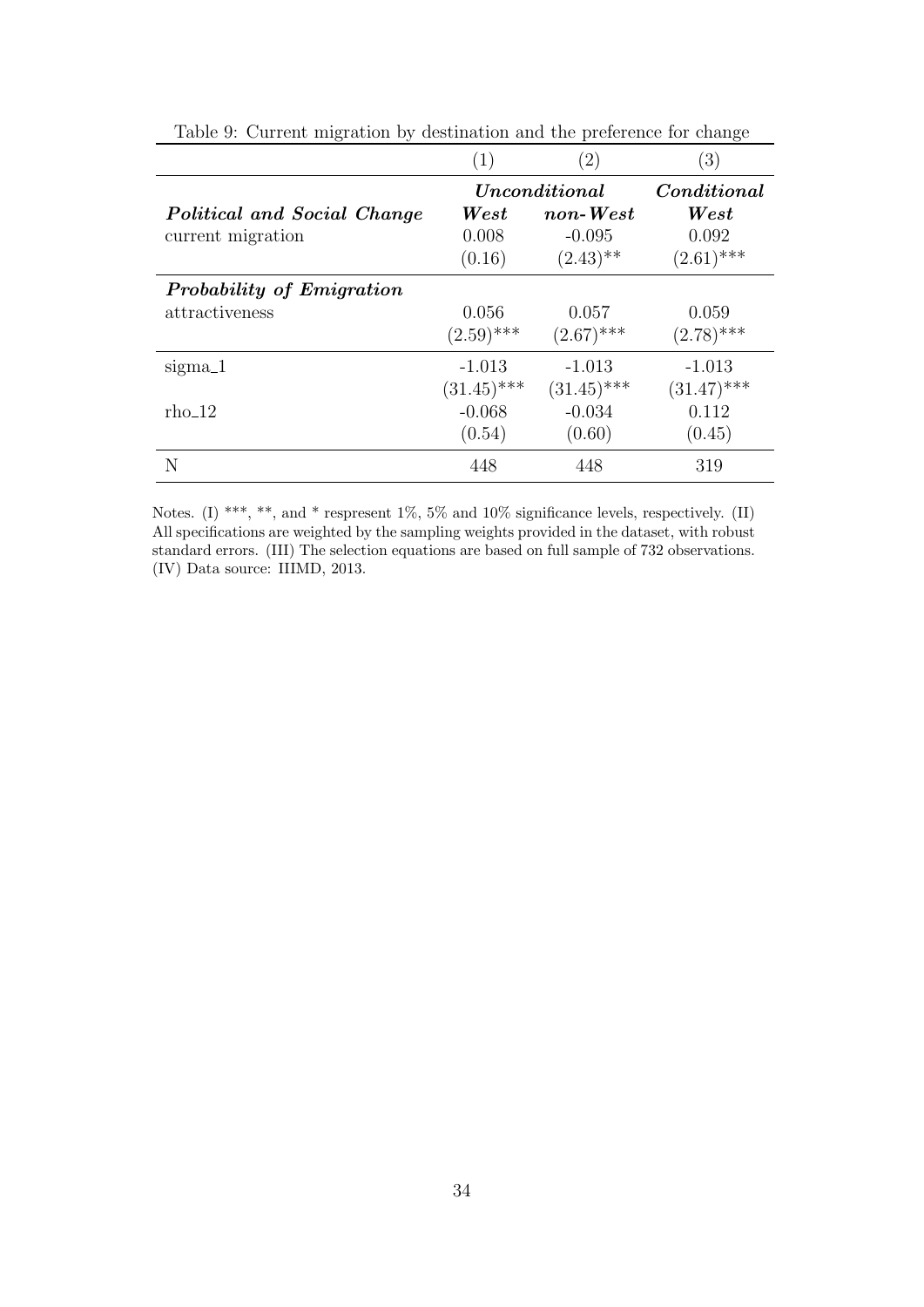<span id="page-36-0"></span>

| Table 10: Selection into destination |               |               |  |  |  |
|--------------------------------------|---------------|---------------|--|--|--|
|                                      | (1)           | (2)           |  |  |  |
| Political and Social Change          |               |               |  |  |  |
| return migration                     | 0.055         |               |  |  |  |
|                                      | $(2.01)$ **   |               |  |  |  |
| current migration                    |               | $-0.069$      |  |  |  |
|                                      |               | $(2.02)$ **   |  |  |  |
| Probability of Return Migration      |               |               |  |  |  |
| shock                                | 0.823         |               |  |  |  |
|                                      | $(31.24)$ *** |               |  |  |  |
| Probability of Emigration            |               |               |  |  |  |
| attractiveness                       | 4.558         | 4.617         |  |  |  |
|                                      | $(5.63)$ ***  | $(5.74)$ ***  |  |  |  |
| Destination selection                |               |               |  |  |  |
| growth france/libya                  | 0.000         | 0.000         |  |  |  |
|                                      | $(1.76)^*$    | $(1.74)^*$    |  |  |  |
| $sigma_1$                            | $-1.163$      | $-1.045$      |  |  |  |
|                                      | $(31.27)$ *** | $(26.47)$ *** |  |  |  |
| $sigma_2$                            | $-1.045$      | $-1.152$      |  |  |  |
|                                      | $(26.48)$ *** | $(8.56)$ ***  |  |  |  |
| sigma_3                              | $-1.171$      |               |  |  |  |
|                                      | $(8.18)$ ***  |               |  |  |  |
| $rho_{12}$                           | $-0.181$      | 0.075         |  |  |  |
|                                      | $(2.70)$ ***  | (0.80)        |  |  |  |
| $rho_{13}$                           | 0.011         | 0.124         |  |  |  |
|                                      | (0.16)        | (1.43)        |  |  |  |
| $rho_14$                             | 0.122         |               |  |  |  |
|                                      | $(1.66)^*$    |               |  |  |  |
| $rho_2$ 3                            | 0.102         | 1.219         |  |  |  |
|                                      | $(2.29)$ **   | $(4.89)$ ***  |  |  |  |
| $rho_2$                              | $-0.011$      |               |  |  |  |
|                                      | (0.17)        |               |  |  |  |
| $rho_34$                             | 1.179         |               |  |  |  |
|                                      | $(4.32)$ ***  |               |  |  |  |
| N                                    | 441           | 448           |  |  |  |

Notes. (I) \*\*\*, \*\*, and \* respresent 1%, 5% and 10% significance levels, respectively. (II) All specifications are weighted by the sampling weights provided in the dataset, with robust standard errors. (III) The selection equations are based on full sample of 1,524 observations. (IV) Data source: IIIMD, 2013.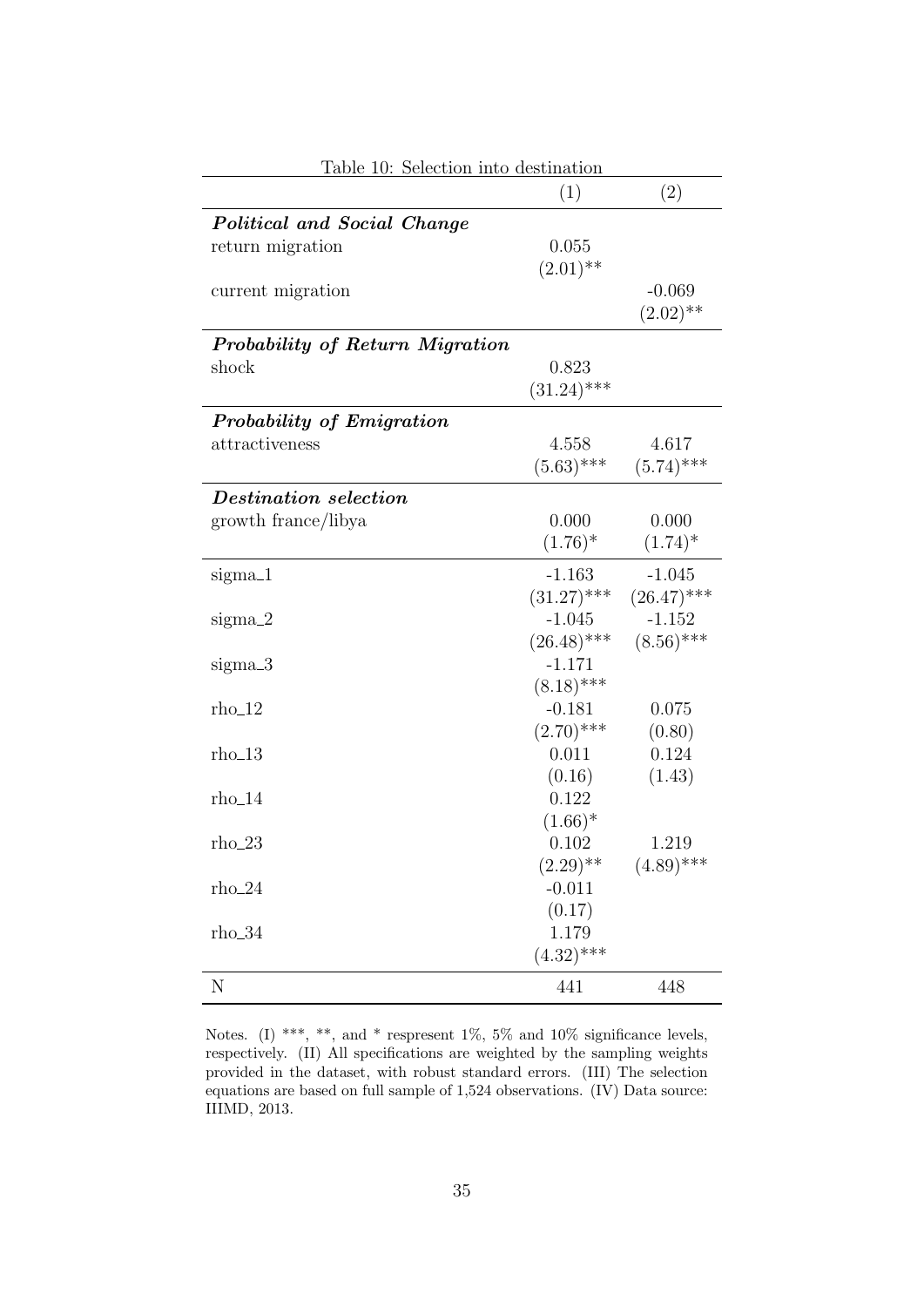<span id="page-37-0"></span>

| Table 11: Average predicted values       |              |                                           |                   |         |  |
|------------------------------------------|--------------|-------------------------------------------|-------------------|---------|--|
|                                          | With migrant | Without migrant                           | Difference $(\%)$ | P-value |  |
| Preference for change - Return migration |              |                                           |                   |         |  |
| Whole sample                             | 0.649        | 0.559                                     | 0.16              | 0.000   |  |
| Returnees from the West                  | 0.641        | 0.559                                     | 0.15              | 0.000   |  |
| Returnees from the non-West              | 0.572        | 0.559                                     | 0.02              | 0.005   |  |
|                                          |              |                                           |                   |         |  |
|                                          |              | Preference for change - Current migration |                   |         |  |
| Whole sample                             | 0.450        | 0.559                                     | $-0.20$           | 0.000   |  |
| Current migrants in the West             | 0.557        | 0.559                                     | 0.00              | 0.000   |  |
| Current migrants in the non-West         | 0.464        | 0.559                                     | $-0.17$           | 0.003   |  |

 Notes. (I) P-value reports the results of <sup>a</sup> <sup>t</sup> test of Ho: Migration=Non-migrants. (II) Values are weightedby the sampling weights provided in the dataset. (III) Data source: IIIMD, 2013.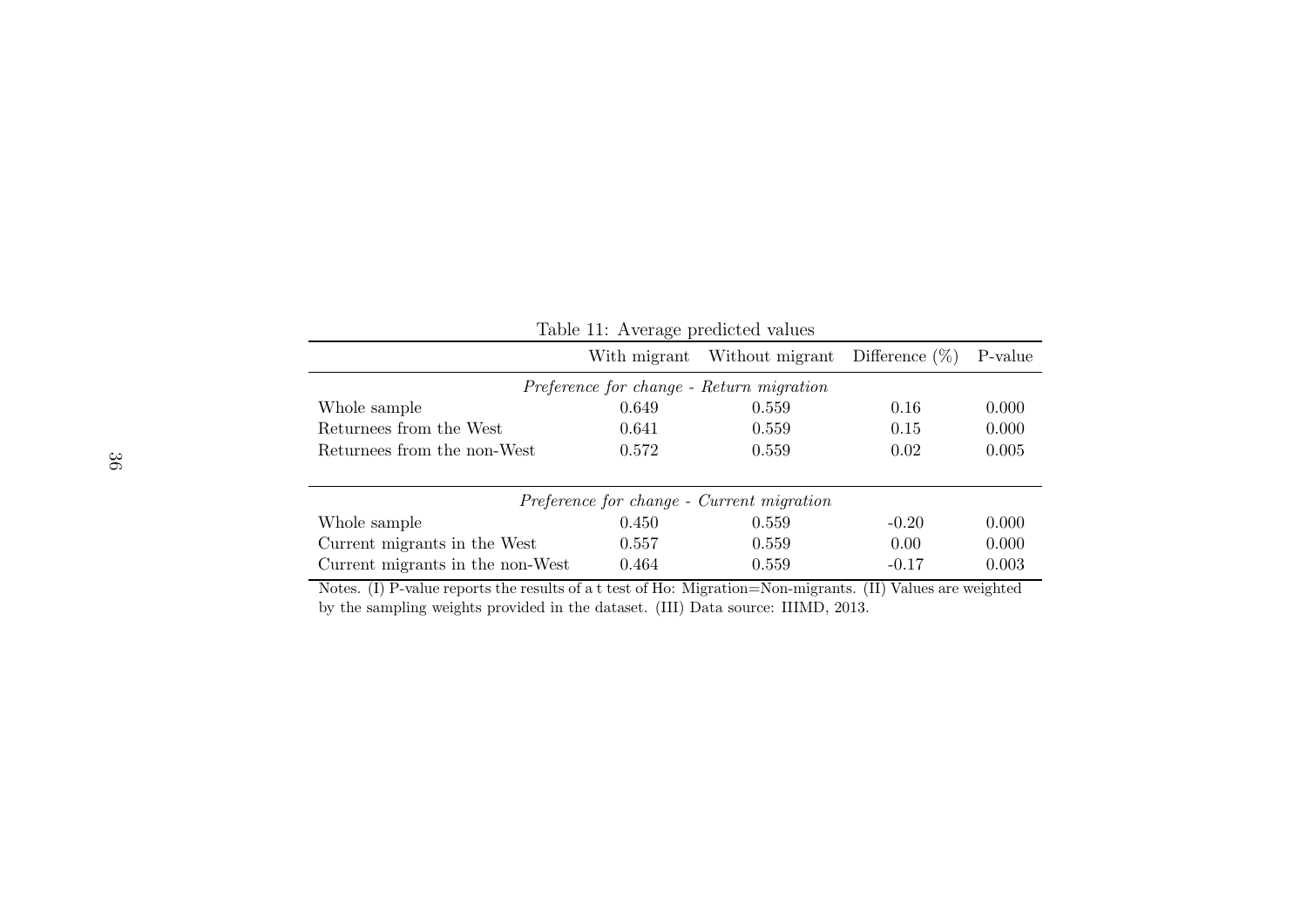|                         | (1)                                          | (2)   | $\left( 3\right)$      | $^{\prime}4)$ |
|-------------------------|----------------------------------------------|-------|------------------------|---------------|
|                         | Panel A: Second stage                        |       |                        |               |
| share of returnees      | 7.787                                        | 3.776 | 57.279                 | 26.109        |
|                         | $(2.58)$ <sup>**</sup> $(1.68)$ <sup>*</sup> |       | $(2.34)$ <sup>**</sup> | $(1.80)^*$    |
|                         | Panel B: First stage                         |       |                        |               |
| return migration change |                                              |       | 0.002                  | 0.002         |
|                         |                                              |       | $(5.67)$ ***           | $(5.63)$ ***  |
| R <sub>2</sub>          | 0.06                                         | 0.18  |                        |               |
| F-Stat                  |                                              |       | 32.11                  | 31.67         |
| N                       | 1,073                                        | 1,155 | 1,073                  | 1,155         |

<span id="page-38-0"></span>Table 12: Spillover effects of return migration on political norms

Notes. (I) Dep.var. in columns 1 and 3 is "I do not have confidence in the government", whilst dep. var. in columns 2 and 4 is "I am interested into politics". (II) \*\*\*, \*\*, and \* respresent 1%, 5% and 10% significance levels, respectively. (III) All specifications are weighted by the sampling weights provided in the datasets, with robust standard errors. (IV) Data source: World Values Survey (WVS), 2011 & Census, 2004.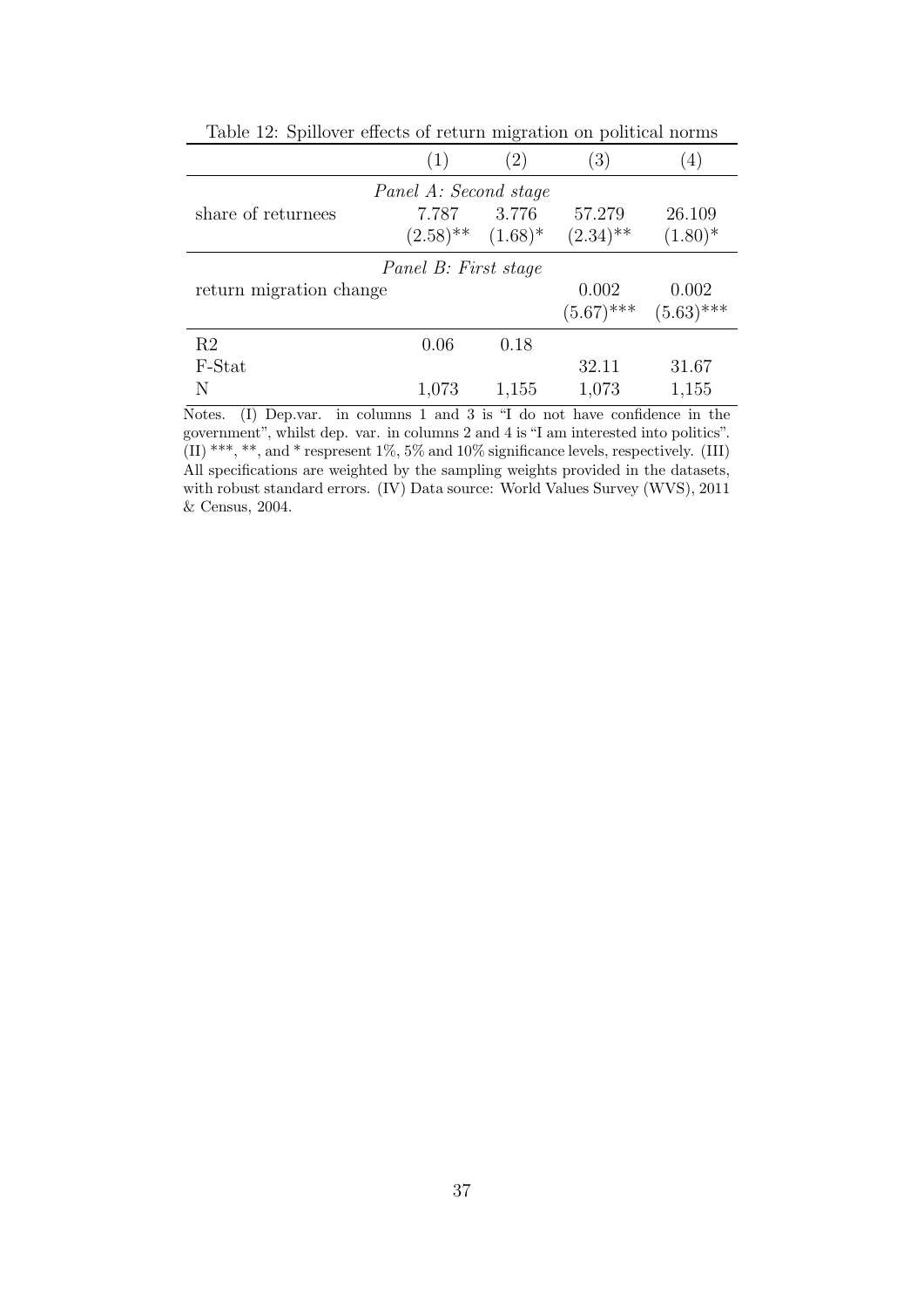<span id="page-39-0"></span>

|                         | (1)            | (2)                     | (3)          |  |  |  |
|-------------------------|----------------|-------------------------|--------------|--|--|--|
| Panel A: Second stage   |                |                         |              |  |  |  |
| share of returnees      | 8.213          | 21.786                  | 100.490      |  |  |  |
|                         |                | $(1.80)$ * $(3.08)$ *** | $(1.72)^*$   |  |  |  |
| Panel B: First stage    |                |                         |              |  |  |  |
| return migration change |                |                         | 0.001        |  |  |  |
|                         |                |                         | $(4.26)$ *** |  |  |  |
| Regional controls       | N <sub>o</sub> | Yes                     | Yes          |  |  |  |
| R <sub>2</sub>          | 0.11           | 0.13                    |              |  |  |  |
| F-Stat                  |                |                         | 18.17        |  |  |  |
|                         | 1,200          | 1,200                   | 1,200        |  |  |  |

Table 13: Spillover effects of return migration on political outcomes

Notes. (I) Dep.var. is a dummy being 1 if the individual has participated in the 2011 national elections. (II) \*\*\*, \*\*, and \* respresent 1%, 5% and 10% significance levels, respectively. (III) All specifications are weighted by the sampling weights provided in the datasets, with robust standard errors. (IV) Data source: AfroBarometer, 2013 & Census, 2004.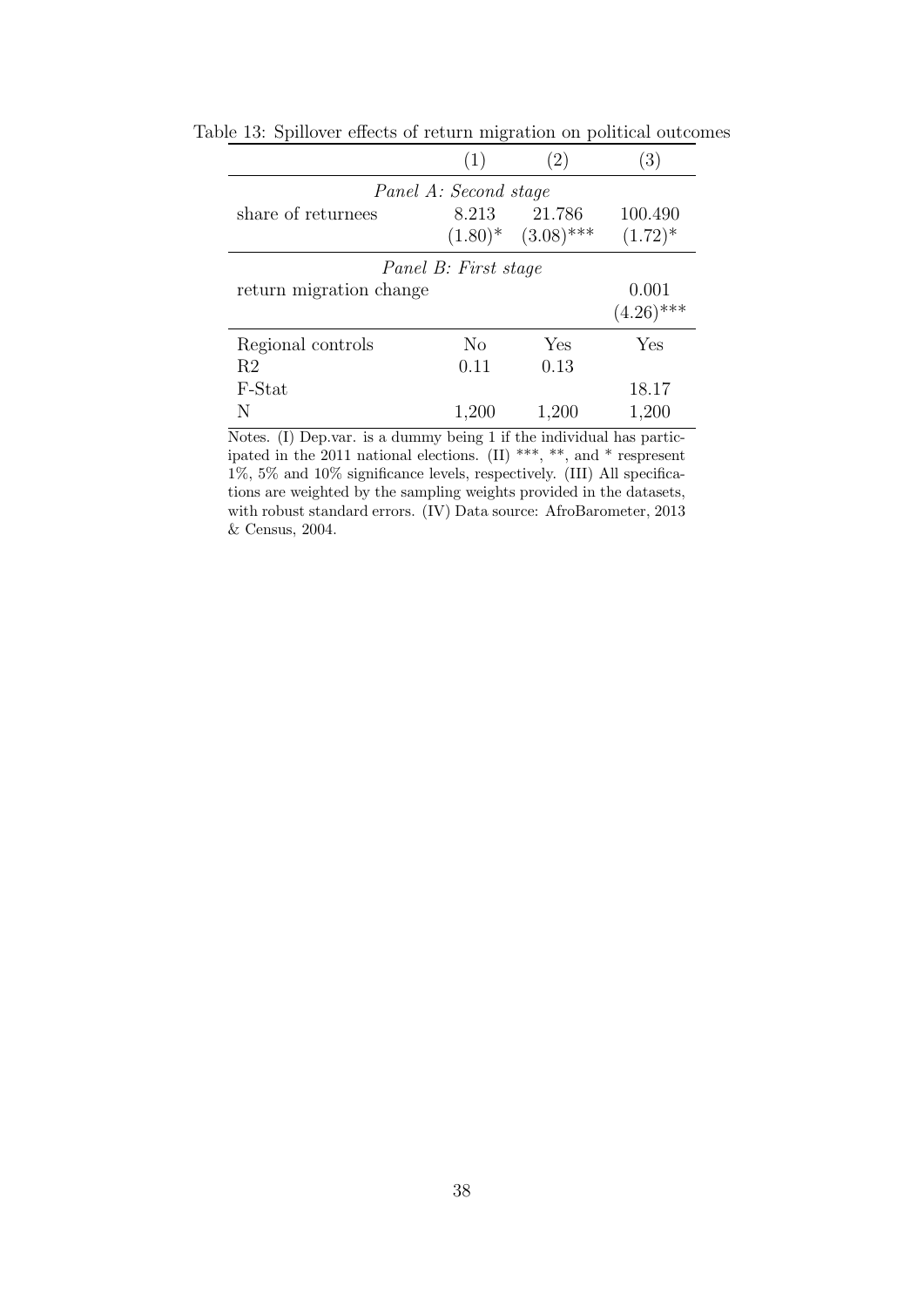## Appendix

| Variable                                                              | Categories | EQUAL PCA |        | MCA      |
|-----------------------------------------------------------------------|------------|-----------|--------|----------|
| I am not happy on how Morocco is administered                         | Agree      | 0.20      | 0.2947 | 0.209    |
|                                                                       | Disagree   |           |        | $-0.083$ |
| I do not think we should defend the traditional lifestyle in Morocco  | Agree      | 0.20      | 0.0966 | 0.200    |
|                                                                       | Disagree   |           |        | $-0.009$ |
| We need to make more effort so that men and women are treated equally | Agree      | 0.20      | 0.5371 | 0.083    |
|                                                                       | Disagree   |           |        | $-0.693$ |
| We need to make more effort so that everybody is treated equally      | Agree      | 0.20      | 0.5571 | 0.062    |
|                                                                       | Disagree   |           |        | $-0.997$ |
| I think people should be more involved in the decision-making process | Agree      | 0.20      | 0.5523 | 0.707    |
|                                                                       | Disagree   |           |        | $-0.086$ |

Table A1: Variables included in the composite index and respective weights

Data source: IIIMD, 2013.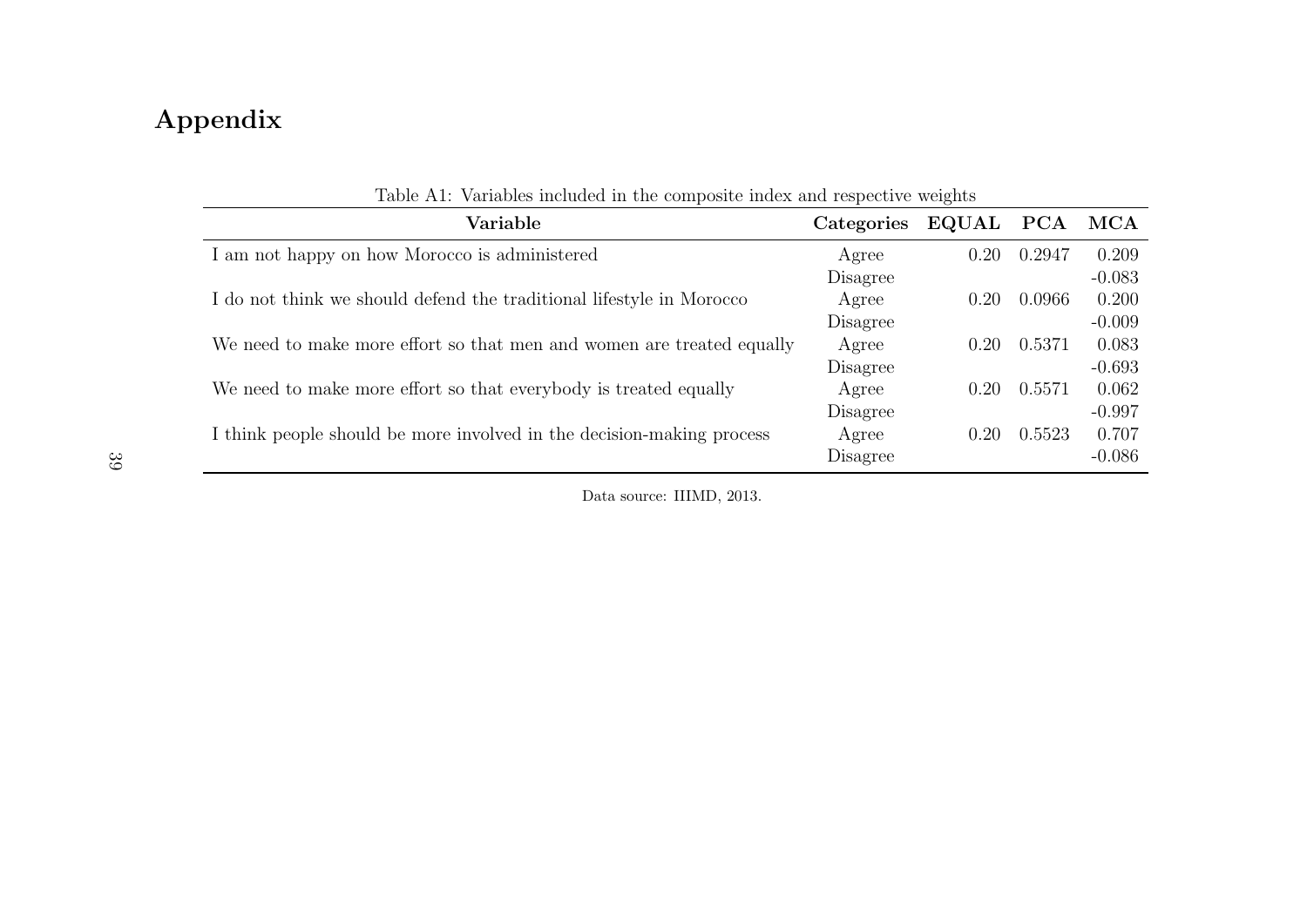| Table A2: Robustness check - Reference year for attractiveness |               |               |               |               |                        |               |
|----------------------------------------------------------------|---------------|---------------|---------------|---------------|------------------------|---------------|
|                                                                | (1)           | (2)           | (3)           | (4)           | (5)                    | (6)           |
|                                                                | $Age=25$      | $Age=26$      | $Age=27$      | $Age=28$      | $Age=29$               | $Age = 30$    |
| Political and Social Change                                    |               |               |               |               |                        |               |
| return migration                                               | 0.102         | 0.089         | 0.109         | 0.113         | 0.117                  | 0.113         |
|                                                                | $(3.01)$ ***  | $(2.56)$ **   | $(2.72)$ ***  | $(2.91)$ ***  | $(3.01)$ ***           | $(3.09)$ ***  |
| Probability of Return Migration                                |               |               |               |               |                        |               |
| shock                                                          | 0.792         | 0.790         | 0.785         | 0.784         | 0.783                  | 0.783         |
|                                                                | $(27.11)$ *** | $(26.91)$ *** | $(26.09)$ *** | $(25.90)$ *** | $(25.90)$ ***          | $(25.89)$ *** |
| Probability of Emigration                                      |               |               |               |               |                        |               |
| attractiveness                                                 | 0.049         | 0.044         | 0.034         | 0.035         | 0.047                  | 0.045         |
|                                                                | $(2.88)$ ***  | $(2.40)$ **   | (1.58)        | $(1.85)^*$    | $(2.46)$ <sup>**</sup> | $(2.29)$ **   |
| $sigma_1$                                                      | $-1.959$      | $-1.963$      | $-1.956$      | $-1.954$      | $-1.952$               | $-1.954$      |
|                                                                | $(41.11)$ *** | $(41.50)$ *** | $(40.53)$ *** | $(40.61)$ *** | $(40.39)$ ***          | $(40.92)$ *** |
| $sigma_2$                                                      | $-1.160$      | $-1.160$      | $-1.160$      | $-1.160$      | $-1.160$               | $-1.160$      |
|                                                                | $(30.99)$ *** | $(31.00)$ *** | $(30.96)$ *** | $(30.96)$ *** | $(30.95)$ ***          | $(30.96)$ *** |
| $rho_12$                                                       | $-0.218$      | $-0.209$      | $-0.224$      | $-0.228$      | $-0.231$               | $-0.230$      |
|                                                                | $(3.00)$ ***  | $(2.86)$ ***  | $(3.00)$ ***  | $(3.07)$ ***  | $(3.12)$ ***           | $(3.10)$ ***  |
| $rho_13$                                                       | $-0.206$      | $-0.154$      | $-0.229$      | $-0.242$      | $-0.257$               | $-0.247$      |
|                                                                | $(2.19)$ **   | (1.58)        | $(1.90)^*$    | $(2.10)$ **   | $(2.23)$ **            | $(2.29)$ **   |
| $rho_{23}$                                                     | 0.291         | 0.299         | 0.319         | 0.323         | 0.324                  | 0.322         |
|                                                                | $(6.06)$ ***  | $(6.34)$ ***  | $(6.80)$ ***  | $(6.88)$ ***  | $(6.92)$ ***           | $(6.81)$ ***  |
| $\mathbf N$                                                    | 441           | 441           | 441           | 441           | 441                    | 441           |

Notes. (I) \*\*\*, \*\*, and \* respresent 1%, 5% and 10% significance levels, respectively. (II) All specifications are weighted by the sampling weights provided in the dataset, with robust standard errors. (III) The selection equations are based on fullsample of 1,524 observations. (IV) Data source: IIIMD, 2013.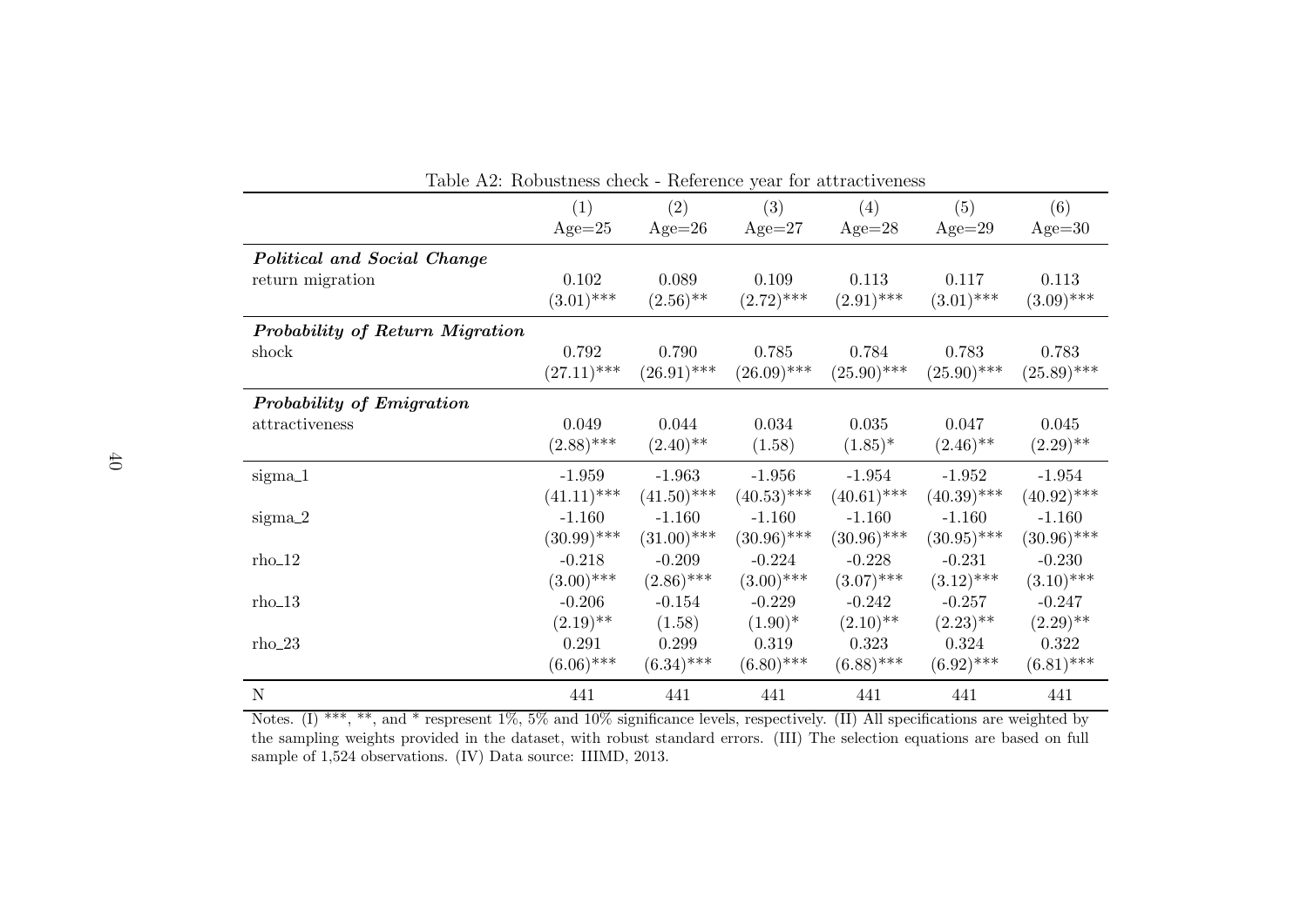

<span id="page-42-0"></span>Figure A1: Emigrants by year and shocks